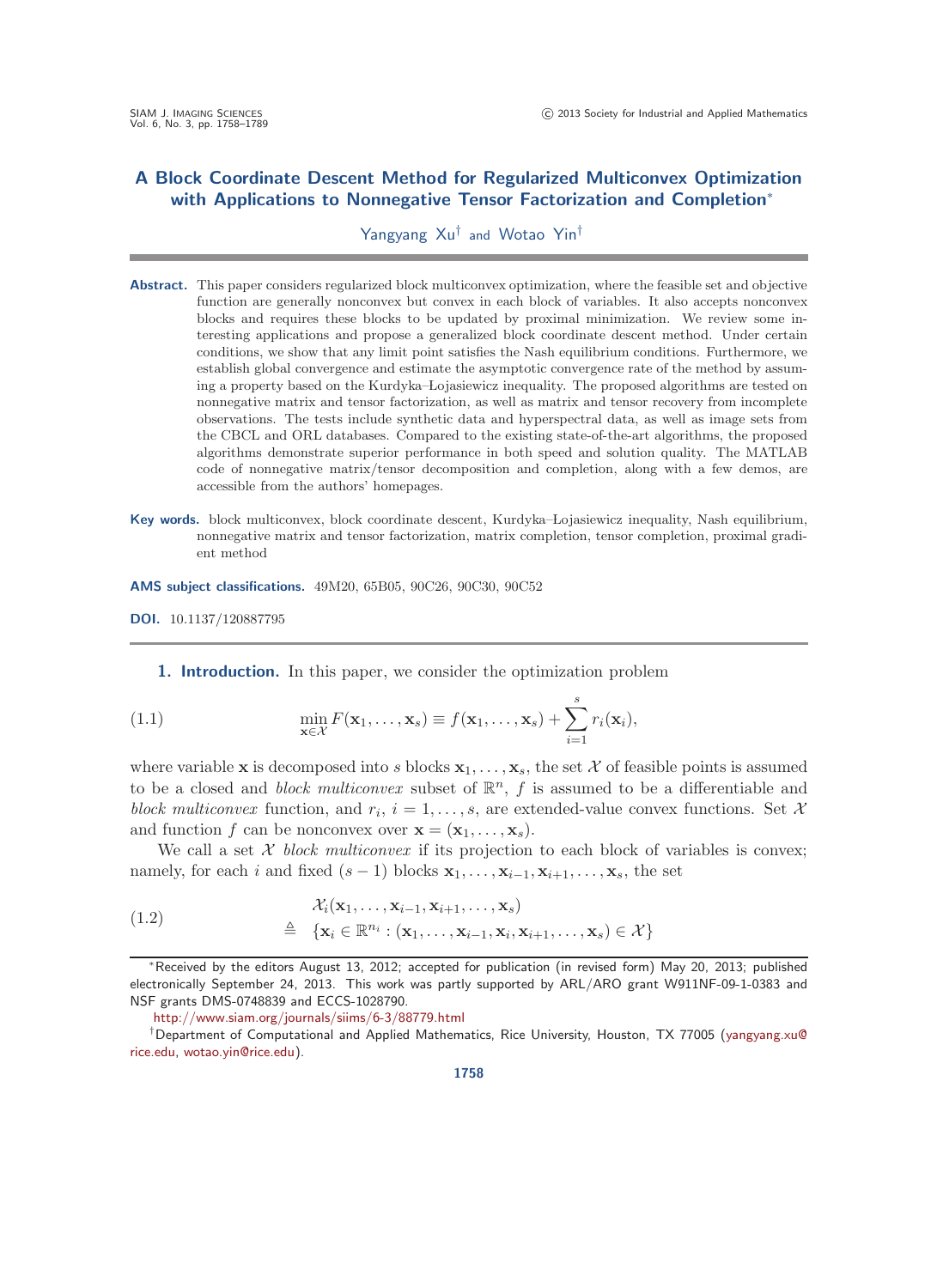is convex. We call a function f block multiconvex if, for each i, f is a convex function of  $\mathbf{x}_i$ while all the other blocks are fixed. Therefore, when all but one block are fixed,  $(1.1)$  over the free block is a convex problem. (Later, using the proximal update  $(1.3b)$ , we allow f to be nonconvex over a block.)

Extended value means  $r_i(\mathbf{x}_i) = \infty$  if  $\mathbf{x}_i \notin \text{dom}(r_i)$ ,  $i = 1, \ldots, s$ . In particular,  $r_i$  (or a part of  $r_i$ ) can be indicator functions of convex sets. We use  $\mathbf{x} \in \mathcal{X}$  to model joint constraints, and  $r_1, \ldots, r_s$  to include individual constraints of  $x_1, \ldots, x_s$  when they are present. In addition,  $r_i$  can include nonsmooth functions.

Our main interest is the *block coordinate descent* (BCD) method of Gauss–Seidel type, which minimizes F cyclically over each of  $x_1, \ldots, x_s$  while fixing the remaining blocks at their last updated values. Let  $\mathbf{x}_i^k$  denote the value of  $\mathbf{x}_i$  after its kth update, and let

<span id="page-1-4"></span>
$$
f_i^k(\mathbf{x}_i) \triangleq f(\mathbf{x}_1^k,\ldots,\mathbf{x}_{i-1}^k,\mathbf{x}_i,\mathbf{x}_{i+1}^{k-1},\ldots,\mathbf{x}_s^{k-1}) \quad \forall i, \ \forall k.
$$

At each step, we consider three different updates:

<span id="page-1-3"></span>(1.3a) *Original*: 
$$
\mathbf{x}_i^k = \operatorname*{argmin}_{\mathbf{x}_i \in \mathcal{X}_i^k} f_i^k(\mathbf{x}_i) + r_i(\mathbf{x}_i);
$$

<span id="page-1-0"></span>(1.3b) 
$$
Proximal: \mathbf{x}_i^k = \underset{\mathbf{x}_i \in \mathcal{X}_i^k}{\operatorname{argmin}} f_i^k(\mathbf{x}_i) + \frac{L_i^{k-1}}{2} \|\mathbf{x}_i - \mathbf{x}_i^{k-1}\|^2 + r_i(\mathbf{x}_i); \text{ and}
$$

<span id="page-1-1"></span>(1.3c) 
$$
Prox-linear: \mathbf{x}_i^k = \underset{\mathbf{x}_i \in \mathcal{X}_i^k}{\operatorname{argmin}} \langle \hat{\mathbf{g}}_i^k, \mathbf{x}_i - \hat{\mathbf{x}}_i^{k-1} \rangle + \frac{L_i^{k-1}}{2} \|\mathbf{x}_i - \hat{\mathbf{x}}_i^{k-1}\|^2 + r_i(\mathbf{x}_i),
$$

where  $\|\cdot\|$  denotes the  $\ell_2$ -norm,  $L_i^{k-1} > 0$ ,

<span id="page-1-2"></span>
$$
\mathcal{X}_i^k = \mathcal{X}_i(\mathbf{x}_1^k, \dots, \mathbf{x}_{i-1}^k, \mathbf{x}_{i+1}^{k-1}, \dots, \mathbf{x}_s^{k-1}),
$$

and, in the last type of update [\(1.3c\)](#page-1-1),

(1.4) 
$$
\hat{\mathbf{x}}_i^{k-1} = \mathbf{x}_i^{k-1} + \omega_i^{k-1} (\mathbf{x}_i^{k-1} - \mathbf{x}_i^{k-2})
$$

denotes an extrapolated point,  $\omega_i^{k-1} \geq 0$  is the extrapolation weight, and  $\hat{\mathbf{g}}_i^k = \nabla f_i^k(\hat{\mathbf{x}}_i^{k-1})$ is the block-partial gradient of f at  $\hat{\mathbf{x}}_i^{\overline{k}-1}$ . We consider extrapolation [\(1.4\)](#page-1-2) for update [\(1.3c\)](#page-1-1) since it significantly accelerates the convergence of BCD in our applications. The framework of BCD is given in Algorithm [1,](#page-2-0) which allows each  $x_i$  to be updated by  $(1.3a)$ ,  $(1.3b)$ , or  $(1.3c).$  $(1.3c).$ 

When  $\mathcal X$  and f are block multiconvex, all three subproblems in [\(1.3\)](#page-1-4) are convex. In general, the three updates generate different sequences and thus can cause BCD to converge to different solutions. We found that, in many tests, applying [\(1.3c\)](#page-1-1) on all or some blocks gives solutions of lower objective values, possibly because its local prox-linear approximation helps avoid the small regions around certain local minima. In addition, it is generally more timeconsuming to compute  $(1.3a)$  and  $(1.3b)$  than  $(1.3c)$ , though each time the former two tend to make larger objective decreases than [\(1.3c\)](#page-1-1) applied without extrapolation. We consider all three updates since they fit different applications, and also different blocks in the same application, yet their convergence can be analyzed in a unified framework.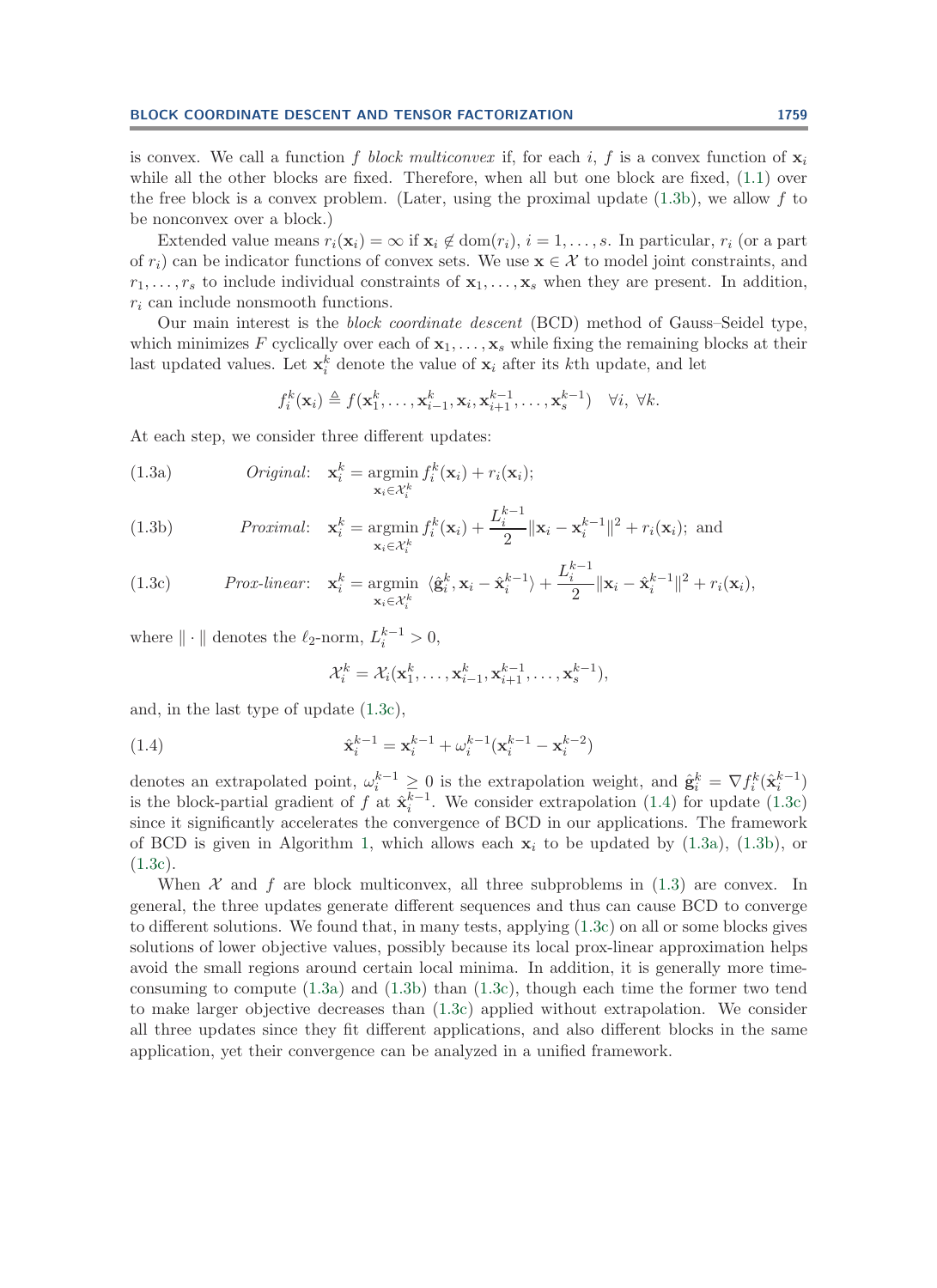<span id="page-2-0"></span>**Algorithm 1.** Block coordinate descent (BCD) method for solving [\(1.1\)](#page-0-0).

**Initialization:** choose two initial points  $(\mathbf{x}_1^{-1}, \ldots, \mathbf{x}_s^{-1}) = (\mathbf{x}_1^0, \ldots, \mathbf{x}_s^0)$ **for**  $k = 1, 2, ...$  **do for**  $i = 1, 2, ..., s$  **do**  $\mathbf{x}_i^k \leftarrow (1.3a), (1.3b), \text{ or } (1.3c).$  $\mathbf{x}_i^k \leftarrow (1.3a), (1.3b), \text{ or } (1.3c).$  $\mathbf{x}_i^k \leftarrow (1.3a), (1.3b), \text{ or } (1.3c).$  $\mathbf{x}_i^k \leftarrow (1.3a), (1.3b), \text{ or } (1.3c).$  $\mathbf{x}_i^k \leftarrow (1.3a), (1.3b), \text{ or } (1.3c).$  $\mathbf{x}_i^k \leftarrow (1.3a), (1.3b), \text{ or } (1.3c).$  $\mathbf{x}_i^k \leftarrow (1.3a), (1.3b), \text{ or } (1.3c).$ **end for if** stopping criterion is satisfied **then** return  $(\mathbf{x}_1^k, \ldots, \mathbf{x}_s^k)$ . **end if end for**

To ensure the convergence of Algorithm [1,](#page-2-0) for every block  $i$  to which  $(1.3a)$  is applied, we require  $f_i^k(\mathbf{x}_i)$  to be strongly convex, and for every block i to which [\(1.3c\)](#page-1-1) is applied, we require  $\nabla f_i^k(\mathbf{x}_i)$  to be Lipschitz continuous. The parameter  $L_i^k$  in both [\(1.3b\)](#page-1-0) and [\(1.3c\)](#page-1-1) can be fixed for all  $k$ . For generality and faster convergence, we allow it to change during the iterations. Use of  $(1.3b)$  only requires  $L_i^k$  to be uniformly lower bounded from *zero* and uniformly upper bounded. In fact,  $f_i^k$  in [\(1.3b\)](#page-1-0) can be *nonconvex*, and our proof still goes through. Update [\(1.3b\)](#page-1-0) is a good replacement for [\(1.3a\)](#page-1-3) if  $f_i^k$  is not strongly convex. Use of [\(1.3c\)](#page-1-1) requires more conditions on  $L_i^k$ ; see Lemmas [2.2](#page-7-0) and [2.6.](#page-12-0) Update (1.3c) is relatively easy to solve and often allows closed form solutions. For block  $i$ ,  $(1.3c)$  is preferred over [\(1.3a\)](#page-1-3) and [\(1.3b\)](#page-1-0) when they are expensive to solve and  $f_i^k$  has Lipschitz continuous gradients. Overall, the three choices cover a large number of cases.

Original subproblem [\(1.3a\)](#page-1-3) is the most used form in BCD and has been extensively studied. It dates back to methods in [\[52\]](#page-30-0) for solving equation systems and to works [\[24,](#page-29-0) [70,](#page-31-0) [5,](#page-28-0) [61\]](#page-31-1), which analyze the method assuming  $F$  to be convex (or quasi-convex or hemivariate) and differentiable, and to have bounded level sets except for certain classes of convex functions. When  $F$  is nonconvex, BCD may cycle and stagnate [\[56\]](#page-30-1). However, subsequence convergence can be obtained for special cases such as quadratic function [\[48\]](#page-30-2), strict pseudoconvexity in each of  $(s-2)$  blocks [\[22\]](#page-29-1), and unique minimizer per block [\[47,](#page-30-3) p. 195]. If F is nondifferentiable, BCD can get stuck at a nonstationary point; see [\[5,](#page-28-0) p. 94]. However, subsequence convergence can be obtained if the nondifferentiable part is separable; see works [\[23,](#page-29-2) [50,](#page-30-4) [65,](#page-31-2) [66\]](#page-31-3) for results on different forms of  $F$ . In our objective function,  $f$  is differentiable and possibly nonconvex, and the nonsmooth part consists of block-separable functions  $r_i$ .

Proximal subproblem [\(1.3b\)](#page-1-0) has been used with BCD in [\[22\]](#page-29-1). For  $\mathcal{X} = \mathbb{R}^n$ , the authors' work shows that every limit point is a critical point. Recently, this method was revisited in [\[4\]](#page-28-1) for only two blocks and was shown to converge globally via the Kurdyka–Lojasiewicz (KL) inequality.

Prox-linear subproblem [\(1.3c\)](#page-1-1) with extrapolation is new but very similar to the update in the block coordinate gradient descent (BCGD) method of [\[67\]](#page-31-4), which identifies a block descent direction by gradient projection and then performs an Armijo-type line search. The paper  $[67]$  does not use extrapolation  $(1.4)$ . This work considers more general functions f which are smooth but not necessarily multiconvex, and it does not consider joint constraints. Through private communication, we learned that the recent report [\[57\]](#page-30-5) provides a unified convergence analysis of coordinatewise successive minimization methods for nonsmooth nonconvex opti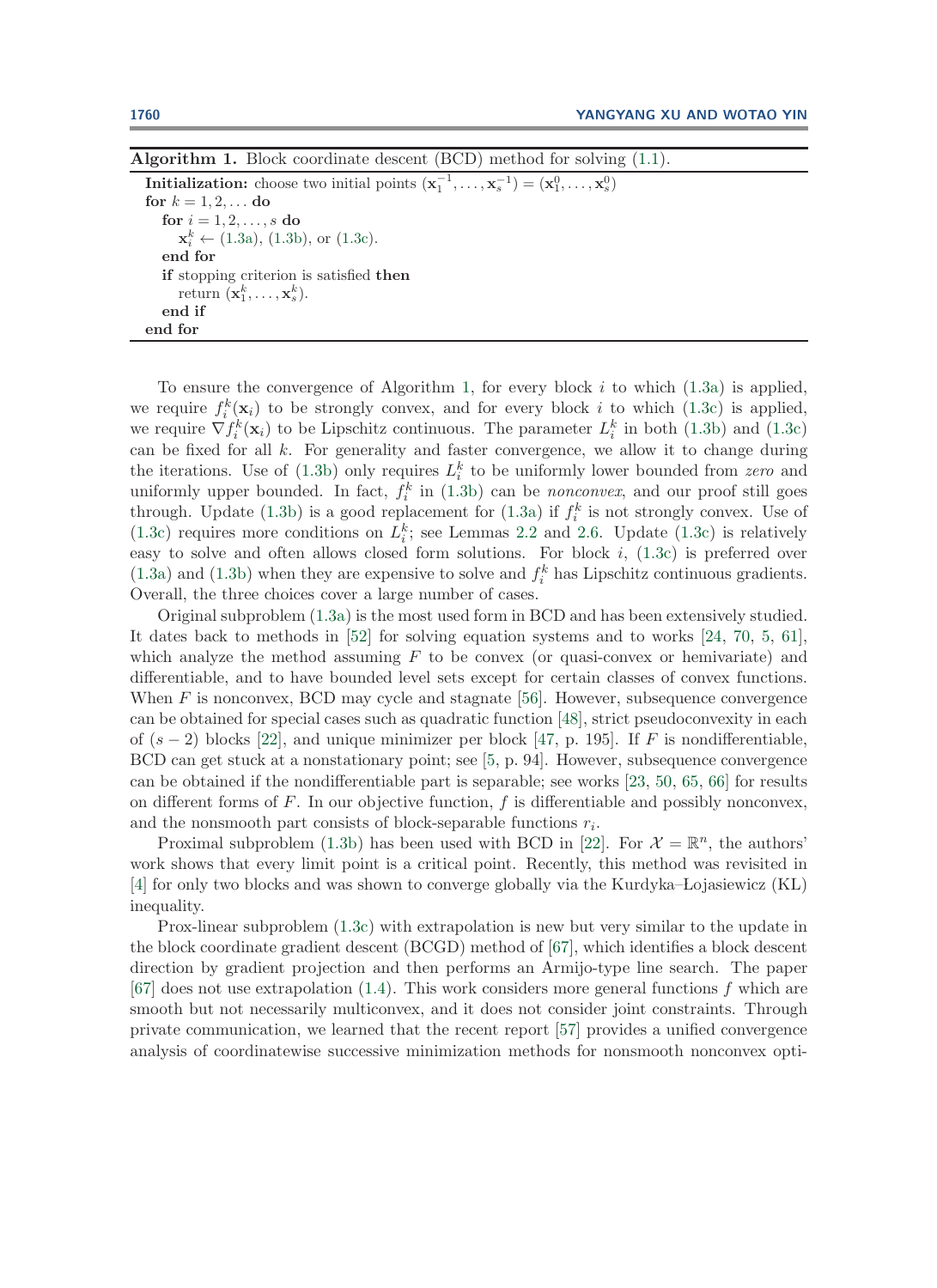mization. These methods update block variables by minimizing a surrogate function that dominates the original objective around the current iterate. They do not use extrapolation either and have only subsequence convergence.

There are examples of  $r_i$  that make [\(1.3c\)](#page-1-1) easier to compute than [\(1.3a\)](#page-1-3) and [\(1.3b\)](#page-1-0). For instance, if  $r_i = \delta_{\mathcal{D}_i}$ , the indicator function of convex set  $\mathcal{D}_i$  (equivalent to  $\mathbf{x}_i \in \mathcal{D}_i$ ), [\(1.3c\)](#page-1-1) reduces to  $\mathbf{x}_i^k = \mathcal{P}_{\mathcal{X}_i^k \cap \mathcal{D}_i}(\hat{\mathbf{x}}_i^{k-1} - \hat{\mathbf{g}}_i^{k-1}/L_i^{k-1}),$  where  $\mathcal{P}_{\mathcal{X}_i^k \cap \mathcal{D}_i}$  is the projection to set  $\mathcal{X}_i^k \cap \mathcal{D}_i$ . If  $r_i(\mathbf{x}_i) = \lambda_i \|\mathbf{x}_i\|_1$  and  $\mathcal{X}_i^k = \mathbb{R}^{n_i}$ , [\(1.3c\)](#page-1-1) reduces to  $\mathbf{x}_i^k = \mathcal{S}_{L_i^{k-1}/\lambda_i}(\hat{\mathbf{x}}_i^{k-1} - \hat{\mathbf{g}}_i^{k-1}/L_i^{k-1})$ , where  $S_{\nu}(\cdot)$  is soft-thresholding, defined componentwise as  $S_{\nu}(t) = \text{sign}(t) \max(|t| - \nu, 0)$ . More examples arise in joint/group  $\ell_1$  and nuclear norm minimization, total variation, etc.

**[1](#page-2-0).1. Contributions.** We propose Algorithm 1 and establish its global convergence and asymptotic rate of convergence. The algorithm is applied to two classes of problems: (i) nonnegative matrix/tensor *factorization*, and (ii) nonnegative matrix/tensor *completion* from incomplete observations. It is demonstrated to be superior to the state-of-the-art algorithms on both synthetic and real data in both speed and solution quality.

Our convergence analysis takes two steps. Under certain assumptions, the first step establishes the square summable result  $\sum_k ||\mathbf{x}^k - \mathbf{x}^{k+1}||^2 < \infty$  and obtains subsequence convergence to Nash equilibrium points, as well as global convergence to a single Nash point if the sequence is bounded and the Nash points are isolated. The second step, which is motivated by [\[4\]](#page-28-1), as-sumes the KL inequality [\[13,](#page-29-3) [14\]](#page-29-4) and improves the result to  $\sum_{k} ||\mathbf{x}^{k} - \mathbf{x}^{k+1}|| < \infty$ , which gives the algorithm's global convergence, as well as asymptotic rates of convergence. The classes of functions that obey the KL inequality are reviewed. Despite the popularity of BCD, very few works establish global convergence without the (quasi-)convexity assumption on  $F$ ; the authors of [\[48,](#page-30-2) [67\]](#page-31-4) have obtained global convergence by assuming a local Lipschitzian error bound and the isolation of the isocost surfaces of F. Some interesting problems satisfy their assumptions; however, it appears that our assumptions are met by more problems and are easier to verify. Their and our assumptions do not imply each other, though there are problems satisfying both.

**1.2. Applications.** A large number of practical problems can be formulated in the form of  $(1.1)$  such as convex problems: (group) Lasso  $[64, 75]$  $[64, 75]$  $[64, 75]$  or the basis pursuit (denoising) [\[15\]](#page-29-5), low-rank matrix recovery [\[58\]](#page-30-6), hybrid Huberized support vector machine [\[69\]](#page-31-7), and so on. We give some nonconvex examples as follows.

**Blind source separation and sparse dictionary learning.** Let  $s_1, \ldots, s_n \in \mathbb{R}^{1 \times p}$  be a set of source signals. Given m sensor signals  $\mathbf{x}_i = \sum_{j=1}^n a_{ij} \mathbf{s}_j + \boldsymbol{\eta}_i$ ,  $i = 1, \ldots, m$ , where  $\mathbf{A} = [a_{ij}]_{m \times n} \in \mathbb{R}^{m \times n}$  is an *unknown* mixing matrix and  $\boldsymbol{\eta}_i$  is noise, blind source separation (BSS) [\[27\]](#page-29-6) aims to estimate both **A** and  $S = [s_1^{\perp}, \ldots, s_n^{\perp}]^{\perp}$ . It has found applications in many areas such as artifact removal [\[26\]](#page-29-7) and image processing [\[28\]](#page-29-8). Two classical approaches for BSS are principal component analysis (PCA) [\[62\]](#page-31-8) and independent component analysis (ICA) [\[18\]](#page-29-9). If  $m < n$  and no prior information on **A** and **S** is given, these methods will fail. Assuming that  $\mathbf{s}_1,\ldots,\mathbf{s}_n$  are sparse under some dictionary  $\mathbf{B} \in \mathbb{R}^{T \times p}$ , namely,  $\mathbf{s}_i = \mathbf{y}_i \mathbf{B}$  and  $\mathbf{y}_i \in \mathbb{R}^{1 \times T}$ is sparse for  $i = 1, \ldots, n$  [\[79,](#page-31-9) [12\]](#page-29-10), use the sparse BSS model

<span id="page-3-0"></span>(1.5) 
$$
\min_{\mathbf{A}, \mathbf{Y}} \frac{\lambda}{2} \|\mathbf{A} \mathbf{Y} \mathbf{B} - \mathbf{X}\|_F^2 + r(\mathbf{Y}) \text{ subject to } \mathbf{A} \in \mathcal{D},
$$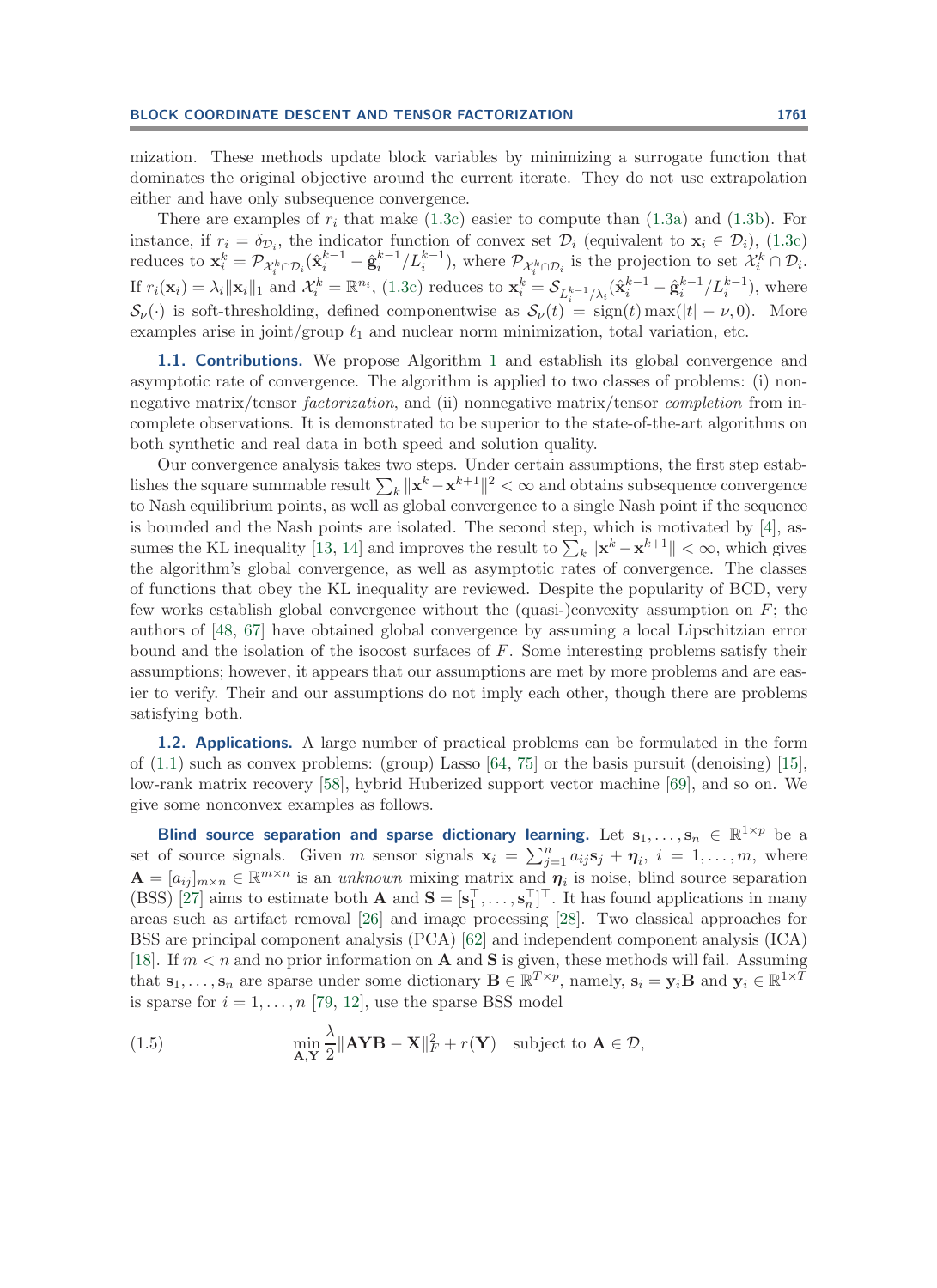where  $\mathbf{Y} = [\mathbf{y}_1^\top, \dots, \mathbf{y}_n^\top]^\top \in \mathbb{R}^{n \times T}$ ,  $r(\mathbf{Y})$  is a sparsity regularizer such as  $r(\mathbf{Y}) = ||\mathbf{Y}||_1$ ,  $\mathcal{D}$  is a convex set to control the scale of **A** such as  $||A||_F \le 1$ , and  $\lambda$  is a balancing parameter. Note that model [\(1.5\)](#page-3-0) is block multiconvex but nonconvex jointly with respect to **A** and **Y**. A similar model which appears in cosmic microwave background analysis [\[10\]](#page-29-11) solves

(1.6) 
$$
\min_{\mathbf{A}, \mathbf{Y}} \frac{\lambda}{2} \text{trace}\left((\mathbf{A}\mathbf{Y}\mathbf{B} - \mathbf{X})^{\top} \mathbf{C}^{-1} (\mathbf{A}\mathbf{Y}\mathbf{B} - \mathbf{X})\right) + r(\mathbf{Y}) \text{ subject to } \mathbf{A} \in \mathcal{D}
$$

for a certain covariance matrix **C**. Algorithms for (sparse) BSS include an online learning algorithm [\[2\]](#page-28-2), feature extraction method [\[43\]](#page-30-7), feature sign algorithm [\[40\]](#page-30-8), and so on.

Model  $(1.5)$  with **B** = **I** also arises in sparse dictionary training [\[1,](#page-28-3) [49\]](#page-30-9), where the goal is to build a dictionary **A** that sparsely represents the signals in **X**.

**Nonnegative matrix factorization.** Nonnegative matrix factorization (NMF) was first proposed by Paatero and his coworkers in the area of environmental science [\[53\]](#page-30-10). The later popularity of NMF can be partially attributed to the publication of [\[38\]](#page-30-11) in *Nature*. It has been widely applied in data mining such as text mining [\[55\]](#page-30-12) and image mining [\[41\]](#page-30-13), dimension reduction and clustering [\[16,](#page-29-12) [73\]](#page-31-10), and hyperspectral endmember extraction, as well as spectral data analysis [\[54\]](#page-30-14). A widely used model for (regularized) NMF is

<span id="page-4-0"></span>(1.7) 
$$
\min_{\mathbf{X}\geq 0,\mathbf{Y}\geq 0}\frac{1}{2}\|\mathbf{X}\mathbf{Y}-\mathbf{M}\|_{F}^{2}+\alpha r_{1}(\mathbf{X})+\beta r_{2}(\mathbf{Y}),
$$

where **M** is the input nonnegative matrix,  $r_1, r_2$  are some regularizers promoting solution structures, and  $\alpha$ ,  $\beta$  are weight parameters. Two early popular algorithms for NMF are the projected alternating least squares (ALS) method [\[53\]](#page-30-10) and the multiplicative updating method [\[39\]](#page-30-15). Due to the biconvexity of the objective in [\(1.7\)](#page-4-0), a series of alternating nonnegative least squares (ANLS) methods have been proposed such as [\[42,](#page-30-16) [30,](#page-29-13) [32\]](#page-29-14); they are BCDs with update [\(1.3a\)](#page-1-3). Recently, the classic alternating direction method (ADM) has been applied in [\[78\]](#page-31-11). We compare the proposed algorithms to some existing methods for NMF in section [4.](#page-17-0)

<span id="page-4-1"></span>Similar models also arise in low-rank matrix recovery, such as the one considered in [\[58\]](#page-30-6),

(1.8) 
$$
\min_{\mathbf{X}, \mathbf{Y}} \frac{1}{2} ||\mathcal{A}(\mathbf{X}\mathbf{Y}) - \mathbf{b}||^2 + \alpha ||\mathbf{X}||^2 + \beta ||\mathbf{Y}||^2_F,
$$

where A is a linear operator. The method of multipliers is employed in [\[58\]](#page-30-6) to solve  $(1.8)$ with no convergence guarantees. Since the objective of  $(1.8)$  is coercive and real analytic, our algorithm is guaranteed to produce a sequence of points that globally converge to a critical point; see Theorems [2.8](#page-12-1) and [2.9.](#page-13-0)

**Nonnegative tensor factorization.** Nonnegative tensor factorization (NTF) is a generalization of NMF to multidimensional arrays. One commonly used model for NTF is based on CANDECOMP/PARAFAC tensor decomposition [\[71\]](#page-31-12)

<span id="page-4-2"></span>(1.9) 
$$
\min_{\mathbf{A}_1,\dots,\mathbf{A}_N\geq 0} \frac{1}{2} ||\mathbf{M}-\mathbf{A}_1 \circ \mathbf{A}_2 \circ \cdots \circ \mathbf{A}_N||_F^2 + \sum_{n=1}^N \lambda_n r_n(\mathbf{A}_n),
$$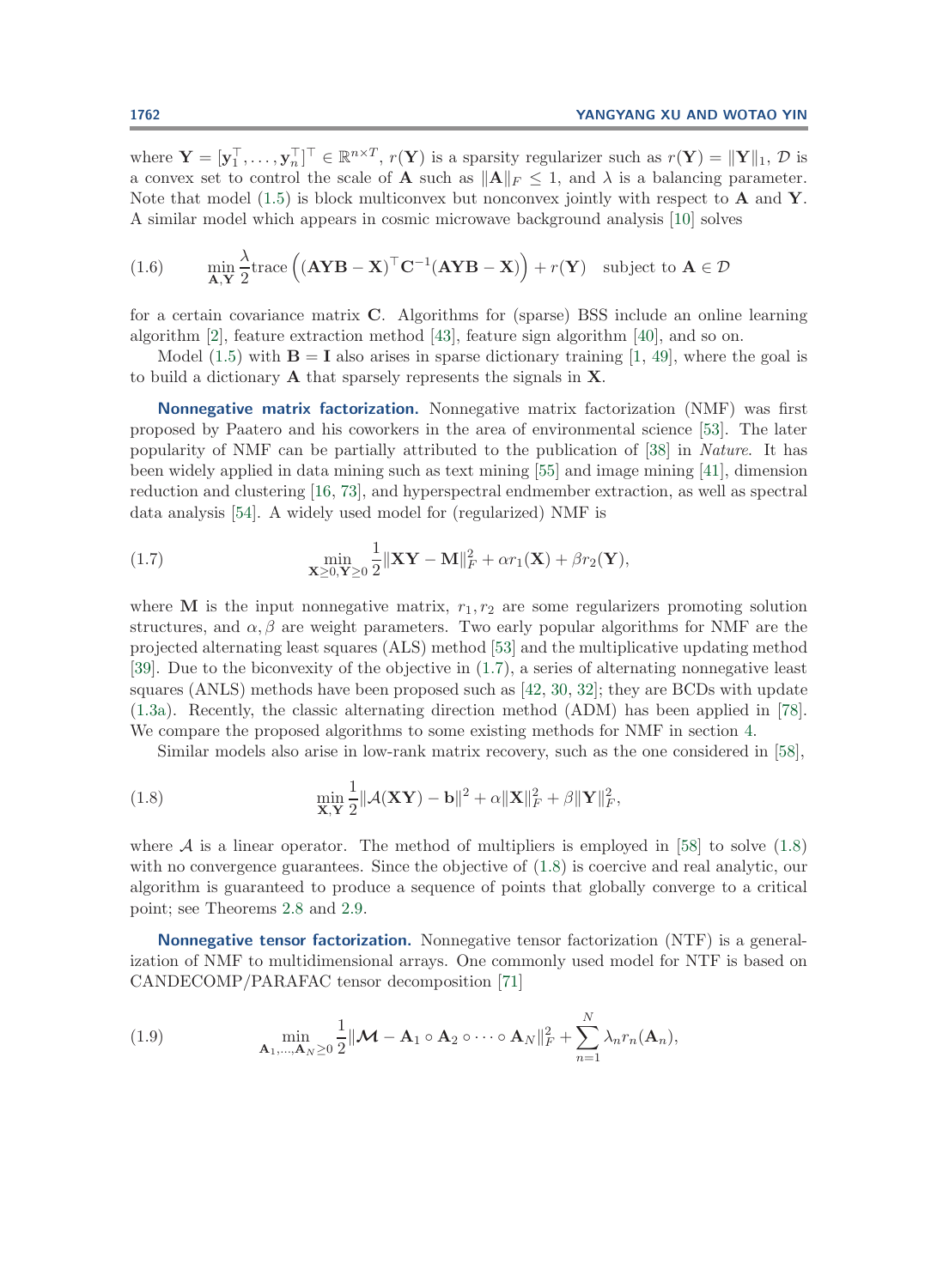and another one is based on Tucker decomposition [\[34\]](#page-29-15)

<span id="page-5-0"></span>
$$
(1.10) \qquad \min_{\mathcal{G},\mathbf{A}_1,\ldots,\mathbf{A}_N\geq 0}\frac{1}{2}\|\mathcal{M}-\mathcal{G}\times_1\mathbf{A}_1\times_2\mathbf{A}_2\cdots\times_N\mathbf{A}_N\|_F^2+\lambda r(\mathbf{G})+\sum_{n=1}^N\lambda_nr_n(\mathbf{A}_n),
$$

where M is a given nonnegative tensor;  $r, r_1, \ldots, r_N$  are regularizers;  $\lambda, \lambda_1, \ldots, \lambda_N$  are weight parameters; and " $\sim$ " and " $\times_n$ " represent outer product and tensor-matrix multiplication, respectively. (The necessary background of tensors is reviewed in section [3.](#page-13-1)) Most algorithms for solving NMF have been directly extended to NTF. For example, the multiplicative update in [\[53\]](#page-30-10) is extended to solving [\(1.9\)](#page-4-2) in [\[63\]](#page-31-13). The ANLS methods in [\[30,](#page-29-13) [32\]](#page-29-14) are extended to solving  $(1.9)$  in [\[31,](#page-29-16) [33\]](#page-29-17). Algorithms for solving  $(1.10)$  also include the columnwise coordinate descent method [\[44\]](#page-30-17) and the ALS method [\[21\]](#page-29-18). More about NTF algorithms can be found in [\[76\]](#page-31-14).

**1.3. Organization.** The rest of the paper is organized as follows. Section [2](#page-5-1) studies the convergence of Algorithm [1.](#page-2-0) In section [3,](#page-13-1) Algorithm [1](#page-2-0) is applied to both the nonnegative matrix/tensor *factorization* problem and the *completion* problem. The numerical results are presented in section [4.](#page-17-0) Finally, section [5](#page-23-0) concludes the paper.

<span id="page-5-3"></span><span id="page-5-1"></span>**2. Convergence analysis.** In this section, we analyze the convergence of Algorithm [1](#page-2-0) under the following assumptions.

*Assumption* 1. F is continuous in dom(F) and  $\inf_{\mathbf{x} \in \text{dom}(F)} F(\mathbf{x}) > -\infty$ . Problem [\(1.1\)](#page-0-0) has a Nash point (see  $(2.3)$  for definition).

<span id="page-5-4"></span>*Assumption* 2. Each block i is updated by the same scheme among  $(1.3a)$ – $(1.3c)$  for all k. Let  $\mathcal{I}_1, \mathcal{I}_2$ , and  $\mathcal{I}_3$  denote the set of blocks updated by [\(1.3a\)](#page-1-3), [\(1.3b\)](#page-1-0), and [\(1.3c\)](#page-1-1), respectively. In addition, there exist constants  $0 < \ell_i \leq L_i < \infty$ ,  $i = 1, \ldots, s$ , such that

1. for  $i \in \mathcal{I}_1$ ,  $f_i^k$  is *strongly convex* with modulus  $\ell_i \leq L_i^{k-1} \leq L_i$ , namely,

(2.1) 
$$
f_i^k(\mathbf{u}) - f_i^k(\mathbf{v}) \ge \langle \nabla f_i^k(\mathbf{v}), \mathbf{u} - \mathbf{v} \rangle + \frac{L_i^{k-1}}{2} ||\mathbf{u} - \mathbf{v}||^2 \quad \forall \mathbf{u}, \mathbf{v} \in \mathcal{X}_i^k;
$$

- 2. for  $i \in \mathcal{I}_2$ , parameters  $L_i^{k-1}$  obey  $\ell_i \le L_i^{k-1} \le L_i$ ;
- 3. for  $i \in \mathcal{I}_3$ ,  $\nabla f_i^k$  is Lipschitz continuous, and parameters  $L_i^{k-1}$  obey  $\ell_i \leq L_i^{k-1} \leq L_i$ and

<span id="page-5-2"></span>(2.2) 
$$
f_i^k(\mathbf{x}_i^k) \leq f_i^k(\hat{\mathbf{x}}_i^{k-1}) + \langle \hat{\mathbf{g}}_i^k, \mathbf{x}_i^k - \hat{\mathbf{x}}_i^{k-1} \rangle + \frac{L_i^{k-1}}{2} ||\mathbf{x}_i^k - \hat{\mathbf{x}}_i^{k-1}||^2.
$$

*Remark* 2.1. The same notation  $L_i^{k-1}$  is used in all three schemes for the simplicity of unified convergence analysis, but we want to emphasize that it has different meanings in the three different schemes. For  $i \in \mathcal{I}_1$ ,  $L_i^{k-1}$  is determined by the objective and the current values of all other blocks, while for  $i \in \mathcal{I}_2 \cup \mathcal{I}_3$  we have some freedom to choose  $L_i^{k-1}$ . For  $i \in \mathcal{I}_2$ ,  $L_i^{k-1}$  can be simply fixed to a positive constant or selected by a predetermined rule to be uniformly lower bounded from *zero* and upper bounded. For  $i \in \mathcal{I}_3$ ,  $L_i^{k-1}$  is selected to satisfy [\(2.2\)](#page-5-2). Taking  $L_i^{k-1}$  as the Lipschitz constant of  $\nabla f_i^k$  can satisfy (2.2). However, we allow smaller  $L_i^{k-1}$ , which can speed up the algorithm.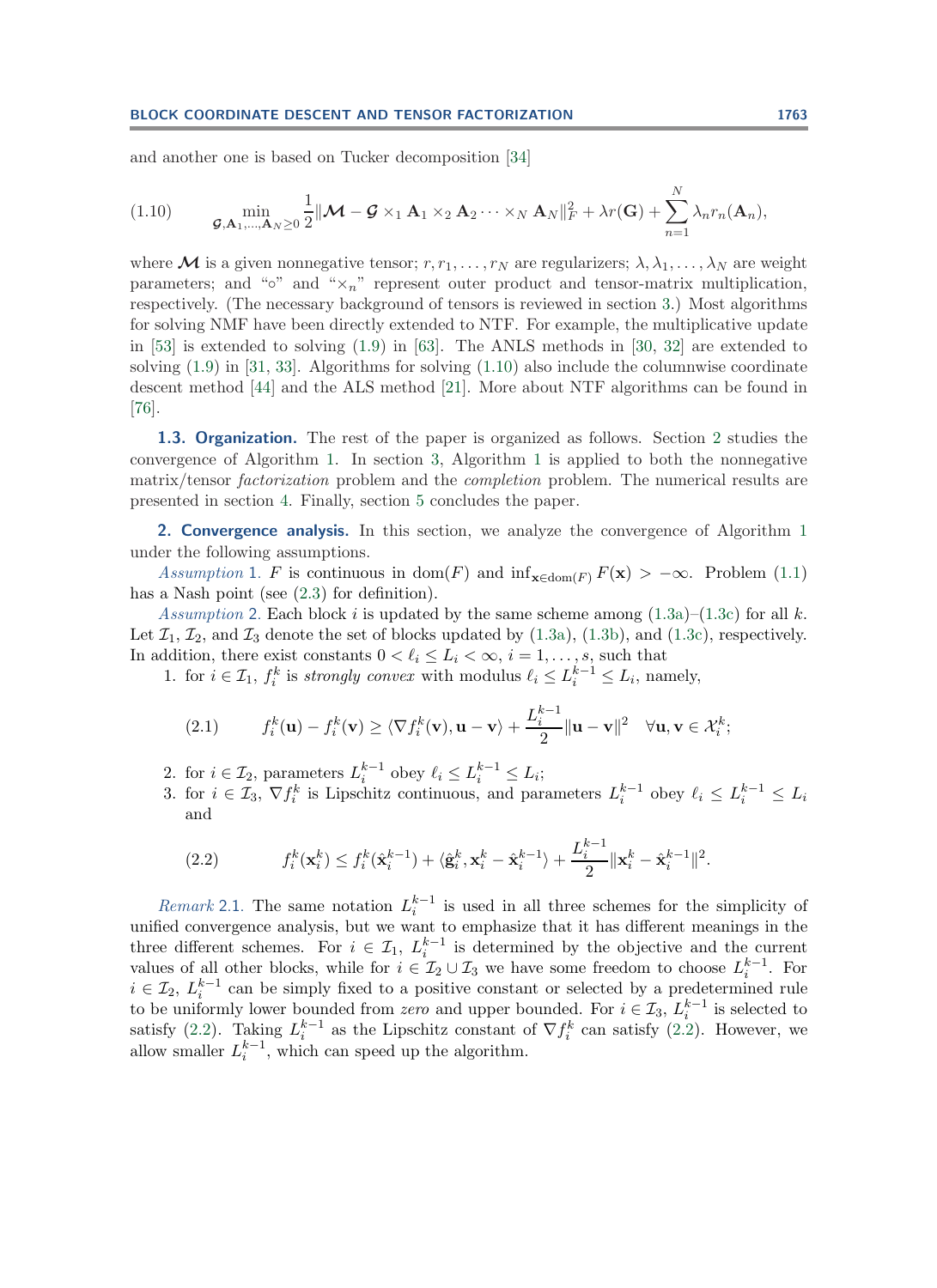In addition, we want to emphasize that we make different assumptions on the three different schemes. The use of [\(1.3a\)](#page-1-3) requires block strong convexity with modulus uniformly away from *zero* and upper bounded, and the use of [\(1.3c\)](#page-1-1) requires a block Lipschitz continuous gradient. The use of [\(1.3b\)](#page-1-0) requires neither strong convexity nor Lipschitz continuity. Even the block convexity is unnecessary for [\(1.3b\)](#page-1-0), and our proof still goes through. Each assumption on the corresponding scheme guarantees sufficient decrease of the objective and makes it square summable; see Lemma [2.2,](#page-7-0) which plays the key role in our convergence analysis.

<span id="page-6-1"></span>For our analysis below, we need the Nash equilibrium condition of [\(1.1\)](#page-0-0): for  $i = 1, \ldots, s$ ,

$$
(2.3) \qquad F(\bar{\mathbf{x}}_1,\ldots,\bar{\mathbf{x}}_{i-1},\bar{\mathbf{x}}_i,\bar{\mathbf{x}}_{i+1},\ldots,\bar{\mathbf{x}}_s) \leq F(\bar{\mathbf{x}}_1,\ldots,\bar{\mathbf{x}}_{i-1},\mathbf{x}_i,\bar{\mathbf{x}}_{i+1},\ldots,\bar{\mathbf{x}}_s) \quad \forall \mathbf{x}_i \in \bar{\mathcal{X}}_i,
$$

or, equivalently,

(2.4) 
$$
\langle \nabla_{\mathbf{x}_i} f(\bar{\mathbf{x}}) + \bar{\mathbf{p}}_i, \mathbf{x}_i - \bar{\mathbf{x}}_i \rangle \ge 0 \quad \forall \mathbf{x}_i \in \bar{\mathcal{X}}_i \text{ and for some } \bar{\mathbf{p}}_i \in \partial r_i(\bar{\mathbf{x}}_i),
$$

where  $\bar{\mathcal{X}}_i = \mathcal{X}_i(\bar{\mathbf{x}}_1,\ldots,\bar{\mathbf{x}}_{i-1},\bar{\mathbf{x}}_{i+1},\ldots,\bar{\mathbf{x}}_s)$  and  $\partial r(\mathbf{x}_i)$  is the limiting subdifferential (e.g., see [\[60\]](#page-30-18)) of r at  $\mathbf{x}_i$ . We call  $\bar{\mathbf{x}}$  a Nash point or block coordinatewise minimizer. Let N be the set of all Nash points, which we assume to be nonempty.

*Remark* 2.2. As shown in [\[4\]](#page-28-1), it holds that

<span id="page-6-0"></span>
$$
\partial F(\mathbf{x}) = \{ \nabla_{\mathbf{x}_1} f(\mathbf{x}) + \partial r_1(\mathbf{x}_1) \} \times \cdots \times \{ \nabla_{\mathbf{x}_s} f(\mathbf{x}) + \partial r_s(\mathbf{x}_s) \}.
$$

Therefore, if  $\mathcal{X} = \mathbb{R}^n$  or  $\bar{\mathbf{x}}$  is an interior point of  $\mathcal{X}$ , [\(2.4\)](#page-6-1) reduces to the first-order optimality condition  $\mathbf{0} \in \partial F(\bar{\mathbf{x}})$ , and  $\bar{\mathbf{x}}$  is a *critical point* (or *stationary point*) of [\(1.1\)](#page-0-0). In general, the condition  $(2.4)$  is weaker than the first-order optimality condition. For problem  $(1.1)$ , a critical point must be a Nash point, but a Nash point is not necessarily a critical point. An example can be found in section 4 of [\[72\]](#page-31-15).

**2.1. Preliminary result.** The analysis in this subsection follows the following steps. First, we show sufficient descent at each step (inequality  $(2.8)$ ), from which we establish the square summable result (Lemma [2.2\)](#page-7-0). Next, the square summable result is exploited to show that any limit point is a Nash point in Theorem [2.3.](#page-8-0) Finally, with the additional assumptions of isolated Nash points and bounded  $\{x^k\}$ , global convergence is obtained in Corollary [2.4.](#page-9-0) The first step is essential, while the last two use rather standard arguments. We begin with the following lemma, which is similar to Lemma 2.3 of [\[8\]](#page-28-4). Since the proof in [\[8\]](#page-28-4) does not consider constraints, we include a slightly changed proof for completeness.

<span id="page-6-3"></span>Lemma 2.1. Let  $\xi_1(\mathbf{u})$  and  $\xi_2(\mathbf{u})$  be two convex functions defined on the convex set U, and *let*  $\xi_1(\mathbf{u})$  *be differentiable.* Let  $\xi(\mathbf{u}) = \xi_1(\mathbf{u}) + \xi_2(\mathbf{u})$  *and*  $\mathbf{u}^* = \operatorname{argmin}_{\mathbf{u} \in \mathcal{U}} \langle \nabla \xi_1(\mathbf{v}), \mathbf{u} - \mathbf{v} \rangle +$  $\frac{L}{2} \|\mathbf{u} - \mathbf{v}\|^2 + \xi_2(\mathbf{u})$ *. If* 

<span id="page-6-2"></span>(2.5) 
$$
\xi_1(\mathbf{u}^*) \leq \xi_1(\mathbf{v}) + \langle \nabla \xi_1(\mathbf{v}), \mathbf{u}^* - \mathbf{v} \rangle + \frac{L}{2} \|\mathbf{u}^* - \mathbf{v}\|^2,
$$

<span id="page-6-4"></span>*then we have*

(2.6) 
$$
\xi(\mathbf{u}) - \xi(\mathbf{u}^*) \geq \frac{L}{2} ||\mathbf{u}^* - \mathbf{v}||^2 + L\langle \mathbf{v} - \mathbf{u}, \mathbf{u}^* - \mathbf{v} \rangle \text{ for any } \mathbf{u} \in \mathcal{U}.
$$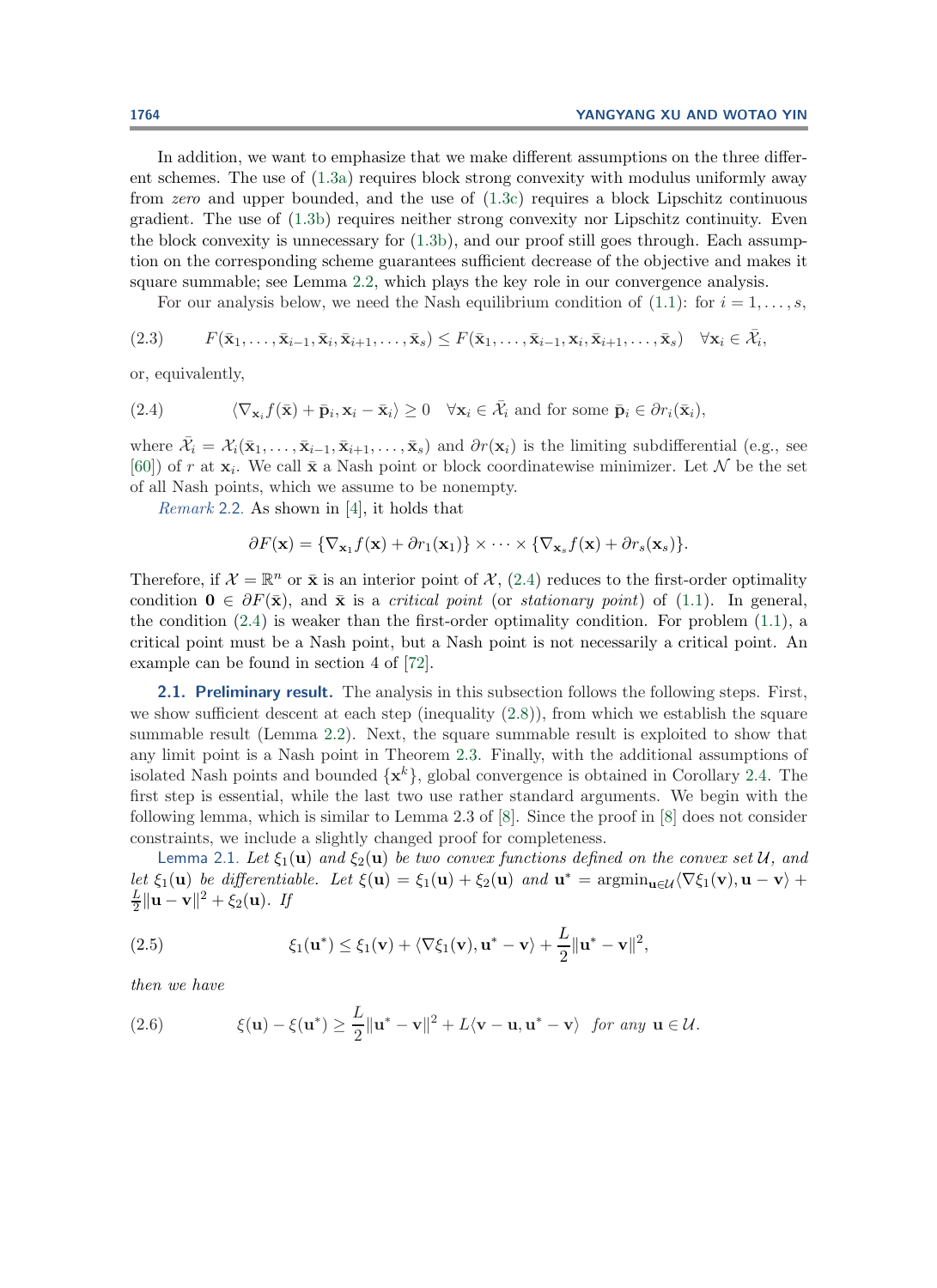<span id="page-7-2"></span>*Proof.* Since  $\mathbf{u}^* = \operatorname{argmin}_{\mathbf{u} \in \mathcal{U}} \langle \nabla \xi_1(\mathbf{v}), \mathbf{u} - \mathbf{v} \rangle + \frac{L}{2} \|\mathbf{u} - \mathbf{v}\|^2 + \xi_2(\mathbf{u})$ , the first-order optimality condition holds; i.e.,

(2.7) 
$$
\langle \nabla \xi_1(\mathbf{v}) + L(\mathbf{u}^* - \mathbf{v}) + \mathbf{g}, \mathbf{u} - \mathbf{u}^* \rangle \ge 0
$$
 for any  $\mathbf{u} \in \mathcal{U}$ ,

for some  $\mathbf{g} \in \partial \xi_2(\mathbf{u}^*)$ . For any  $\mathbf{u} \in \mathcal{U}$ , we have

$$
\xi(\mathbf{u}) - \xi(\mathbf{u}^*)
$$
\n
$$
\geq \xi(\mathbf{u}) - (\xi_1(\mathbf{v}) + \langle \nabla \xi_1(\mathbf{v}), \mathbf{u}^* - \mathbf{v} \rangle + \frac{L}{2} ||\mathbf{u}^* - \mathbf{v}||^2) - \xi_2(\mathbf{u}^*)
$$
\n
$$
= \xi_1(\mathbf{u}) - \xi_1(\mathbf{v}) - \langle \nabla \xi_1(\mathbf{v}), \mathbf{u} - \mathbf{v} \rangle + \langle \nabla \xi_1(\mathbf{v}), \mathbf{u} - \mathbf{u}^* \rangle
$$
\n
$$
+ \xi_2(\mathbf{u}) - \xi_2(\mathbf{u}^*) - \frac{L}{2} ||\mathbf{u}^* - \mathbf{v}||^2
$$
\n
$$
\geq \xi_2(\mathbf{u}) - \xi_2(\mathbf{u}^*) - \langle \mathbf{g}, \mathbf{u} - \mathbf{u}^* \rangle - L \langle \mathbf{u}^* - \mathbf{v}, \mathbf{u} - \mathbf{u}^* \rangle - \frac{L}{2} ||\mathbf{u}^* - \mathbf{v}||^2
$$
\n
$$
\geq -L \langle \mathbf{u}^* - \mathbf{v}, \mathbf{u} - \mathbf{u}^* \rangle - \frac{L}{2} ||\mathbf{u}^* - \mathbf{v}||^2
$$
\n
$$
= \frac{L}{2} ||\mathbf{u}^* - \mathbf{v}||^2 + L \langle \mathbf{v} - \mathbf{u}, \mathbf{u}^* - \mathbf{v} \rangle,
$$

where the first inequality uses  $(2.5)$ , the second inequality is obtained from the convexity of  $\xi_1$  and [\(2.7\)](#page-7-2), and the last inequality uses the convexity of  $\xi_2$  and the fact that  $\mathbf{g} \in \partial \xi_2(\mathbf{u}^*)$ . This completes the proof. hч.

Based on this lemma, we can show our key lemma below.

<span id="page-7-0"></span>Lemma [2](#page-5-4).2 (square summable  $\|\mathbf{x}^k - \mathbf{x}^{k+1}\|$  $\|\mathbf{x}^k - \mathbf{x}^{k+1}\|$  $\|\mathbf{x}^k - \mathbf{x}^{k+1}\|$ ). *Under Assumptions* 1 *and* 2*, let*  $\{\mathbf{x}^k\}$  *be the sequence generated by Algorithm* [1](#page-2-0) *with*  $0 \le \omega_i^{k-1} \le \delta_\omega \sqrt{L_i^{k-2}/L_i^{k-1}}$  *for*  $\delta_\omega < 1$  *uniformly over*  $all \ i \in \mathcal{I}_3 \ and \ k. \ Then \ \sum_{k=0}^{\infty} ||\mathbf{x}^k - \mathbf{x}^{k+1}||^2 < \infty.$ 

*Proof.* For  $i \in \mathcal{I}_3$ , we have inequality [\(2.2\)](#page-5-2) and use Lemma [2.1](#page-6-3) by letting  $F_i^k \triangleq f_i^k + r_i$ and taking  $\xi_1 = f_i^k$ ,  $\xi_2 = r_i$ ,  $\mathbf{v} = \hat{\mathbf{x}}_i^{k-1}$ , and  $\mathbf{u} = \mathbf{x}_i^{k-1}$  in [\(2.6\)](#page-6-4) to have

$$
F_i^k(\mathbf{x}_i^{k-1}) - F_i^k(\mathbf{x}_i^k) \ge \frac{L_i^{k-1}}{2} \|\hat{\mathbf{x}}_i^{k-1} - \mathbf{x}_i^k\|^2 + L_i^{k-1} \langle \hat{\mathbf{x}}_i^{k-1} - \mathbf{x}_i^{k-1}, \mathbf{x}_i^k - \hat{\mathbf{x}}_i^{k-1} \rangle
$$
  
\n
$$
= \frac{L_i^{k-1}}{2} \|\mathbf{x}_i^{k-1} - \mathbf{x}_i^k\|^2 - \frac{L_i^{k-1}}{2} (\omega_i^{k-1})^2 \|\mathbf{x}_i^{k-2} - \mathbf{x}_i^{k-1}\|^2
$$
  
\n
$$
\ge \frac{L_i^{k-1}}{2} \|\mathbf{x}_i^{k-1} - \mathbf{x}_i^k\|^2 - \frac{L_i^{k-2}}{2} \delta_\omega^2 \|\mathbf{x}_i^{k-2} - \mathbf{x}_i^{k-1}\|^2.
$$

<span id="page-7-1"></span>For  $i \in \mathcal{I}_1 \cup \mathcal{I}_2$  we have  $F_i^k(\mathbf{x}_i^{k-1}) - F_i^k(\mathbf{x}_i^k) \geq \frac{L_i^{k-1}}{2} \|\mathbf{x}_i^{k-1} - \mathbf{x}_i^k\|^2$ , and thus inequality [\(2.8\)](#page-7-1) still holds. Therefore,

$$
F(\mathbf{x}^{k-1}) - F(\mathbf{x}^k) = \sum_{i=1}^s \left( F_i^k(\mathbf{x}_i^{k-1}) - F_i^k(\mathbf{x}_i^k) \right)
$$
  
 
$$
\geq \sum_{i=1}^s \left( \frac{L_i^{k-1}}{2} ||\mathbf{x}_i^{k-1} - \mathbf{x}_i^k||^2 - \frac{L_i^{k-2} \delta_\omega^2}{2} ||\mathbf{x}_i^{k-2} - \mathbf{x}_i^{k-1}||^2 \right).
$$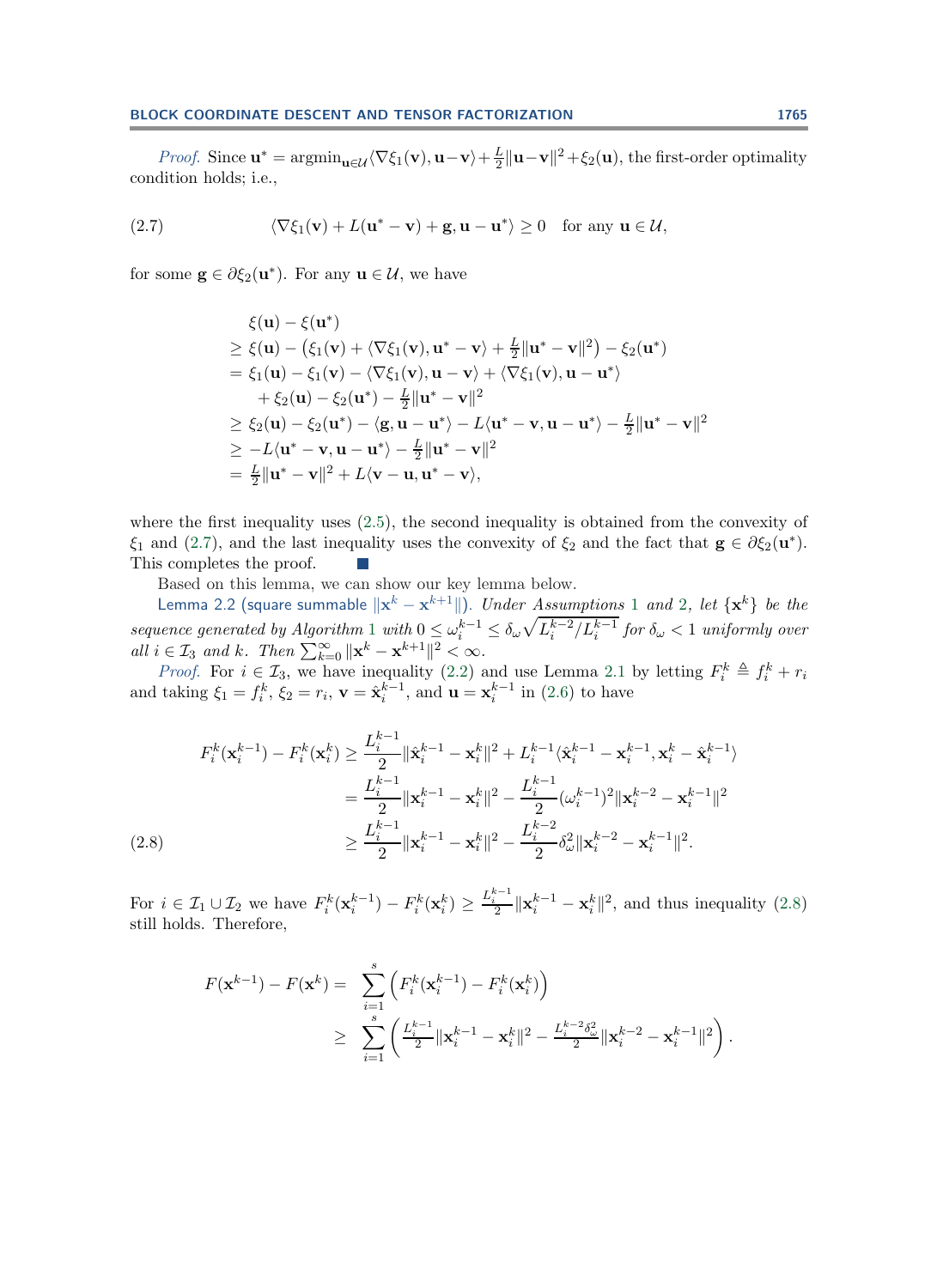.

a sa

Summing the above inequality over  $k$  from 1 to  $K$ , we have

$$
F(\mathbf{x}^{0}) - F(\mathbf{x}^{K}) \geq \sum_{k=1}^{K} \sum_{i=1}^{s} \left( \frac{L_{i}^{k-1}}{2} ||\mathbf{x}_{i}^{k-1} - \mathbf{x}_{i}^{k}||^{2} - \frac{L_{i}^{k-2}}{2} \delta_{\omega}^{2} ||\mathbf{x}_{i}^{k-2} - \mathbf{x}_{i}^{k-1}||^{2} \right)
$$
  

$$
\geq \sum_{k=1}^{K} \sum_{i=1}^{s} \frac{(1 - \delta_{\omega}^{2}) L_{i}^{k-1}}{2} ||\mathbf{x}_{i}^{k-1} - \mathbf{x}_{i}^{k}||^{2} \geq \sum_{k=1}^{K} \frac{(1 - \delta_{\omega}^{2}) \ell_{i}}{2} ||\mathbf{x}^{k-1} - \mathbf{x}^{k}||^{2}.
$$

<span id="page-8-0"></span>Since F is lower bounded, taking  $K \to \infty$  completes the proof.

Now, we can establish the following preliminary convergence result.

Theorem 2.3 (limit point is Nash point). *Define the difference measure of two sets*  $\mathcal{X}, \mathcal{Y}$  by

$$
\text{diff}(\mathcal{X}, \mathcal{Y}) = \max \left( \sup_{\mathbf{x} \in \mathcal{X}} \inf_{\mathbf{y} \in \mathcal{Y}} \|\mathbf{x} - \mathbf{y}\|, \sup_{\mathbf{y} \in \mathcal{Y}} \inf_{\mathbf{x} \in \mathcal{X}} \|\mathbf{x} - \mathbf{y}\| \right)
$$

*Assume that the set map*  $\mathcal{X}_i(\cdot)$  *defined in* [\(1.2\)](#page-0-1) *continuously changes; namely,*  $\mathbf{x}^{k'}$ ,  $\mathbf{x} \in \mathcal{X}$ *, and*  $\mathbf{x}^{k'} \rightarrow \mathbf{x} \text{ imply}$ 

$$
\lim_{k\to\infty} \text{diff}\left(\mathcal{X}_i(\mathbf{x}_1^{k'},\ldots,\mathbf{x}_{i-1}^{k'},\mathbf{x}_{i+1}^{k'},\ldots,\mathbf{x}_s^{k'}),\mathcal{X}_i(\mathbf{x}_1,\ldots,\mathbf{x}_{i-1},\mathbf{x}_{i+1},\ldots,\mathbf{x}_s)\right) = 0 \quad \forall i.
$$

*Then if the assumptions of Lemma* [2.2](#page-7-0) *hold, any limit point of*  $\{x^k\}$  *is a Nash point, namely, satisfying the Nash equilibrium condition* [\(2.4\)](#page-6-1)*.*

*Proof.* Let  $\bar{\mathbf{x}}$  be a limit point of  $\{\mathbf{x}^k\}$ , and let  $\{\mathbf{x}^{k_j}\}$  be the subsequence converging to **x**. The closedness of  $\mathcal{X}$  implies  $\bar{\mathbf{x}} \in \mathcal{X}$ . Since  $\{L_i^k\}$  is bounded, passing another sequence if necessary, we have  $L_i^{k_j} \to \bar{L}_i$  for  $i = 1, \ldots, s$  as  $j \to \infty$ . Lemma [2.2](#page-7-0) implies that  $\|\mathbf{x}^{k+1} - \mathbf{x}^k\| \to$ 0, so  $\{x^{k_j+1}\}\$ also converges to  $\bar{x}$ .

For  $i \in \mathcal{I}_1$ , we have

(2.9) 
$$
F_i^{k_j+1}(\mathbf{x}_i^{k_j+1}) \leq F_i^{k_j+1}(\mathbf{x}_i) \quad \forall \mathbf{x}_i \in \mathcal{X}_i^{k_j+1}.
$$

Letting  $j \to \infty$ , we can show [\(2.3\)](#page-6-0) by the continuity of F, and the set map  $\mathcal{X}_i(\cdot)$  by the following arguments. For any block  $i_0 \in \mathcal{I}_1$  and any  $\mathbf{y}_{i_0} \in \bar{\mathcal{X}}_{i_0}$ , since

<span id="page-8-2"></span><span id="page-8-1"></span>
$$
\lim_{j} \operatorname{diff} \left( \mathcal{X}_{i_0}^{k_j+1}, \bar{\mathcal{X}}_{i_0} \right) = 0,
$$

there is  $\mathbf{y}_{i_0}^j \in \mathcal{X}_{i_0}^{k_j+1}$  such that  $\lim_j \mathbf{y}_{i_0}^j = \mathbf{y}_{i_0}$ . From the continuity of F, we have

$$
(2.10) \quad \lim_{j \to \infty} F(\mathbf{x}_1^{k_j+1}, \dots, \mathbf{x}_{i_0-1}^{k_j+1}, \mathbf{y}_{i_0}^j, \mathbf{x}_{i_0+1}^{k_j}, \dots, \mathbf{x}_s^k) = F(\bar{\mathbf{x}}_1, \dots, \bar{\mathbf{x}}_{i_0-1}, \mathbf{y}_{i_0}, \bar{\mathbf{x}}_{i_0+1}, \dots, \bar{\mathbf{x}}_s).
$$

Note that [\(2.9\)](#page-8-1) implies

$$
F(\mathbf{x}_1^{k_j+1},\ldots,\mathbf{x}_{i_0-1}^{k_j+1},\mathbf{x}_{i_0}^{k_j+1},\mathbf{x}_{i_0+1}^{k_j},\ldots,\mathbf{x}_s^{k_j}) \leq F(\mathbf{x}_1^{k_j+1},\ldots,\mathbf{x}_{i_0-1}^{k_j+1},\mathbf{y}_{i_0}^j,\mathbf{x}_{i_0+1}^{k_j},\ldots,\mathbf{x}_s^{k_j}).
$$

Letting  $j \to \infty$  and using [\(2.10\)](#page-8-2), we get

$$
F(\bar{\mathbf{x}}_1,\ldots,\bar{\mathbf{x}}_{i_0-1},\bar{\mathbf{x}}_{i_0},\bar{\mathbf{x}}_{i_0+1},\ldots,\bar{\mathbf{x}}_s)\leq F(\bar{\mathbf{x}}_1,\ldots,\bar{\mathbf{x}}_{i_0-1},\mathbf{y}_{i_0},\bar{\mathbf{x}}_{i_0+1},\ldots,\bar{\mathbf{x}}_s).
$$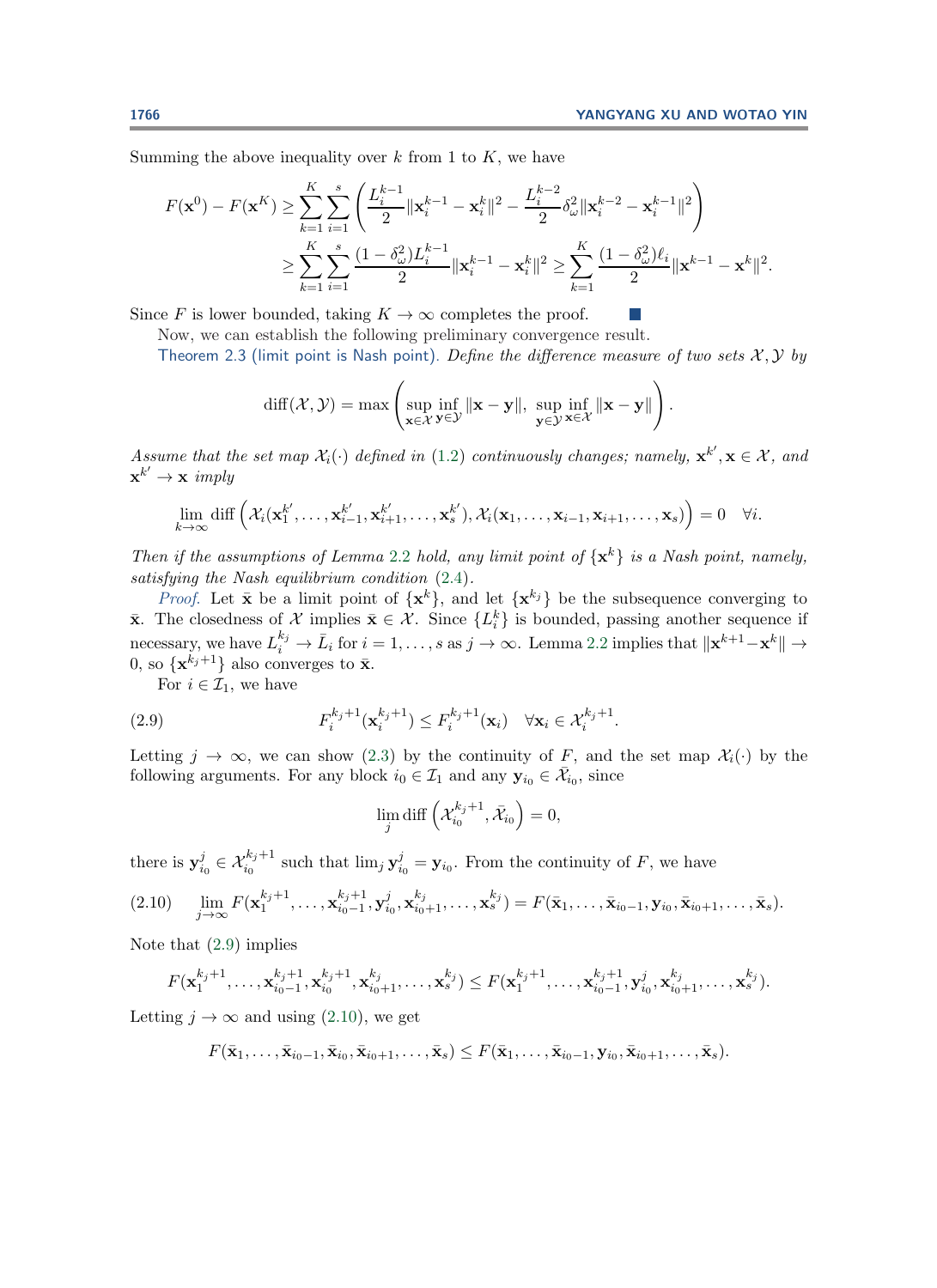Hence, [\(2.3\)](#page-6-0) holds. Similarly, for  $i \in \mathcal{I}_2$ , we have

$$
F(\bar{\mathbf{x}}_1,\ldots,\bar{\mathbf{x}}_{i-1},\bar{\mathbf{x}}_i,\bar{\mathbf{x}}_{i+1},\ldots,\bar{\mathbf{x}}_s) \leq F(\bar{\mathbf{x}}_1,\ldots,\bar{\mathbf{x}}_{i-1},\mathbf{x}_i,\bar{\mathbf{x}}_{i+1},\ldots,\bar{\mathbf{x}}_s) + \frac{\bar{L}_i}{2} \|\mathbf{x}_i - \bar{\mathbf{x}}_i\|^2 \quad \forall \mathbf{x}_i \in \bar{\mathcal{X}}_i;
$$

<span id="page-9-1"></span>namely,

(2.11) 
$$
\bar{\mathbf{x}}_i = \operatorname*{argmin}_{\mathbf{x}_i \in \bar{\mathcal{X}}_i} F(\bar{\mathbf{x}}_1, \dots, \bar{\mathbf{x}}_{i-1}, \mathbf{x}_i, \bar{\mathbf{x}}_{i+1}, \dots, \bar{\mathbf{x}}_s) + \frac{\bar{L}_i}{2} ||\mathbf{x}_i - \bar{\mathbf{x}}_i||^2.
$$

Thus,  $\bar{\mathbf{x}}_i$  satisfies the first-order optimality condition of [\(2.11\)](#page-9-1), which is precisely [\(2.4\)](#page-6-1). For  $i \in \mathcal{I}_3$ , we have

<span id="page-9-2"></span>
$$
\mathbf{x}_{i}^{k_{j}+1} = \underset{\mathbf{x}_{i} \in \mathcal{X}_{i}^{k_{j}+1}}{\operatorname{argmin}} \ \langle \nabla f_{i}^{k_{j}+1}(\hat{\mathbf{x}}_{i}^{k_{j}}), \mathbf{x}_{i} - \hat{\mathbf{x}}_{i}^{k_{j}} \rangle + \frac{L_{i}^{k_{j}}}{2} \|\mathbf{x}_{i} - \hat{\mathbf{x}}_{i}^{k_{j}}\|^{2} + r_{i}(\mathbf{x}_{i}).
$$

The convex proximal minimization is continuous in the sense that the output  $\mathbf{x}_i^{k_j+1}$  depends continuously on the input  $\hat{\mathbf{x}}_i^{k_j}$  [\[59\]](#page-30-19). Letting  $j \to \infty$ , from  $\mathbf{x}_i^{k_j+1} \to \bar{\mathbf{x}}_i$  and  $\hat{\mathbf{x}}_i^{k_j} \to \bar{\mathbf{x}}_i$ , we get

(2.12) 
$$
\bar{\mathbf{x}}_i = \underset{\mathbf{x}_i \in \bar{\mathcal{X}}_i}{\text{argmin}} \ \langle \nabla_{\mathbf{x}_i} f(\bar{\mathbf{x}}), \mathbf{x}_i - \bar{\mathbf{x}}_i \rangle + \frac{\bar{L}_i}{2} ||\mathbf{x}_i - \bar{\mathbf{x}}_i||^2 + r_i(\mathbf{x}_i).
$$

Hence,  $\bar{\mathbf{x}}_i$  satisfies the first-order optimality condition of [\(2.12\)](#page-9-2), which is precisely [\(2.4\)](#page-6-1). This completes the proof.

*Remark* 2.3. If X is convex, then the set map  $\mathcal{X}_i(\cdot)$  is continuous; see Theorem 4.32 in [\[60\]](#page-30-18). A special case is  $\mathcal{X} = \mathbb{R}^n$ ; namely, there are no joint constraints.

<span id="page-9-0"></span>Corollary 2.4 (global convergence given isolated Nash points). *Under the assumptions of Theorem* [2.3](#page-8-0)*, if*  $\{x^k\}$  *is bounded, we have*  $dist(x^k, \mathcal{N}) \rightarrow 0$ *. If, further,* N *contains uniformly isolated points, namely, there is*  $\eta > 0$  *such that*  $\|\mathbf{x} - \mathbf{y}\| > \eta$  *for any distinct points*  $\mathbf{x}, \mathbf{y} \in \mathcal{N}$ , then  $\{\mathbf{x}^k\}$  converges to a point in N.

*Proof.* Suppose dist( $\mathbf{x}^k$ , N) does not converge to 0. Then there exist  $\varepsilon > 0$  and a subsequence  $\{\mathbf{x}^{k_j}\}\$  such that  $dist(\mathbf{x}^{k_j}, \mathcal{N}) \geq \varepsilon$  for all j. However, the boundedness of  $\{\mathbf{x}^{k_j}\}\$  implies that it must have a limit point  $\bar{\mathbf{x}} \in \mathcal{N}$  according to Theorem [2.3,](#page-8-0) which is a contradiction.

From dist( $\mathbf{x}^k, \mathcal{N}$ )  $\rightarrow$  0, it follows that there is an integer  $K_1 > 0$  such that  $\mathbf{x}^k \in$  $\cup_{\mathbf{y}\in\mathcal{N}} B(\mathbf{y}, \frac{\eta}{3})$  for all  $k ≥ K_1$ , where  $B(\mathbf{y}, \frac{\eta}{3}) \triangleq {\mathbf{x} ∈ \mathcal{X} : ||\mathbf{x} - \mathbf{y}|| \leq \frac{\eta}{3}}$ . In addition, Lemma [2.2](#page-7-0) implies that there exists another integer  $K_2 > 0$  such that  $\|\mathbf{x}^k - \mathbf{x}^{k+1}\| < \frac{\eta}{3}$  for all  $k \geq K_2$ . Take  $K = \max(K_1, K_2)$  and assume  $\mathbf{x}^K \in B(\bar{\mathbf{x}}, \frac{\eta}{3})$  for some  $\bar{\mathbf{x}} \in \mathcal{N}$ . We claim that for any **y** ∈ N and **y**  $\neq$  **x**,  $\|\mathbf{x}^k - \mathbf{y}\| > \frac{\eta}{3}$  holds for all  $k \geq K$ . This claim can be shown by induction on  $k \geq K$ . If some  $\mathbf{x}^k \in B(\bar{\mathbf{x}}, \frac{\eta}{3})$ , then  $\|\mathbf{x}^{k+1} - \bar{\mathbf{x}}\| \leq \|\mathbf{x}^{k+1} - \mathbf{x}^k\| + \|\mathbf{x}^k - \bar{\mathbf{x}}\| < \frac{2\eta}{3}$ , and

$$
\|\mathbf{x}^{k+1}-\mathbf{y}\| \ge \|\bar{\mathbf{x}}-\mathbf{y}\| - \|\mathbf{x}^{k+1}-\bar{\mathbf{x}}\| > \frac{\eta}{3} \quad \text{for any } \bar{\mathbf{x}} \ne \mathbf{y} \in \mathcal{N}.
$$

Therefore,  $\mathbf{x}^k \in B(\bar{\mathbf{x}}, \frac{\eta}{3})$  for all  $k \geq K$  since  $\mathbf{x}^k \in \bigcup_{\mathbf{y} \in \mathcal{N}} B(\mathbf{y}, \frac{\eta}{3})$ , and thus  $\{\mathbf{x}^k\}$  has the unique limit point  $\bar{\mathbf{x}}$ , which means that  $\mathbf{x}^k \to \bar{\mathbf{x}}$ .

*Remark* 2.4. The boundedness of  $\{x^k\}$  is guaranteed if the level set  $\{x \in \mathcal{X} : F(x) \leq \}$  $F(\mathbf{x}^0)$  is bounded. On the other hand, the isolation assumption is difficult to verify, or even fails to hold, for many functions. This motivates another approach below for global convergence.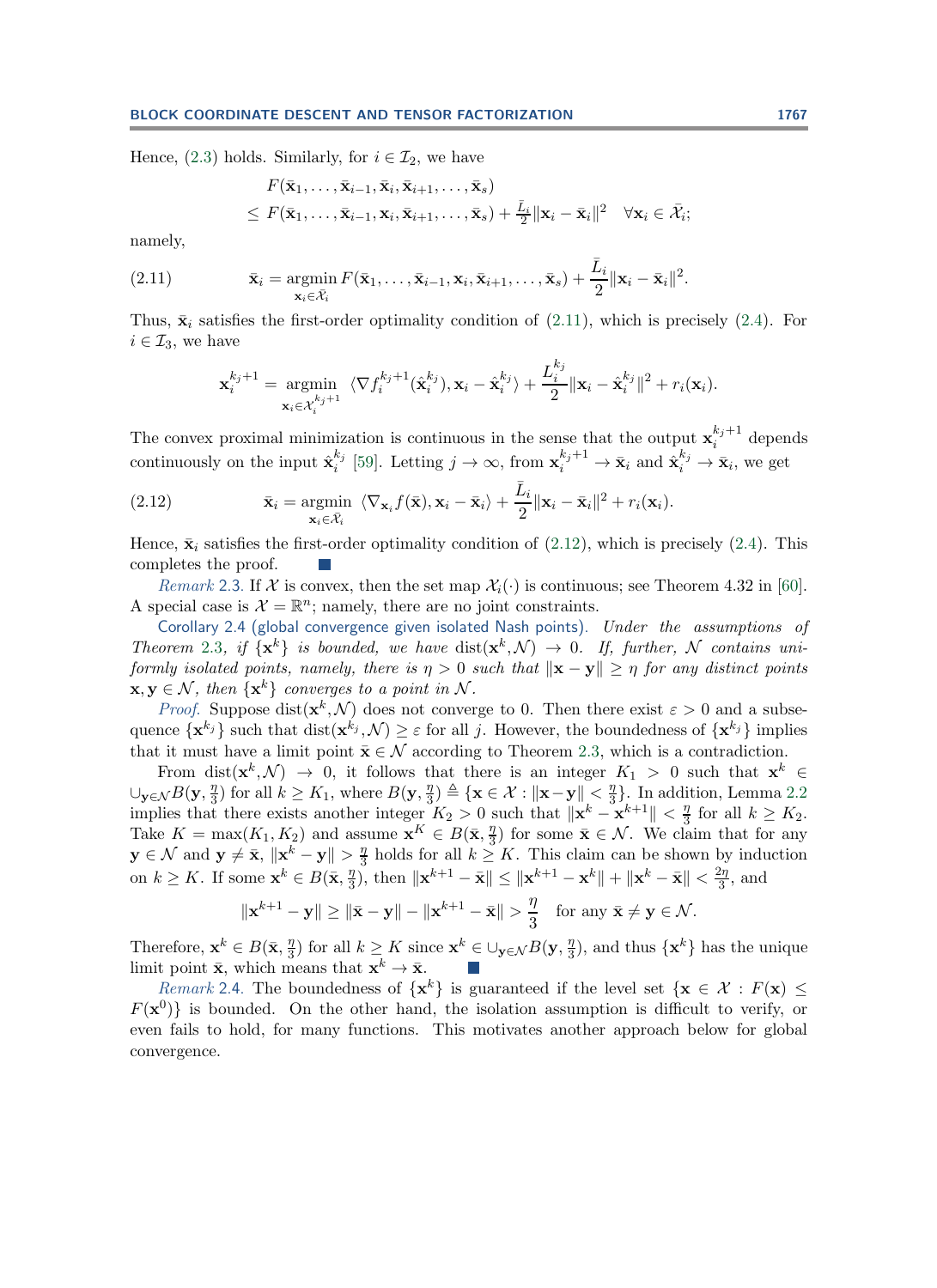<span id="page-10-2"></span>2.2. Kurdyka-**Lojasiewicz inequality.** Before proceeding with our analysis, let us briefly review the KL inequality, which is central to the global convergence analysis in the next subsection.

<span id="page-10-0"></span>Definition 2.5. *A function*  $\psi(\mathbf{x})$  *satisfies the Kurdyka–Lojasiewicz (KL) property at point*  $\bar{\mathbf{x}} \in \text{dom}(\partial \psi)$  *if there exists*  $\theta \in [0, 1)$  *such that* 

(2.13) 
$$
\frac{|\psi(\mathbf{x}) - \psi(\bar{\mathbf{x}})|^{\theta}}{\text{dist}(\mathbf{0}, \partial \psi(\mathbf{x}))}
$$

*is bounded around*  $\bar{x}$  *under the following notational conventions:*  $0^0 = 1, \infty/\infty = 0/0 = 0$ *. In other words, in a certain neighborhood*  $U$  *of*  $\bar{x}$ *, there exists*  $\phi(s) = cs^{1-\theta}$  *for some*  $c > 0$  *and*  $\theta \in [0, 1)$  *such that the KL inequality holds:* 

<span id="page-10-1"></span> $(2.14)$  $\mathcal{W}(|\psi(\mathbf{x}) - \psi(\bar{\mathbf{x}})|)$ dist $(\mathbf{0}, \partial \psi(\mathbf{x})) \geq 1$  *for any*  $\mathbf{x} \in \mathcal{U} \cap \text{dom}(\partial \psi)$  *and*  $\psi(\mathbf{x}) \neq \psi(\bar{\mathbf{x}})$ ,

 $where \text{ dom}(\partial \psi) \triangleq {\mathbf{x} : \partial \psi(\mathbf{x}) \neq \emptyset} \text{ and } \text{dist}(\mathbf{0}, \partial \psi(\mathbf{x})) \triangleq \min{\{\|\mathbf{y}\| : \mathbf{y} \in \partial \psi(\mathbf{x})\}}.$ 

This property was introduced by Lojasiewicz [\[46\]](#page-30-20) on real analytic functions, for which [\(2.13\)](#page-10-0) is bounded around any critical point  $\bar{\mathbf{x}}$  for  $\theta \in [\frac{1}{2}, 1)$ . Kurdyka extended this property to functions on the o-minimal structure in [\[36\]](#page-30-21). Recently, the KL inequality was extended to nonsmooth subanalytic functions [\[13\]](#page-29-3).

The KL inequality [\(2.14\)](#page-10-1) is usually weaker than the condition of isolated Nash points used in Corollary [2.4.](#page-9-0) In [\(2.14\)](#page-10-1), we require  $\psi(\mathbf{x}) \neq \psi(\bar{\mathbf{x}})$ , so a point obeying the KL inequality need not be an isolated Nash point. The function  $\psi(x, y)=(xy - 1)^2$  is an example, where  $(x, y) = (1, 1)$  is a minimizer meeting the KL inequality but is not an isolated Nash point. While it is not trivial to check the conditions in the definition, we summarize a few large classes of functions that satisfy the KL inequality.

**Real analytic functions.** A smooth function  $\varphi(t)$  on  $\mathbb{R}$  is analytic if  $\left(\frac{\varphi^{(k)}(t)}{k!}\right)^{\frac{1}{k}}$  is bounded for all k and on any compact set  $\mathcal{D} \subset \mathbb{R}$ . One can verify whether a real function  $\psi(\mathbf{x})$  on  $\mathbb{R}^n$  is analytic by checking the analyticity of  $\varphi(t) \triangleq \psi(\mathbf{x} + t\mathbf{y})$  for any  $\mathbf{x}, \mathbf{y} \in \mathbb{R}^n$ . For example, any polynomial function is real analytic, such as  $||Ax - b||^2$  and the first terms in the objectives of [\(1.9\)](#page-4-2) and [\(1.10\)](#page-5-0). In addition, it is not difficult to verify that the nonconvex function  $L_q(\mathbf{x}, \varepsilon, \lambda) = \sum_{i=1}^n (x_i^2 + \varepsilon^2)^{q/2} + \frac{1}{2\lambda} ||\mathbf{A}\mathbf{x} - \mathbf{b}||^2$  with  $0 < q < 1$  considered in [\[37\]](#page-30-22) for sparse vector recovery is a real analytic function (the first term is the  $\varepsilon$ -smoothed  $\ell_q$ -seminorm). The logistic loss function  $\psi(t) = \log(1 + e^{-t})$  is also analytic. Therefore, all the above functions satisfy the KL inequality with  $\theta \in [\frac{1}{2}, 1)$  in [\(2.13\)](#page-10-0).

**Locally strongly convex functions.** A function  $\psi(\mathbf{x})$  is strongly convex in a neighborhood  $\mathcal D$  with constant  $\mu$  if

$$
\psi(\mathbf{y}) \geq \psi(\mathbf{x}) + \langle \gamma(\mathbf{x}), \mathbf{y} - \mathbf{x} \rangle + \frac{\mu}{2} ||\mathbf{x} - \mathbf{y}||^2 \quad \forall \gamma(\mathbf{x}) \in \partial \psi(\mathbf{x}) \text{ and for any } \mathbf{x}, \mathbf{y} \in \mathcal{D}.
$$

According to the definition and using the Cauchy–Schwarz inequality, we have

$$
\psi(\mathbf{y}) - \psi(\mathbf{x}) \ge \langle \gamma(\mathbf{x}), \mathbf{y} - \mathbf{x} \rangle + \frac{\mu}{2} ||\mathbf{x} - \mathbf{y}||^2 \ge -\frac{1}{\mu} ||\gamma(\mathbf{x})||^2 \quad \forall \gamma(\mathbf{x}) \in \partial \psi(\mathbf{x}),
$$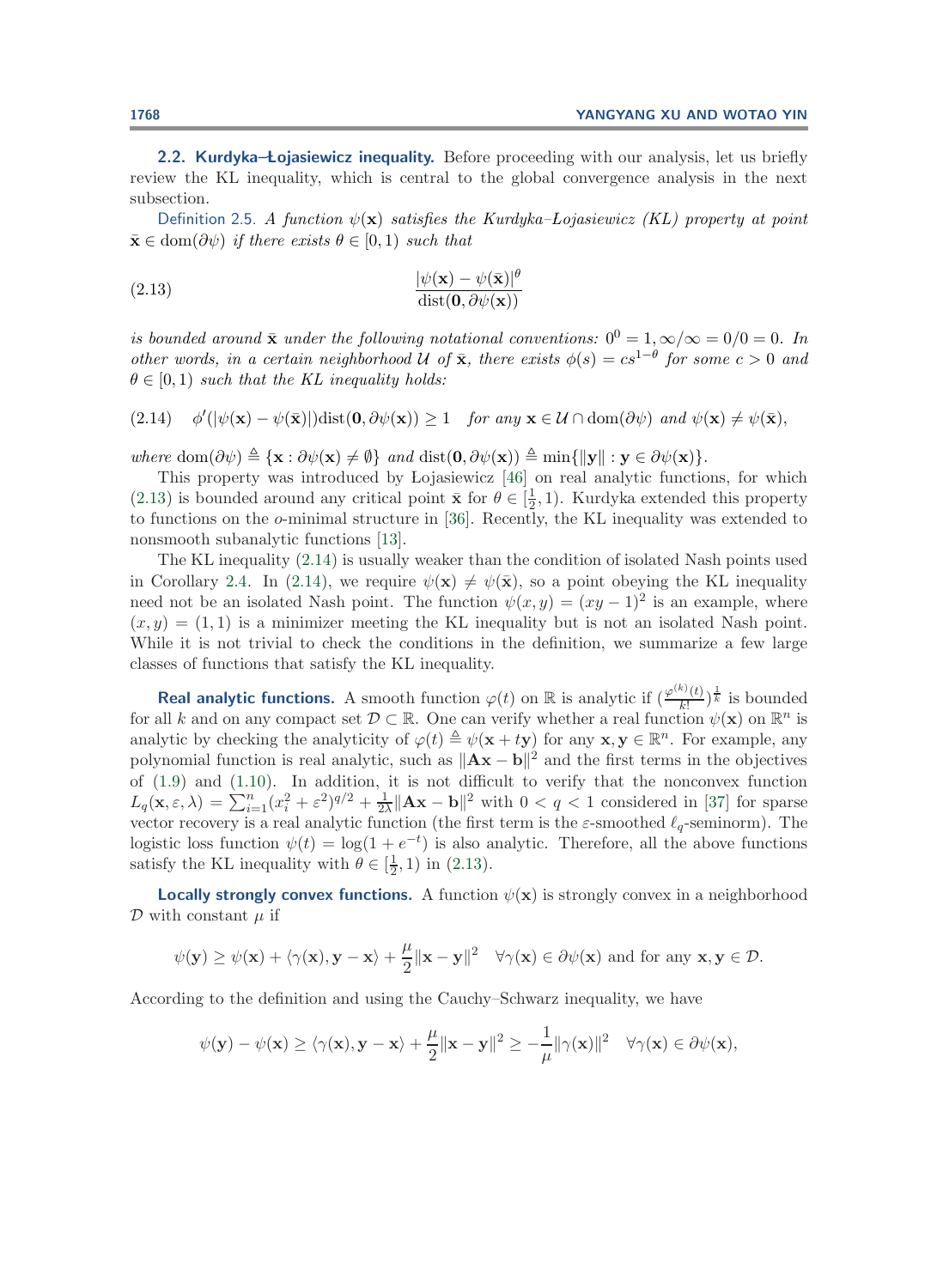where the last inequality in obtained by minimizing the middle term over **y**. Hence,  $\mu(\psi(\mathbf{x}) \psi(\mathbf{y}) \leq (\text{dist}(\mathbf{0}, \partial \psi(\mathbf{x})))^2$ , and  $\psi$  satisfies the KL inequality [\(2.14\)](#page-10-1) at any point  $\mathbf{y} \in \mathcal{D}$  with  $\phi(\mathbf{y}) \geq (\text{dist}(\mathbf{0}, \theta \phi(\mathbf{x})))$ , and  $\psi$  satisfies the KE inequality (2.14) at any point  $\mathbf{y} \in \mathcal{D}$  with  $\phi(s) = \frac{2}{\mu} \sqrt{s}$  and  $\mathcal{U} = \mathcal{D} \cap {\mathbf{x} : \psi(\mathbf{x}) \geq \psi(\mathbf{y})}.$  For example, the logistic loss function  $\psi(t) = \log(1 + e^{-t})$  is strongly convex in any bounded set  $\mathcal{D}$ .

**Semialgebraic functions.** A set  $\mathcal{D} \subset \mathbb{R}^n$  is called *semialgebraic* [\[11\]](#page-29-19) if it can be represented as

$$
\mathcal{D} = \bigcup_{i=1}^s \bigcap_{j=1}^t \{ \mathbf{x} \in \mathbb{R}^n : p_{ij}(\mathbf{x}) = 0, q_{ij}(\mathbf{x}) > 0 \},\
$$

where  $p_{ij}, q_{ij}$  are real polynomial functions for  $1 \leq i \leq s, 1 \leq j \leq t$ . A function  $\psi$  is called *semialgebraic* if its graph  $\text{Gr}(\psi) \triangleq \{(\mathbf{x}, \psi(\mathbf{x})): \mathbf{x} \in \text{dom}(\psi)\}\$ is a *semialgebraic* set.

Semialgebraic functions are subanalytic, so they satisfy the KL inequality according to [\[13,](#page-29-3) [14\]](#page-29-4). We list some known elementary properties of semialgebraic sets and functions below, as they help identify semialgebraic functions.

- 1. If a set  $\mathcal D$  is semialgebraic, so is its closure  $cl(\mathcal D)$ .
- 2. If  $\mathcal{D}_1$  and  $\mathcal{D}_2$  are both semialgebraic, so are  $\mathcal{D}_1 \cup \mathcal{D}_2$ ,  $\mathcal{D}_1 \cap \mathcal{D}_2$ , and  $\mathbb{R}^n \backslash \mathcal{D}_1$ .
- 3. Indicator functions of semialgebraic sets are semialgebraic.
- 4. Finite sums and products of semialgebraic functions are semialgebraic.
- 5. The composition of semialgebraic functions is semialgebraic.

From items 1 and 2, any polyhedral set is semialgebraic, such as the nonnegative orthant  $\mathbb{R}^n_+ = {\mathbf{x} \in \mathbb{R}^n : x_i \geq 0 \; \forall i}.$  Hence, the indicator function  $\delta_{\mathbb{R}^n_+}$  is a semialgebraic function. The absolute value function  $\varphi(t) = |t|$  is also semialgebraic since its graph is cl(D), where

$$
\mathcal{D} = \{(t,s) : t + s = 0, -t > 0\} \cup \{(t,s) : t - s = 0, t > 0\}.
$$

Hence, the  $\ell_1$ -norm  $\|\mathbf{x}\|_1$  is semialgebraic since it is the finite sum of absolute functions. In addition, the sup-norm  $\|\mathbf{x}\|_{\infty}$  is semialgebraic, which can be shown by observing

Graph(
$$
\|\mathbf{x}\|_{\infty}
$$
) = {( $\mathbf{x}, t$ ) :  $t = \max_j |x_j|$ } =  $\bigcup_i \{(\mathbf{x}, t) : |x_i| = t, |x_j| \le t \ \forall j \ne i\}.$ 

Further, the Euclidean norm  $\|\mathbf{x}\|$  is shown to be semialgebraic in [\[11\]](#page-29-19). According to item 5,  $\|\mathbf{A}\mathbf{x} - \mathbf{b}\|_1$ ,  $\|\mathbf{A}\mathbf{x} - \mathbf{b}\|_{\infty}$ , and  $\|\mathbf{A}\mathbf{x} - \mathbf{b}\|$  are all semialgebraic functions.

**Sum of real analytic and semialgebraic functions.** Both real analytic and semialgebraic functions are subanalytic. According to [\[11\]](#page-29-19), if  $\psi_1$  and  $\psi_2$  are both subanalytic and  $\psi_1$  maps bounded sets to bounded sets, then  $\psi_1 + \psi_2$  is also subanalytic. Since real analytic functions map bounded sets to bounded sets, the sum of a real analytic function and a semialgebraic function is subanalytic, so the sum satisfies the KL property. For example, the sparse logistic regression function

$$
\psi(\mathbf{x},b) = \frac{1}{n} \sum_{i=1}^{n} \log \left( 1 + \exp \left( -c_i(\mathbf{a}_i^{\top} \mathbf{x} + b) \right) \right) + \lambda \|\mathbf{x}\|_1
$$

is subanalytic and satisfies the KL inequality.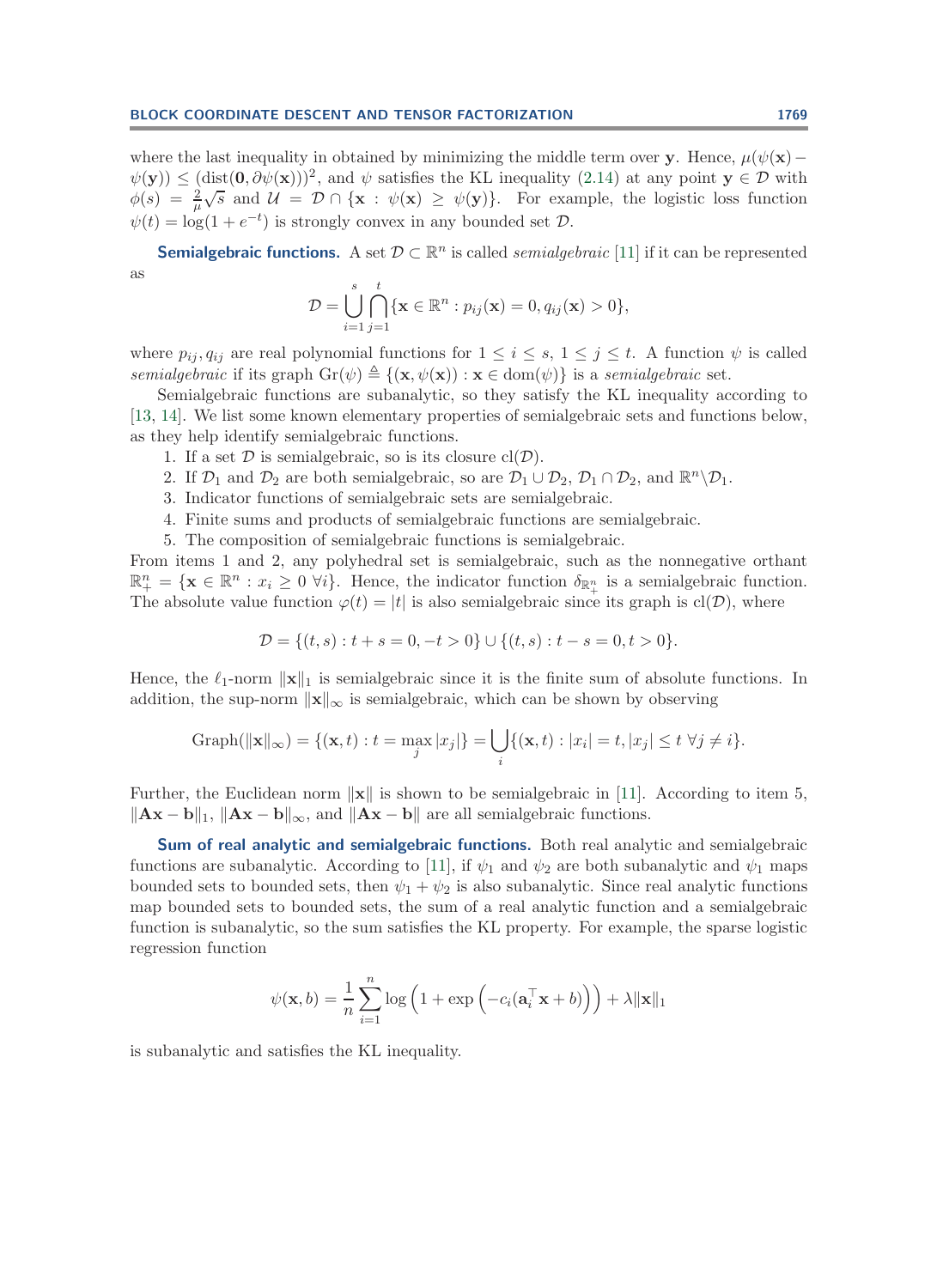**[2.3](#page-8-0). Global convergence and rate.** If  $\{x^k\}$  is bounded, then Theorem 2.3 guarantees that there exists one subsequence converging to a Nash point of [\(1.1\)](#page-0-0). In this subsection, we assume  $\mathcal{X} = \mathbb{R}^n$  and strengthen this result for problems with F obeying the KL inequality. Our analysis here was motivated by [\[4\]](#page-28-1), which applies the inequality to establish the global convergence of the alternating proximal point method—the special case of BCD with two blocks and using only update [\(1.3b\)](#page-1-0).

We make the following modification to Algorithm [1.](#page-2-0)

(M1) Whenever  $F(\mathbf{x}^k) \geq F(\mathbf{x}^{k-1})$ , we redo the kth iteration with  $\hat{\mathbf{x}}_i^{k-1} = \mathbf{x}_i^{k-1}$  (i.e., no extrapolation) for all  $i \in \mathcal{I}_3$ .

<span id="page-12-2"></span>*Remark* 2.5. From the proof of Lemma [2.2,](#page-7-0) we can see that this modification makes  $F(\mathbf{x}^k)$ strictly less than  $F(\mathbf{x}^{k-1})$  as long as  $\mathbf{x}^k \neq \mathbf{x}^{k-1}$ . To show this, observe that the proof of Lemma [2.2](#page-7-0) implies that updates [\(1.3a\)](#page-1-3) and [\(1.3b\)](#page-1-0) both make the objective decrease by at least  $\frac{L_i^{k-1}}{2} \|\mathbf{x}_i^k - \mathbf{x}_i^{k-1}\|^2$ , and update [\(1.3c\)](#page-1-1) also makes the objective decrease by at least  $\frac{L_i^{k-1}}{2} \|\mathbf{x}_i^k - \mathbf{x}_i^{k-1}\|^2$  when  $\hat{\mathbf{x}}_i^{k-1} = \mathbf{x}_i^{k-1}$ , namely, when the modification step (M1) occurs. Hence, if  $\mathbf{x}^{k_0} = \mathbf{x}^{k_0-1}$  for some  $k_0$ , then  $F(\mathbf{x}^k) = F(\mathbf{x}^{k_0})$  and  $\mathbf{x}^k = \mathbf{x}^{k_0}$  for all  $k \geq k_0$ .

In what follows, we use the notions  $F_k = F(\mathbf{x}^k)$  and  $\overline{F} = F(\overline{\mathbf{x}})$ . First, we establish the following preconvergence result, the proof of which is given in Appendix [A.](#page-23-1)

<span id="page-12-0"></span>Lemma 2.6. *Under Assumptions* [1](#page-5-3) *and* [2](#page-5-4)*, let* {**x**k} *be the sequence of Algorithm* [1](#page-2-0) *with* (M1) and its parameters satisfying  $\omega_i^k \leq \min(1, \delta_\omega \sqrt{L_i^{k-1}/L_i^k})$ ,  $\delta_\omega < 1$ , for all  $i \in \mathcal{I}_3$  and k. *Assume the following:*

- 1. ∇f *is Lipschitz continuous on any bounded set;*
- 2. F *satisfies the KL inequality* [\(2.14\)](#page-10-1) *at*  $\bar{\mathbf{x}}$ ;
- 3. **x**<sub>0</sub> *is* sufficiently close *to* **x**, and  $F_k > \overline{F}$  for  $k \geq 0$ .

*Then there is some*  $\mathcal{B} \subset \mathcal{U} \cap \text{dom}(\partial \psi)$  *with*  $\psi = F$  *in* [\(2.14\)](#page-10-1) *such that*  $\{x^k\} \subset \mathcal{B}$  *and*  $x^k$ *converges to a point in* B*.*

*Remark* 2.6. In the lemma, the required closeness of  $\mathbf{x}^0$  to  $\bar{\mathbf{x}}$  depends on  $\mathcal{U}, \phi$ , and  $\psi = F$ in  $(2.14)$  (see the inequality in  $(A.1)$ ).

The following corollary is a straightforward application of Lemma [2.6.](#page-12-0)

Corollary 2.7. *Under the assumptions of Lemma* [2.6](#page-12-0),  $\{x^k\}$  *converges to a global minimizer of* [\(1.1\)](#page-0-0) *if the initial point*  $\mathbf{x}^0$  *is sufficiently close to any global minimizer*  $\bar{\mathbf{x}}$ *.* 

*Proof.* Suppose  $F(\mathbf{x}^{k_0}) = F(\bar{\mathbf{x}})$  at some  $k_0$ . Then  $\mathbf{x}^k = \mathbf{x}^{k_0}$  for all  $k \geq k_0$ , according to Remark [2.5.](#page-12-2) Now consider  $F(\mathbf{x}^k) > F(\bar{\mathbf{x}})$  for all  $k \geq 0$ , and thus Lemma [2.6](#page-12-0) implies that **x**<sup>k</sup> converges to some critical point **x**<sup>\*</sup> if **x**<sup>0</sup> is sufficiently close to **x**, where **x**<sup>0</sup>, **x**<sup>\*</sup>, **x**  $\in$  **B**. If  $F(\mathbf{x}^*) > F(\bar{\mathbf{x}})$ , then the KL inequality [\(2.14\)](#page-10-1) indicates  $\phi'(F(\mathbf{x}^*) - F(\bar{\mathbf{x}}))$  dist  $(\mathbf{0}, \partial F(\mathbf{x}^*)) \geq 1$ , which is impossible since  $\mathbf{0} \in \partial F(\mathbf{x}^*)$ .

Next, we give the convergence result of Algorithm [1.](#page-2-0)

<span id="page-12-1"></span>Theorem 2.8 (global convergence). *Under the assumptions of Lemma* [2.6](#page-12-0) *and the fact that*  $\{x^k\}$  has a finite limit point  $\bar{x}$  where F satisfies the KL inequality [\(2.14\)](#page-10-1), the sequence  $\{x^k\}$ *converges to*  $\bar{\mathbf{x}}$ *, which is a critical point of* [\(1.1\)](#page-0-0)*.* 

*Proof.* Note that  $F(\mathbf{x}^k)$  is monotonically nonincreasing and converges to  $F(\bar{\mathbf{x}})$ . If  $F(\mathbf{x}^{k_0}) =$  $F(\bar{\mathbf{x}})$  at some  $k_0$ , then  $\mathbf{x}^k = \mathbf{x}^{k_0} = \bar{\mathbf{x}}$  for all  $k \geq k_0$ , according to Remark [2.5.](#page-12-2) It remains to consider  $F(\mathbf{x}^k) > F(\bar{\mathbf{x}})$  for all  $k \geq 0$ . Since  $\bar{\mathbf{x}}$  is a limit point and  $F(\mathbf{x}^k) \to F(\bar{\mathbf{x}})$ , there must exist an integer  $k_0$  such that  $\mathbf{x}^{k_0}$  is sufficiently close to  $\bar{\mathbf{x}}$  as required in Lemma [2.6](#page-12-0) (see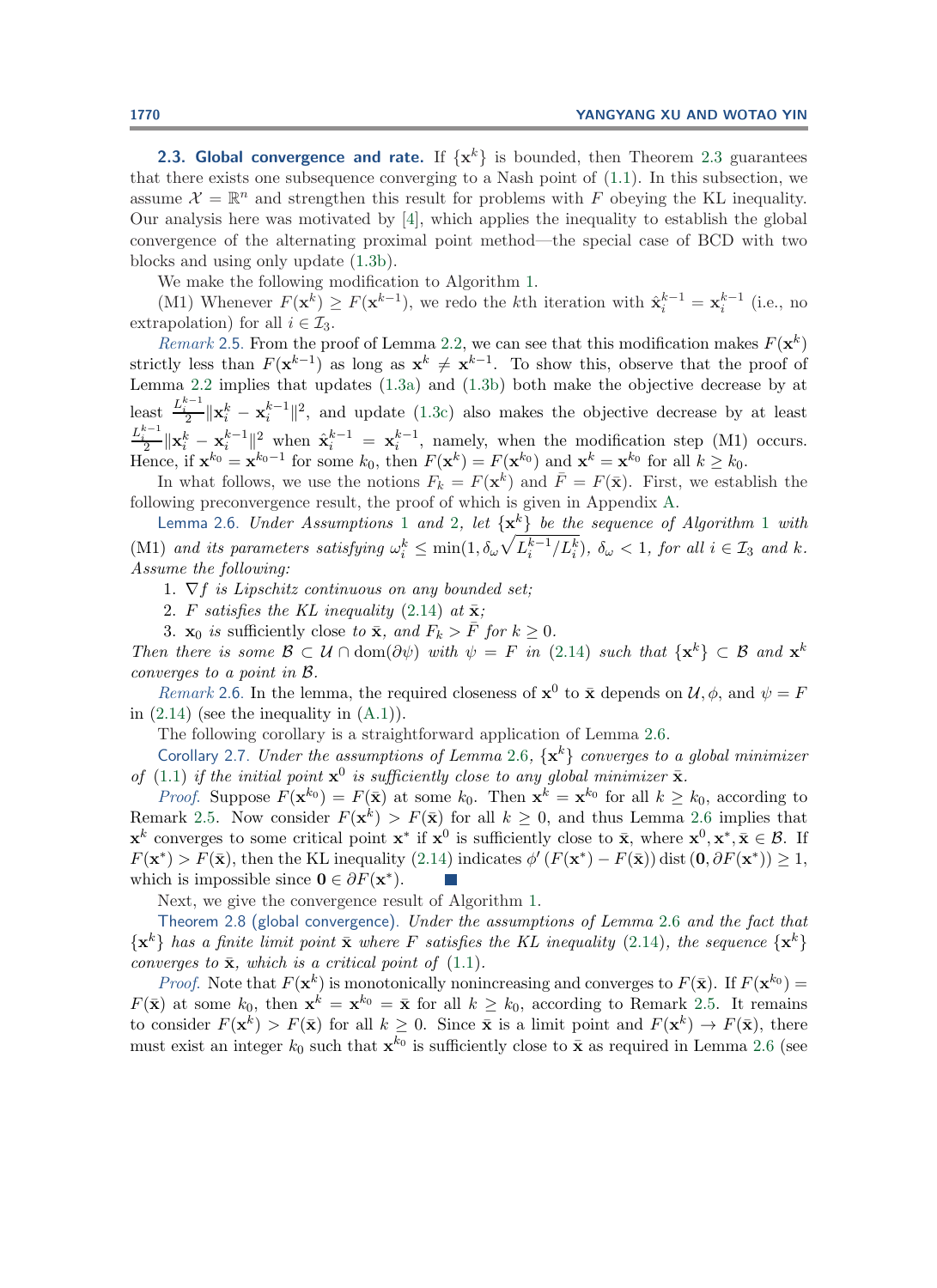the inequality in  $(A.1)$ ). Hence, the entire sequence  $\{x^k\}$  converges according to Lemma [2.6.](#page-12-0) Since  $\bar{\mathbf{x}}$  is a limit point of  $\{\mathbf{x}^k\}$ , we have  $\mathbf{x}^k \to \bar{\mathbf{x}}$ .

We can also estimate the rate of convergence, and the proof is given in Appendix [A.](#page-23-1)

<span id="page-13-0"></span>Theorem 2.9 (convergence rate). *Assume the assumptions of Lemma* [2.6](#page-12-0)*, and suppose that*  $\mathbf{x}^k$  *converges to a critical point*  $\bar{\mathbf{x}}$ *, at which* F *satisfies the KL inequality with*  $\phi(s) = cs^{1-\theta}$  *for*  $c > 0$  *and*  $\theta \in [0, 1)$ *. Then the following hold:* 

1. *If*  $\theta = 0$ ,  $\mathbf{x}^k$  *converges to*  $\bar{\mathbf{x}}$  *in finitely many iterations.* 

2. If  $\theta \in (0, \frac{1}{2}], \|x^k - \bar{x}\| \le C\tau^k$  for all  $k \ge k_0$ , for certain  $k_0 > 0, C > 0, \tau \in [0, 1)$ *.* 

3. If  $\theta \in (\frac{1}{2}, 1)$ ,  $\|\mathbf{x}^k - \bar{\mathbf{x}}\| \leq Ck^{-(1-\theta)/(2\theta-1)}$  for all  $k \geq k_0$ , for certain  $k_0 > 0$ ,  $C > 0$ .

Parts 1, 2, and 3 correspond to finite convergence, linear convergence, and sublinear convergence, respectively.

<span id="page-13-1"></span>**3. Factorization and completion of nonnegative matrices and tensors.** In this section, we apply Algorithm [1](#page-2-0) with modification (M1) to the factorization and completion of nonnegative matrices and tensors. Since a matrix is a two-way tensor, we present the algorithm for tensors. We first give an overview of a tensor and its two popular factorizations.

**3.1. Overview of tensor.** A *tensor* is a multidimensional array. For example, a *vector* is a first-order *tensor*, and a *matrix* is a second-order *tensor*. The *order* of a tensor is the number of dimensions, also called *way* or *mode*. For an N-way *tensor*  $\mathcal{X} \in \mathbb{R}^{I_1 \times I_2 \times \cdots \times I_N}$ , we let its  $(i_1, i_2, \ldots, i_N)$ th element be denoted by  $x_{i_1 i_2 \cdots i_N}$ . Below we list some concepts related to a tensor. For more details about a tensor, the reader is referred to the review paper [\[35\]](#page-29-20).

- 1. Fiber: A fiber of a tensor  $\mathcal X$  is a vector obtained by fixing all indices of  $\mathcal X$  except one. For example, a row of a matrix is a mode-2 fiber (the first index is fixed), and a column is a mode-1 fiber (the second index is fixed). We use  $\mathbf{x}_{i_1\cdots i_{n-1}:i_{n+1}\cdots i_N}$  to denote a mode-n fiber of an Nth-order tensor *X* .
- 2. *Slice:* A *slice* of a tensor  $\mathcal X$  is a matrix obtained by fixing all indices of  $\mathcal X$  except two. Take a third-order tensor  $\mathcal{X}$ , for example.  $\mathbf{X}_{i:}, \mathbf{X}_{i:},$  and  $\mathbf{X}_{i:k}$  denote horizontal, lateral, and frontal slices, respectively, of  $\mathcal{X}$ .
- 3. *Matricization:* The mode-*n matricization* of a tensor  $\mathcal{X}$  is a matrix whose columns are the mode-n fibers of  $\mathcal{X}$  in the lexicographical order. We let  $\mathbf{X}_{(n)}$  denote the mode-n matricization of *X* .
- 4. *Tensor-matrix product:* The mode-n *product* of a tensor  $\mathcal{X} \in \mathbb{R}^{I_1 \times I_2 \times \cdots \times I_N}$  with a matrix  $\mathbf{A} \in \mathbb{R}^{J \times I_n}$  is a tensor of size  $I_1 \times \cdots \times I_{n-1} \times J \times I_{n+1} \times \cdots \times I_N$  defined as

(3.1) 
$$
(\mathbf{X} \times_n \mathbf{A})_{i_1 \cdots i_{n-1} j i_{n+1} \cdots i_N} = \sum_{i_n=1}^{I_n} x_{i_1 i_2 \cdots i_N} a_{j i_n}.
$$

In addition, we briefly review the matrix Kronecker, Khatri–Rao, and Hadamard products below, which we use to derive tensor-related computations.

The *Kronecker product* of matrices  $\mathbf{A} \in \mathbb{R}^{m \times n}$  and  $\mathbf{B} \in \mathbb{R}^{p \times q}$  is an  $mp \times nq$  matrix defined by  $\mathbf{A} \otimes \mathbf{B} = [a_{ij} \mathbf{B}]_{mp \times nq}$ . The *Khatri–Rao product* of matrices  $\mathbf{A} \in \mathbb{R}^{m \times q}$  and  $\mathbf{B} \in \mathbb{R}^{p \times q}$  is an  $mp \times q$  matrix  $\mathbf{A} \odot \mathbf{B} = [\mathbf{a}_1 \otimes \mathbf{b}_1, \mathbf{a}_2 \otimes \mathbf{b}_2, \ldots, \mathbf{a}_q \otimes \mathbf{b}_q],$  where  $\mathbf{a}_i, \mathbf{b}_i$  are the *i*th columns of  $\mathbf{A}$ and **B**, respectively. The *Hadamard product* of matrices  $\mathbf{A}, \mathbf{B} \in \mathbb{R}^{m \times n}$  is the componentwise product defined by  $\mathbf{A} * \mathbf{B} = [a_{ij}b_{ij}]_{m \times n}$ .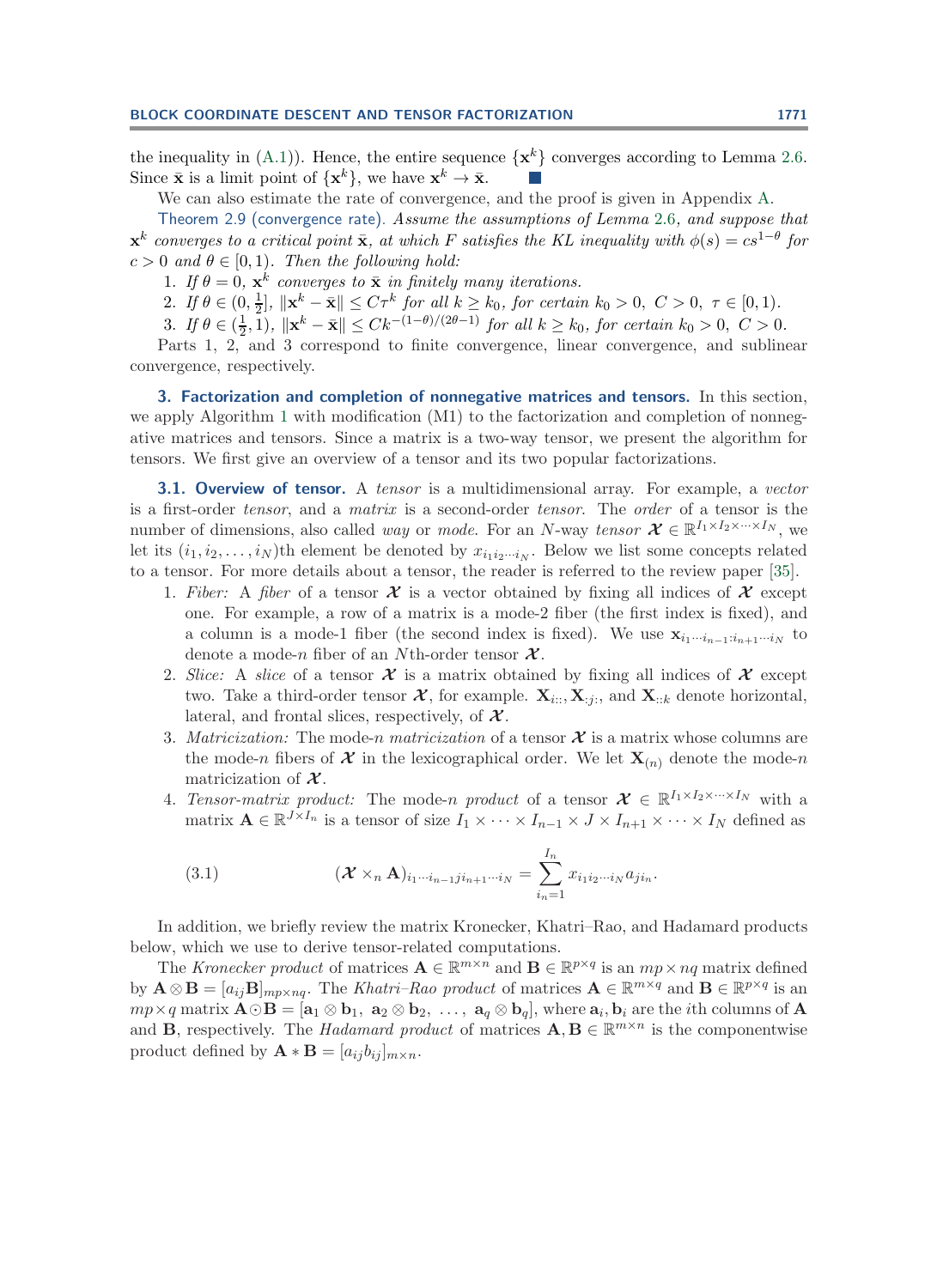Two important tensor decompositions are the CANDECOMP/PARAFAC (CP) [\[29\]](#page-29-21) and Tucker [\[68\]](#page-31-16) decompositions. The former decomposes a tensor  $\mathcal{X} \in \mathbb{R}^{I_1 \times I_2 \times \cdots \times I_N}$  in the form of  $\mathcal{X} = \mathbf{A}_1 \circ \mathbf{A}_2 \circ \cdots \circ \mathbf{A}_N$ , where  $\mathbf{A}_n \in \mathbb{R}^{I_n \times r}$ ,  $n = 1, \ldots, N$ , are factor matrices, r is the tensor rank of  $\mathcal{X}$ , and the outer product  $\circ$  is defined as

<span id="page-14-1"></span>
$$
x_{i_1 i_2 \cdots i_N} = \sum_{j=1}^r a_{i_1 j}^{(1)} a_{i_2 j}^{(2)} \cdots a_{i_N j}^{(N)} \text{ for } i_n \in [I_n], n = 1, \ldots, N,
$$

where  $a_{ij}^{(n)}$  is the  $(i, j)$ th element of  $\mathbf{A}_n$  and  $[I] \triangleq \{1, 2, ..., I\}$ . The latter Tucker decomposition decomposes a tensor *X* in the form of  $\mathcal{X} = \mathcal{G} \times_1 \mathbf{A}_1 \times_2 \mathbf{A}_2 \cdots \times_N \mathbf{A}_N$ , where  $\mathcal{G} \in \mathbb{R}^{J_1 \times J_2 \times \cdots \times J_N}$  is called the core tensor and  $\mathbf{A}_n \in \mathbb{R}^{I_n \times J_n}$ ,  $n = 1, \ldots, N$ , are factor matrices.

<span id="page-14-2"></span>**3.2. An algorithm for nonnegative tensor factorization.** One can obtain a nonnegative CP decomposition of a nonnegative tensor  $\mathcal{M} \in \mathbb{R}^{I_1 \times \cdots \times I_N}$  by solving

(3.2) 
$$
\min \frac{1}{2} ||\mathbf{M} - \mathbf{A}_1 \circ \mathbf{A}_2 \circ \cdots \circ \mathbf{A}_N||_F^2 \text{ subject to } \mathbf{A}_n \in \mathbb{R}_+^{I_n \times r}, n = 1, ..., N,
$$

where r is a specified order and the Frobenius norm of a tensor  $\mathcal{X} \in \mathbb{R}^{I_1 \times \cdots \times I_N}$  is defined as where *r* is a specified order and the Frobenius form of a tensor  $\mathcal{X} \in \mathbb{R}^{11}$ . The is defined as  $\|\mathcal{X}\|_F = \sqrt{\sum_{i_1, i_2, ..., i_N} x_{i_1 i_2 \cdots i_N}^2}$ . Similar models based on the CP decomposition can be found in [\[31,](#page-29-16) [19,](#page-29-22) [33\]](#page-29-17). One can obtain a nonnegative Tucker decomposition of  $\mathcal M$  by solving

(3.3) 
$$
\min \frac{1}{2} ||\mathbf{M} - \mathbf{G} \times_1 \mathbf{A}_1 \times_2 \mathbf{A}_2 \cdots \times_N \mathbf{A}_N ||_F^2, \nsubject to  $\mathbf{G} \in \mathbb{R}_+^{J_1 \times \cdots \times J_N}, \mathbf{A}_n \in \mathbb{R}_+^{I_n \times J_n} \forall n,$
$$

as in [\[34,](#page-29-15) [51,](#page-30-23) [44\]](#page-30-17). Usually, it is computationally expensive to update *G*. Since applying Algorithm [1](#page-2-0) to problem [\(3.3\)](#page-14-0) involves many computing details, we focus on applying Algorithm [1](#page-2-0) with update  $(1.3c)$  to problem  $(3.2)$ .

Let  $\mathbf{A} = (\mathbf{A}_1, \dots, \mathbf{A}_N)$ , and let

<span id="page-14-0"></span>
$$
F(\mathbf{A}) = F(\mathbf{A}_1, \mathbf{A}_2, \dots, \mathbf{A}_N) = \frac{1}{2} || \mathbf{M} - \mathbf{A}_1 \circ \mathbf{A}_2 \circ \dots \circ \mathbf{A}_N ||_F^2
$$

be the objective of [\(3.2\)](#page-14-1). Consider updating  $A_n$  at iteration k. Using the fact that if  $\mathcal{X} =$  $\mathbf{A}_1 \circ \mathbf{A}_2 \circ \cdots \circ \mathbf{A}_N$ , then  $\mathbf{X}_{(n)} = \mathbf{A}_n (\mathbf{A}_N \odot \cdots \odot \mathbf{A}_{n+1} \odot \mathbf{A}_{n-1} \odot \cdots \odot \mathbf{A}_1)^\top$ , we have

$$
F(\mathbf{A}) = \frac{1}{2} \left\| \mathbf{M}_{(n)} - \mathbf{A}_n \left( \mathbf{A}_N \odot \cdots \odot \mathbf{A}_{n+1} \odot \mathbf{A}_{n-1} \odot \cdots \odot \mathbf{A}_1 \right)^\top \right\|_F^2
$$

and

$$
\nabla_{\mathbf{A}_n} F = \left( \mathbf{A}_n \left( \mathbf{A}_N \odot \cdots \odot \mathbf{A}_{n+1} \odot \mathbf{A}_{n-1} \odot \cdots \odot \mathbf{A}_1 \right)^{\top} - \mathbf{M}_{(n)} \right) \n(\mathbf{A}_N \odot \cdots \odot \mathbf{A}_{n+1} \odot \mathbf{A}_{n-1} \odot \cdots \odot \mathbf{A}_1).
$$

Let

(3.4) 
$$
\mathbf{B}_n^{k-1} = \mathbf{A}_N^{k-1} \odot \cdots \odot \mathbf{A}_{n+1}^{k-1} \odot \mathbf{A}_{n-1}^k \odot \cdots \odot \mathbf{A}_1^k.
$$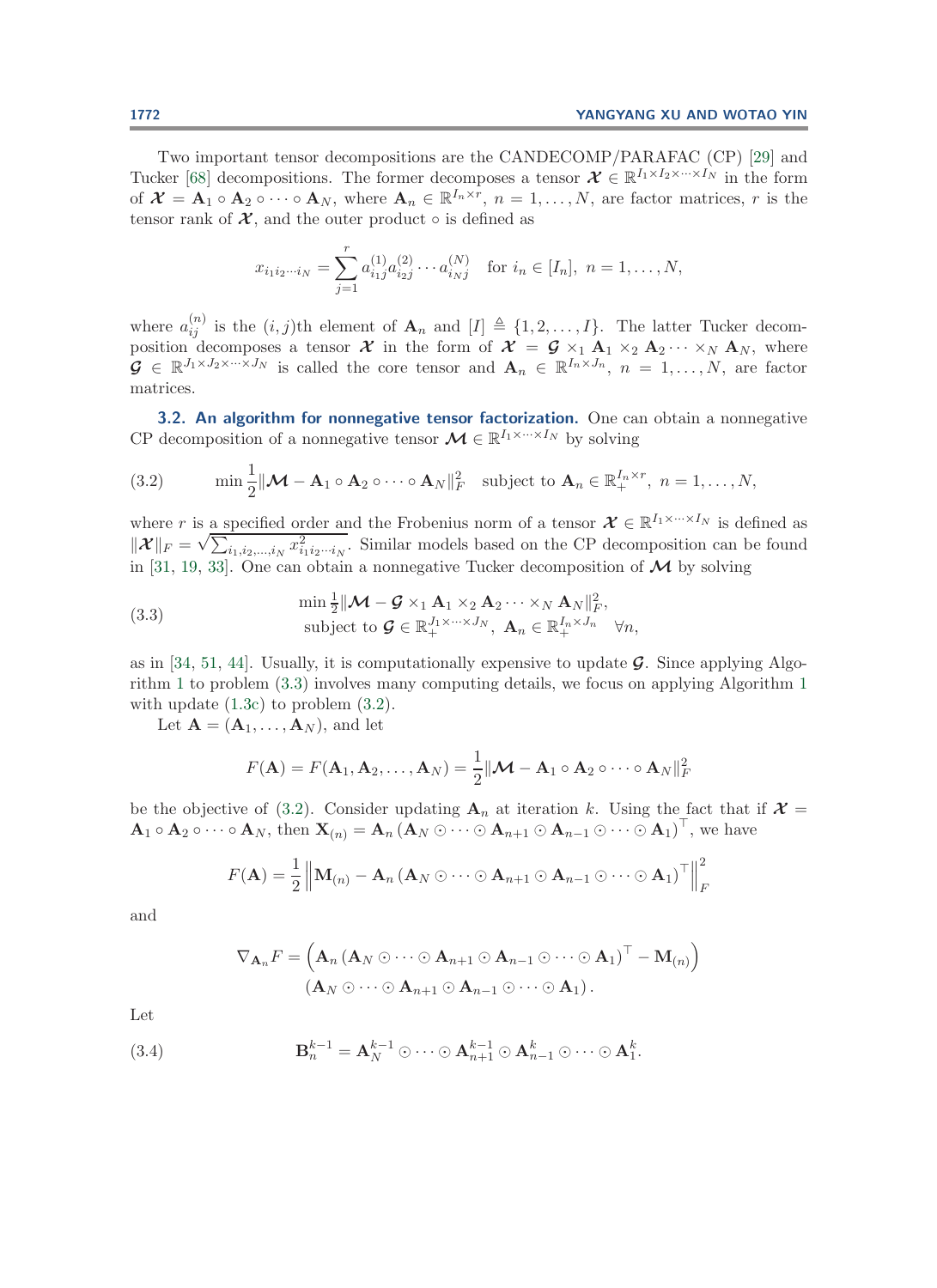<span id="page-15-2"></span>We take

(3.5) 
$$
L_n^{k-1} = \|(\mathbf{B}_n^{k-1})^\top \mathbf{B}_n^{k-1}\|, \qquad \omega_n^{k-1} = \min\left(\hat{\omega}_{k-1}, \delta_\omega \sqrt{\frac{L_n^{k-2}}{L_n^{k-1}}}\right),
$$

where  $||\mathbf{A}||$  is the spectral norm of **A**,  $\delta_{\omega} < 1$  is preselected, and  $\hat{\omega}_{k-1} = \frac{t_{k-1}-1}{t_k}$  with

$$
t_0 = 1
$$
,  $t_k = \frac{1}{2} \left( 1 + \sqrt{1 + 4t_{k-1}^2} \right)$ .

In addition, let  $\hat{\mathbf{A}}_n^{k-1} = \mathbf{A}_n^{k-1} + \omega_n^{k-1} (\mathbf{A}_n^{k-1} - \mathbf{A}_n^{k-2})$ , and let

<span id="page-15-0"></span>
$$
\hat{\mathbf{G}}_n^{k-1} = \left(\hat{\mathbf{A}}_n^{k-1} (\mathbf{B}_n^{k-1})^\top - \mathbf{M}_{(n)}\right) \mathbf{B}_n^{k-1}
$$

be the gradient. Then we derive update [\(1.3c\)](#page-1-1):

$$
\mathbf{A}_n^k = \operatorname*{argmin}_{\mathbf{A}_n \geq 0} \left\langle \hat{\mathbf{G}}_n^{k-1}, \mathbf{A}_n - \hat{\mathbf{A}}_n^{k-1} \right\rangle + \frac{L_n^{k-1}}{2} \left\| \mathbf{A}_n - \hat{\mathbf{A}}_n^{k-1} \right\|_F^2,
$$

which can be written in the closed form

(3.6) 
$$
\mathbf{A}_n^k = \max\left(0, \hat{\mathbf{A}}_n^{k-1} - \hat{\mathbf{G}}_n^{k-1}/L_n^{k-1}\right).
$$

At the end of iteration k, we check whether  $F(\mathbf{A}^k) \geq F(\mathbf{A}^{k-1})$ . If so, we reupdate  $\mathbf{A}_n^k$  by [\(3.6\)](#page-15-0) with  $\hat{\mathbf{A}}_n^{k-1} = \mathbf{A}_n^{k-1}$  for  $n = 1, ..., N$ .

*Remark* 3.1. In [\(3.6\)](#page-15-0),  $\hat{\mathbf{G}}_n^{k-1}$  is most expensive to compute. To efficiently compute it, we  $\text{write } \hat{\mathbf{G}}_n^{k-1} = \hat{\mathbf{A}}_n^{k-1} (\mathbf{B}_n^{k-1})^\top \mathbf{B}_n^{k-1} - \mathbf{M}_{(n)} \mathbf{B}_n^{k-1}.$  Using  $(\mathbf{A} \odot \mathbf{B})^\top (\mathbf{A} \odot \mathbf{B}) = (\mathbf{A}^\top \mathbf{A}) \ast (\mathbf{B}^\top \mathbf{B}),$ we compute  $(\mathbf{B}_{n}^{k-1})^{\dagger} \mathbf{B}_{n}^{k-1}$  by

$$
(\mathbf{B}_n^{k-1})^{\top} \mathbf{B}_n^{k-1} = \left( (\mathbf{A}_1^k)^{\top} \mathbf{A}_1^k \right) * \cdots * \left( (\mathbf{A}_{n-1}^k)^{\top} \mathbf{A}_{n-1}^k \right) * \left( (\mathbf{A}_{n+1}^{k-1})^{\top} \mathbf{A}_{n+1}^{k-1} \right) * \cdots * \left( (\mathbf{A}_N^{k-1})^{\top} \mathbf{A}_N^{k-1} \right).
$$

Then,  $\mathbf{M}_{(n)}\mathbf{B}_{n}^{k-1}$  can be obtained by the *matricized-tensor-times-Khatri–Rao-product* [\[6\]](#page-28-5).

<span id="page-15-1"></span>Algorithm [2](#page-16-0) summarizes how to apply Algorithm [1](#page-2-0) with update [\(1.3c\)](#page-1-1) to problem [\(3.2\)](#page-14-1). *Remark* 3.[2](#page-16-0). When  $N = 2$ , **M** becomes a matrix, and Algorithm 2 solves NMF.

**3.3. Convergence results.** Since problem  $(3.2)$  is a special case of problem  $(1.1)$ , the convergence results in section [2](#page-5-1) apply to Algorithm [2.](#page-16-0) Let  $\mathcal{D}_n = \mathbb{R}^{I_n \times r}_+$ , and let  $\delta_{\mathcal{D}_n}(\cdot)$  be the indicator function on  $\mathcal{D}_n$  for  $n = 1, \ldots, N$ . Then [\(3.2\)](#page-14-1) is equivalent to

(3.7) 
$$
\min_{\mathbf{A}_1,\dots,\mathbf{A}_N} Q(\mathbf{A}) \equiv F(\mathbf{A}) + \sum_{n=1}^N \delta_{\mathcal{D}_n}(\mathbf{A}_n).
$$

According to the discussion in section [2.2,](#page-10-2) Q is a semialgebraic function and satisfies the KL property [\(2.13\)](#page-10-0) at any feasible point. Furthermore, we get  $\theta \neq 0$  in (2.13) for Q at any critical point. By writing the first-order optimality conditions of [\(3.7\)](#page-15-1), one can find that if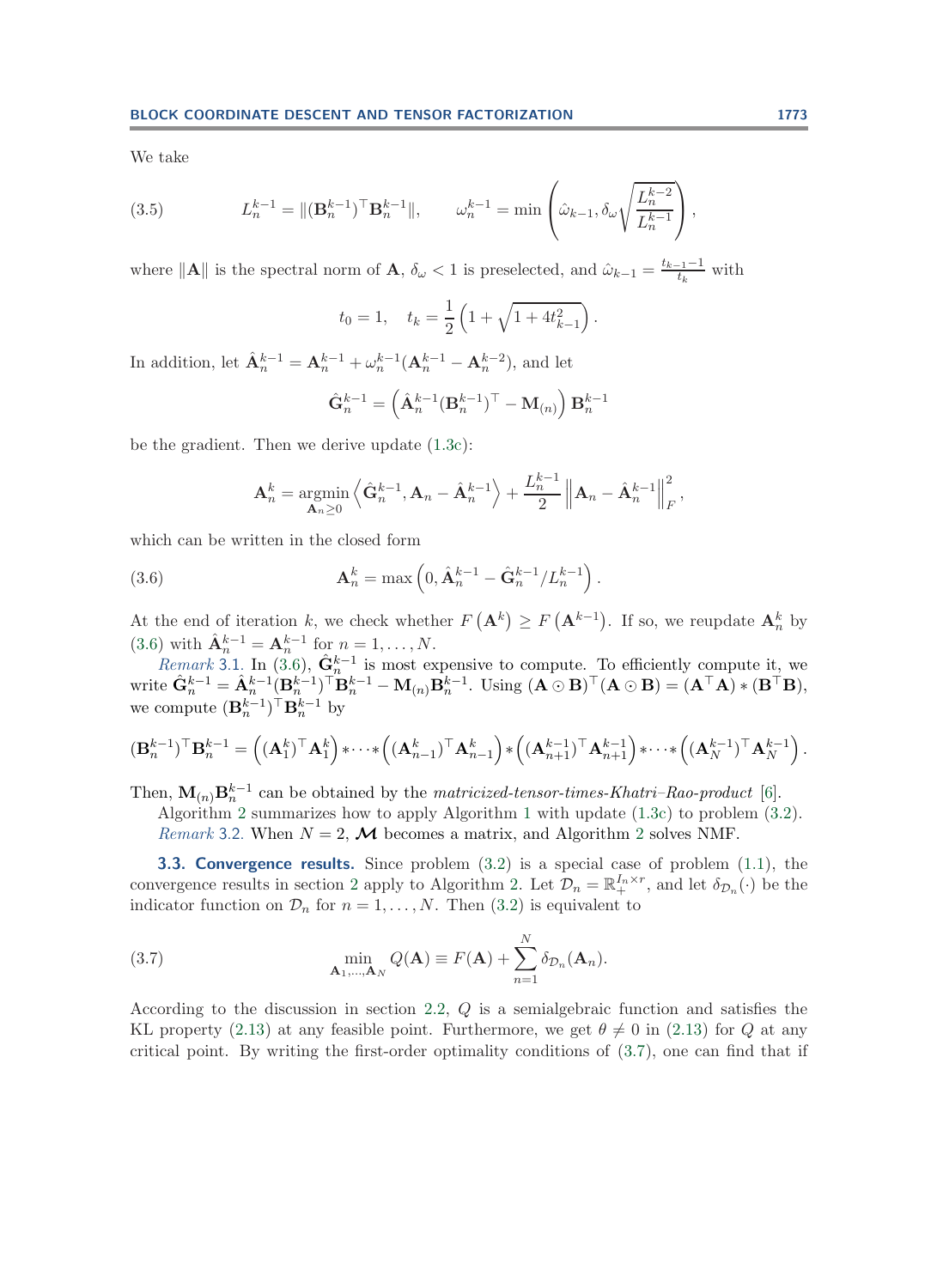<span id="page-16-0"></span>**Algorithm 2.** Alternating proximal gradient (APG) method for solving [\(3.2\)](#page-14-1).

- 1: **Input:** Nonnegative N-way tensor *M* and rank r.
- 2: **Output:** Nonnegative factors  $A_1, \ldots, A_N$ .
- 3: **Initialization:** Choose a positive number  $\delta_{\omega} < 1$  and randomize  $A_n^{-1} = A_n^0$ ,  $n = 1, ..., N$ , as nonnegative matrices of appropriate sizes.

4: **for**  $k = 1, 2, ...$  **do** 

- 5: **for**  $n = 1, 2, ..., N$  **do** 6: Compute  $L_n^{k-1}$ , and set  $\omega_n^{k-1}$  according to [\(3.5\)](#page-15-2). 7: Let  $\hat{\mathbf{A}}_n^{k-1} = \mathbf{A}_n^{k-1} + \omega_n^{k-1} (\mathbf{A}_n^{k-1} - \mathbf{A}_n^{k-2}).$ 8: Update  $\mathbf{A}_n^k$  according to [\(3.6\)](#page-15-0).
- 9: **end for**
- $10:$  **if**  $F(\mathbf{A}^k) \geq F(\mathbf{A}^{k-1})$  then
- 11: Reupdate  $\mathbf{A}_n^k$  according to [\(3.6\)](#page-15-0) with  $\hat{\mathbf{A}}_n^{k-1} = \mathbf{A}_n^{k-1}, n = 1, \ldots, N$ .
- 12: **end if**
- 13: **if** stopping criterion is satisfied **then**
- 14: Return  $\mathbf{A}_1^k, \ldots, \mathbf{A}_N^k$ .
- 15: **end if**
- 16: **end for**

 $(\bar{\mathbf{A}}_1, \ldots, \bar{\mathbf{A}}_N)$  is a critical point, then so is  $(t\bar{\mathbf{A}}_1, \frac{1}{t}\bar{\mathbf{A}}_2, \bar{\mathbf{A}}_3, \ldots, \bar{\mathbf{A}}_N)$  for any  $t > 0$ . Therefore, from Theorems [2.8](#page-12-1) and [2.9](#page-13-0) and the above discussions, we have the following theorem.

Theorem 3.1. Let  $\{A^k\}$  be the sequence generated by Algorithm [2](#page-16-0). Assume that  $\{A^k\}$  is bounded and there is a positive constant  $\ell$  such that  $\ell \leq L_n^k$  for all k and n. Then  $\{A^k\}$ *converges to a critical point* **A**, and the asymptotic convergence rates in parts 2 and 3 of *Theorem* [2.9](#page-13-0) *apply.*

*Remark* 3.3. The boundedness of  ${A^k}$  guarantees that  $L_n^k$  is upper bounded. A simple way to make  $\{\mathbf{A}^k\}$  bounded is to scale  $(\mathbf{A}_1,\ldots,\mathbf{A}_N)$  so that  $\|\mathbf{A}_1\|_F = \cdots = \|\mathbf{A}_N\|_F$  after each iteration. The existence of a positive  $\ell$  can be satisfied if one changes  $L_n^k$  to  $\max(L_n^k, L_{\min})$ for a positive constant  $L_{\text{min}}$ .

<span id="page-16-2"></span><span id="page-16-1"></span>**3.4. An algorithm for nonnegative tensor completion.** Algorithm [2](#page-16-0) can be easily modified for solving the nonnegative tensor completion problem

(3.8) 
$$
\min_{\mathbf{A}_1,\dots,\mathbf{A}_N\geq 0}\frac{1}{2}\|\mathcal{P}_{\Omega}(\mathcal{M}-\mathbf{A}_1\circ\mathbf{A}_2\circ\cdots\circ\mathbf{A}_N)\|_F^2,
$$

where  $\Omega \subset [I_1] \times [I_2] \times \cdots \times [I_N]$  is the index set of the observed entries of  $\mathcal{M}$ , and  $\mathcal{P}_{\Omega}(\mathcal{X})$  keeps the entries of  $\mathcal X$  in  $\Omega$  and sets the remaining ones to zero. Nonnegative matrix completion (corresponding to  $N = 2$ ) has been proposed in [\[74\]](#page-31-17), where it is demonstrated that a low-rank and nonnegative matrix can be recovered from a small set of its entries by taking advantage of both low-rankness and nonnegative factors. To solve [\(3.8\)](#page-16-1), we transform it into the equivalent problem

(3.9) 
$$
\min_{\mathbf{\mathcal{X}}, \mathbf{A}_n \geq 0, n=1,\dots,N} G(\mathbf{A}, \mathbf{\mathcal{X}}) \equiv \frac{1}{2} ||\mathbf{\mathcal{X}} - \mathbf{A}_1 \circ \mathbf{A}_2 \circ \cdots \circ \mathbf{A}_N||_F^2
$$
  
subject to  $\mathcal{P}_{\Omega}(\mathbf{\mathcal{X}}) = \mathcal{P}_{\Omega}(\mathbf{\mathcal{M}}).$ 

Our algorithm shall cycle through the decision variables  $\mathbf{A}_1, \ldots, \mathbf{A}_N$  and  $\mathcal{X}$ . To save space, we describe a modification to Algorithm [2.](#page-16-0) At the kth iteration of Algorithm [2,](#page-16-0) we use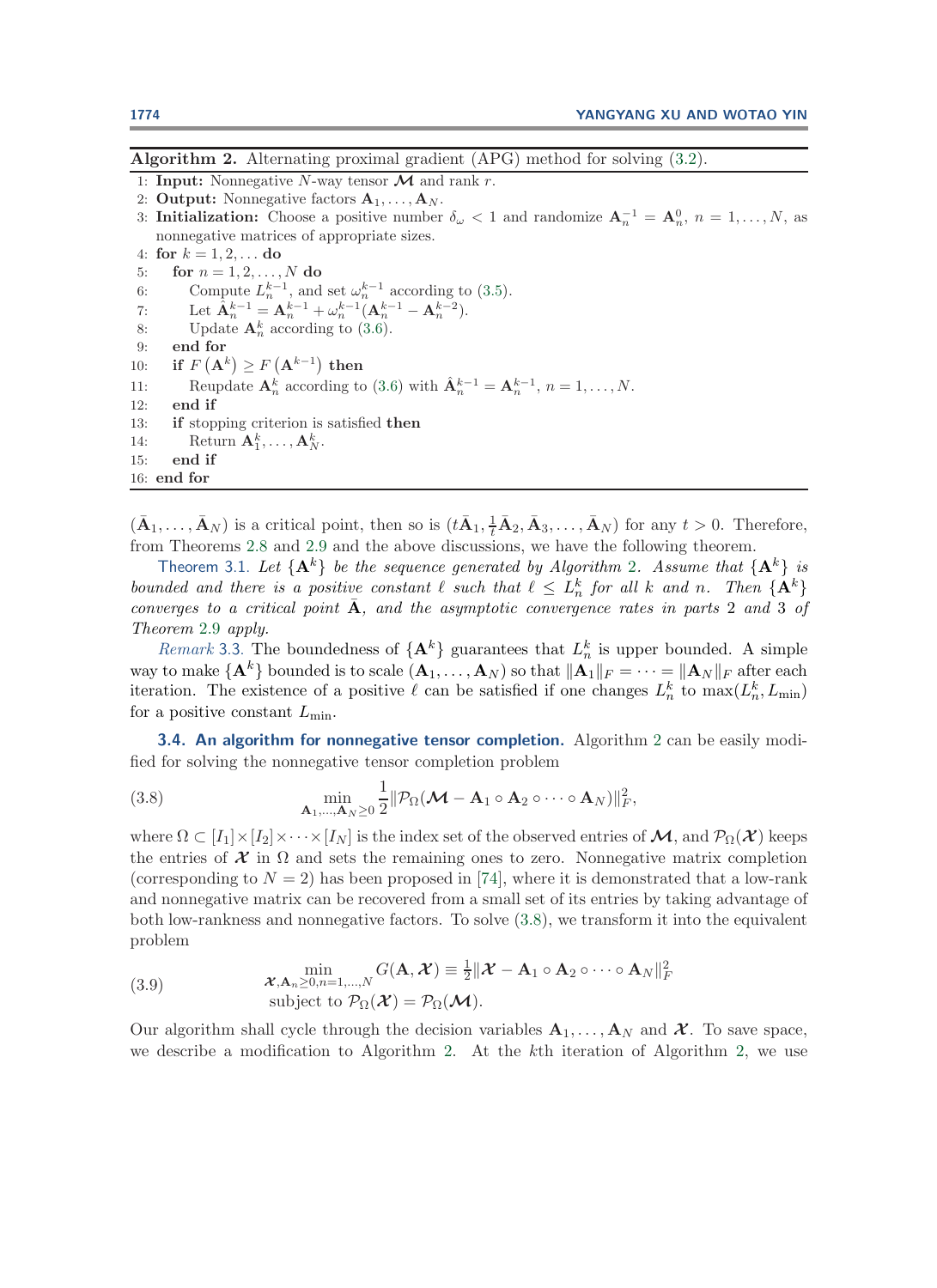$\mathcal{M} = \mathcal{X}^{k-1}$  wherever  $\mathcal{M}$  is referred to. Specifically, we use  $\mathcal{M} = \mathcal{X}^{k-1}$  for the computation of  $\hat{\mathbf{G}}_n^{k-1}$  in line 8 and for the evaluation of F in line 10 of Algorithm [2.](#page-16-0) After line 12, we perform update  $(1.3a)$  on  $\mathcal X$  as

<span id="page-17-1"></span>(3.10) 
$$
\mathcal{X}^{k} = \mathcal{P}_{\Omega}(\mathcal{M}) + \mathcal{P}_{\Omega^{c}}(\mathbf{A}_{1}^{k} \circ \cdots \circ \mathbf{A}_{N}^{k}),
$$

where  $\Omega^c$  is the complement of  $\Omega$ . Note that for a fixed **A**,  $G(\mathbf{A}, \mathcal{X})$  is a strongly convex function of  $\mathcal X$  with modulus 1; namely, the condition in item 1 of Assumption [2](#page-5-4) is satisfied. Hence, according to Theorem [2.8,](#page-12-1) the convergence result for Algorithm [2](#page-16-0) still holds for this algorithm with extra update [\(3.10\)](#page-17-1).

<span id="page-17-0"></span>**4. Numerical results.** In this section, we test Algorithm [2](#page-16-0) for nonnegative matrix and three-way tensor factorization, as well as their completion. In our implementations, we choose  $\delta_{\omega} = 0.9999$ . The algorithm is terminated whenever  $\frac{F_k - F_{k+1}}{1 + F_k} \leq tol$  holds for three iterations in a row or  $\frac{F_k}{\|\mathcal{M}\|_{F_\star}} \leq tol$  is met, where  $F_k$  is the objective value after iteration k and tol is specified below. We compare

- APG-MF: nonnegative matrix factorization (NMF) by Algorithm [2](#page-16-0) in section [3.2;](#page-14-2)
- APG-TF: nonnegative tensor factorization (NTF) by Algorithm [2](#page-16-0) in section [3.2;](#page-14-2)
- APG-MC: nonnegative matrix completion (NMC) by modified Algorithm [2](#page-16-0) in section [3.4;](#page-16-2)
- APG-TC: nonnegative tensor completion (NTC) by modified Algorithm [2](#page-16-0) in section [3.4.](#page-16-2)

All the tests were performed on a laptop with an i7-620m CPU and 3GB RAM, running 32-bit Windows 7 and MATLAB 2010b with Tensor Toolbox, version 2.5 [\[7\]](#page-28-6).

**4.1. Nonnegative matrix factorization.** We choose to compare the most popular and recent algorithms. The first two are the alternating least squares method (ALS-MF) [\[53,](#page-30-10) [9\]](#page-28-7) and multiplicative updating method (Mult-MF) [\[39\]](#page-30-15), which are available as the MATLAB function nnmf with specifiers als and mult, respectively. The recent ANLS method Blockpivot-MF is compared since it outperforms all other compared ANLS methods in both speed and solution quality [\[32\]](#page-29-14). Another compared algorithm is the recent ADM-based method ADM-MF [\[78\]](#page-31-11). Although both Blockpivot-MF and ADM-MF are superior in performance to ALS-MF and Mult-MF, we include the latter in the first two tests due to their popularity.

We set  $tol = 10^{-4}$  for all of the compared algorithms except ADM-MF, for which we set  $tol = 10^{-5}$  since it is a dual algorithm and  $10^{-4}$  is too loose. The maximum number of iterations (*maxit*) is set to 2000 for all algorithms. The same random starting points are used for all the algorithms except Mult-MF. Since Mult-MF is very sensitive to initial points, we set the initial point by running Mult-MF 10 iterations for five independent times and choose the best one. All of the other parameters for ALS-MF, Mult-MF, Blockpivot-MF, and ADM-MF are set to their default values.

**4.1.1. Synthetic data.** Each matrix in this test is exactly low-rank and can be written in the form of  $M = LR$ , where L and R are generated by MATLAB commands max(0,randn)  $(m,q)$ ) and rand $(q,n)$ , respectively. It is worth mentioning that generating **R** by rand $(q,n)$ makes the problems more difficult than  $max(0,randn(q,n))$  or  $abs(randn(q,n))$ . The algorithms are compared with fixed  $n = 1000$ , m chosen from  $\{200, 500, 1000\}$ , and q cho-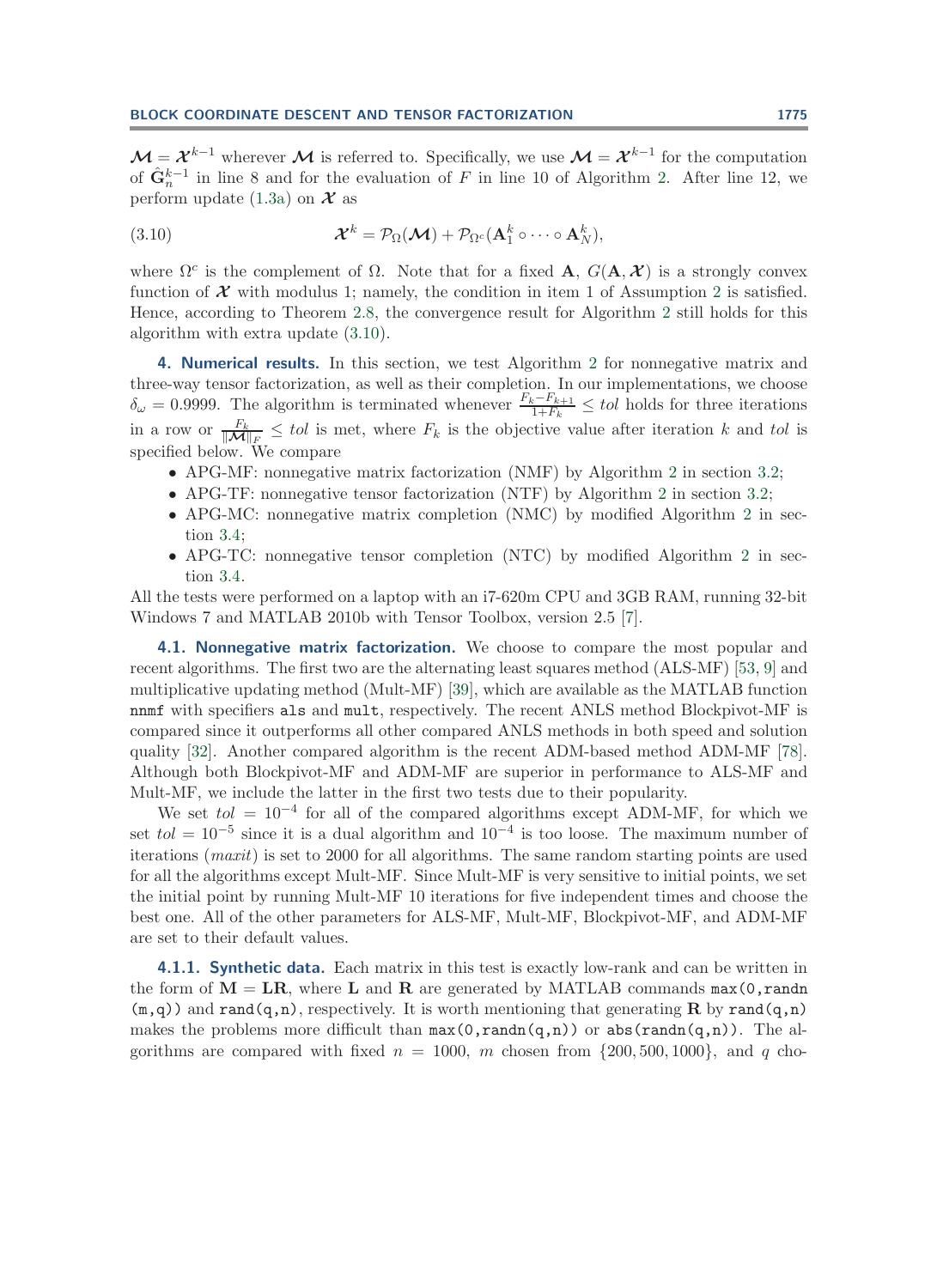#### **Table 1**

<span id="page-18-0"></span>Comparison on nonnegative random  $m \times n$  matrices for  $n = 1000$ ; **bold** values are **large error** or **slow** *time*.

|      |                  | $APG-MF^{\dagger}$ | (prop'd) | ADM-MF    |      | Blockpivot-MF |      | ALS-MF    |      | $Mult-MF$ |      |
|------|------------------|--------------------|----------|-----------|------|---------------|------|-----------|------|-----------|------|
| m    | $\boldsymbol{r}$ | relerr             | Time     | relerr    | Time | relerr        | Time | relerr    | Time | relerr    | Time |
| 200  | 10               | $9.98e-5$          | 0.72     | $2.24e-3$ | 1.04 | 5.36e-4       | 1.30 | $7.39e-3$ | 1.04 | $3.61e-2$ | 2.67 |
| 200  | 20               | $9.97e-5$          | 2.09     | $3.02e-3$ | 2.80 | $1.02e-3$     | 4.71 | $1.01e-2$ | 2.33 | $4.64e-2$ | 3.61 |
| 200  | 30               | $9.97e-5$          | 4.72     | $4.55e-3$ | 5.70 | $1.75e-3$     | 10.6 | $1.04e-2$ | 4.54 | $4.09e-2$ | 5.53 |
| 500  | 10               | $9.98e-5$          | 1.61     | $2.26e-3$ | 2.39 | 5.11e-4       | 2.38 | $1.15e-2$ | 2.99 | $3.58e-2$ | 7.76 |
| 500  | 20               | $9.98e-5$          | 3.66     | $2.82e-3$ | 4.38 | 5.53e-4       | 6.86 | $1.08e-2$ | 6.31 | $4.96e-2$ | 7.99 |
| 500  | 30               | $9.98e-5$          | 7.75     | $3.51e-3$ | 8.34 | 5.75e-4       | 13.7 | $1.29e-2$ | 9.95 | $4.42e-2$ | 12.0 |
| 1000 | 10               | $9.98e-5$          | 2.86     | $2.11e-3$ | 3.44 | $4.99e-4$     | 3.18 | $1.54e-3$ | 8.04 | $3.25e-2$ | 15.5 |
| 1000 | 20               | $9.98e-5$          | 7.44     | $2.82e-3$ | 7.19 | 5.46e-4       | 10.5 | $1.74e-2$ | 17.5 | $4.96e-2$ | 16.1 |
| 1000 | 30               | $9.98e-5$          | 12.7     | $3.01e-3$ | 12.8 | 5.76e-4       | 20.0 | $1.99e-2$ | 26.1 | $4.57e-2$ | 22.1 |

† The relerr values of APG-MF are nearly the same due to the use of the same stopping tolerance.

**Table 2**

<span id="page-18-1"></span>Comparison on 2000 selected images from the CBCL face database; *bold* values are *large error* or *slow time*.

|              |           | $APG-MF$ (prop'd) | ADM-MF    |      | Blockpivot-MF |      | ALS-MF    |      | $Mult-MF$                   |      |
|--------------|-----------|-------------------|-----------|------|---------------|------|-----------|------|-----------------------------|------|
| $\mathbf{r}$ | relerr    | Time              | relerr    | Time | relerr        | Time | relerr    | Time | relerr                      | Time |
| 30           | $1.91e-1$ | 3.68              | $1.92e-1$ | 7.33 | $1.90e-1$     | 21.5 | $3.53e-1$ | 3.15 | $2.13e-1$                   | 6.51 |
| 60           | 1.42e-1   | 12.5              | $.43e-1$  | 19.5 | $.40e-1$      | 63.2 | $4.59e-1$ | 1.80 | $1.74e-1$                   | 12.1 |
| 90           | $.13e-1$  | 26.7              | .15e-1    | 34.2 | $1.12e-1$     | 111  | $6.00e-1$ | 2.15 | $1.52\mathrm{e}{\text{-}1}$ | 18.4 |

sen from  $\{10, 20, 30\}$ . The parameter r is set to q in  $(3.2)$ . We use relative error relerr =  $\|\mathbf{A}_1\mathbf{A}_2 - \mathbf{M}\|_F / \|\mathbf{M}\|_F$  $\|\mathbf{A}_1\mathbf{A}_2 - \mathbf{M}\|_F / \|\mathbf{M}\|_F$  $\|\mathbf{A}_1\mathbf{A}_2 - \mathbf{M}\|_F / \|\mathbf{M}\|_F$  and CPU time (in seconds) to measure performance. Table 1 lists the average results of 20 independent trials. From the table, we can see that APG-MF outperforms all the other algorithms in both CPU time and solution quality.

<span id="page-18-2"></span>**4.1.2. Image data.** In this subsection, we compare APG-MF (proposed), ADM-MF, Blockpivot-MF, ALS-MF, and Mult-MF on the CBCL and ORL image databases used in [\[25,](#page-29-23) [42\]](#page-30-16). There are 6977 face images in the training set of CBCL, each having  $19 \times 19$  pixels. Multiple images of each face are taken with varying illuminations and facial expressions. The first 2000 images are used for our test. We vectorize every image and obtain a matrix **M** of size  $361 \times 2000$ . Rank r is chosen from  $\{30, 60, 90\}$ . The average results of 10 independent trials are given in Table [2.](#page-18-1) We can see that APG-MF outperforms ADM-MF in both speed and solution quality. APG-MF is as accurate as Blockpivot-MF but runs much faster. ALS-MF and Mult-MF fail this test, and ALS-MF stagnates at solutions of low quality at the very beginning. Due to the poor performance of ALS-MF and Mult-MF, we compare only APG-MF, ADM-MF, and Blockpivot-MF in the remaining tests.

The ORL database has 400 images divided into 40 groups. Each image has  $112 \times 92$  pixels, and each group has 10 images of one face taken from 10 different directions and with different expressions. All the images are used for our test. We vectorize each image and obtain a matrix **M** of size  $10304 \times 400$ . As in the previous test, we choose r from  $\{30, 60, 90\}$ . The average results of 10 independent trials are listed in Table [3.](#page-19-0) From the results, we can see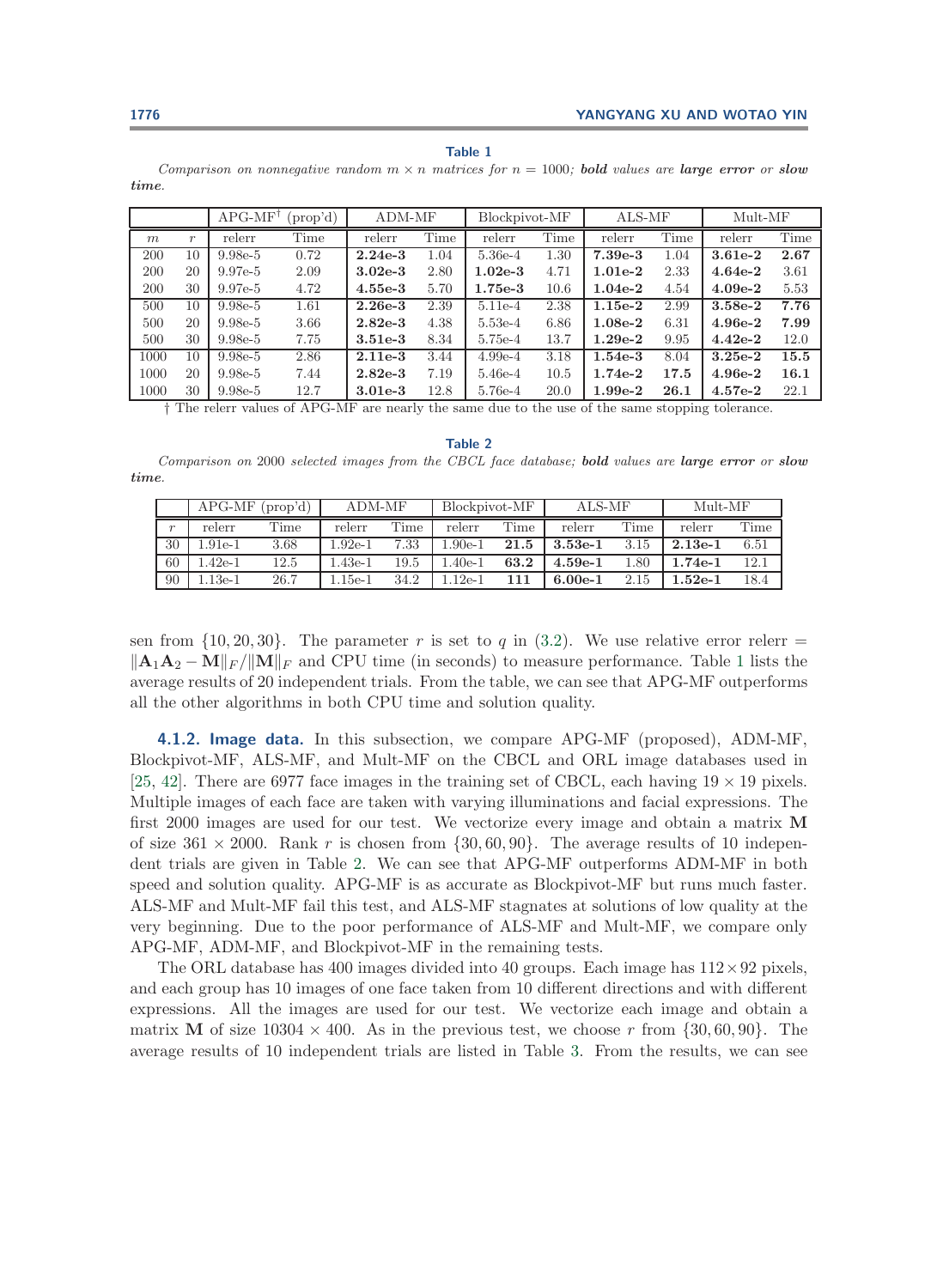<span id="page-19-0"></span>Comparison on the images from the ORL face database; *bold* values are *slow time*.

|                  |         | APG-MF (proposed) | ADM-MF    |      | Blockpivot-MF |      |
|------------------|---------|-------------------|-----------|------|---------------|------|
| $\boldsymbol{r}$ | relerr  | Time              | relerr    | Time | relerr        | Time |
| 30               | 1.67e-1 | 15.8              | $1.71e-1$ | 46.5 | $1.66e-1$     | 74.3 |
| 60               | 1.41e-1 | 42.7              | $1.45e-1$ | 88.0 | $1.40e-1$     | 178  |
| 90               | 1.26e-1 | 76.4              | $1.30e-1$ | 127  | $1.25e-1$     | 253  |

|                 | 19 I |  |
|-----------------|------|--|
| $\blacklozenge$ |      |  |
| L,              |      |  |
|                 |      |  |

**Figure 1.** Hyperspectral data of  $150 \times 150 \times 163$ : Four selected slices are shown.

<span id="page-19-2"></span><span id="page-19-1"></span>**Table 4** Comparison on hyperspectral data of size  $150 \times 150 \times 163$ ; **bold** values are *large error* or **slow time**.

|                  | $APG-MF$  | (proposed) | ADM-MF    |      | Blockpivot-MF |      |  |
|------------------|-----------|------------|-----------|------|---------------|------|--|
| $\boldsymbol{r}$ | relerr    | Time       | relerr    | Time | relerr        | Time |  |
| 20               | 1.18e-2   | 34.2       | $2.34e-2$ | 87.5 | $1.38e-2$     | 62.5 |  |
| 30               | $9.07e-3$ | 63.2       | $2.02e-2$ | 116  | $1.10e-2$     | 143  |  |
| 40               | 7.56e-3   | 86.2       | $1.78e-2$ | 140  | $9.59e-3$     | 194  |  |
| 50               | $6.45e-3$ | 120        | $1.58e-2$ | 182  | $8.00e-3$     | 277  |  |

again that APG-MF is better than ADM-MF in both speed and solution quality, and that in far less time APG-MF achieves relative errors comparable to those of Blockpivot-MF.

<span id="page-19-3"></span>**4.1.3. Hyperspectral data.** It has been shown in [\[54\]](#page-30-14) that NMF can be applied to spectral data analysis. In [\[54\]](#page-30-14), a regularized NMF model is also considered with penalty terms  $\alpha ||\mathbf{A}_1||_F^2$ and  $\beta ||\mathbf{A}_2||_F^2$  added in the objective of [\(3.2\)](#page-14-1). The parameters  $\alpha$  and  $\beta$  can be tuned for specific purposes in practice. Here, we focus on the original NMF model to show the effectiveness of our algorithm. However, our method can be easily modified for solving the regularized NMF model. In this test, we use a  $150 \times 150 \times 163$  hyperspectral cube to test the compared algorithms. Each slice of the cube is reshaped as a column vector, and a  $22500 \times 163$  matrix **M** is obtained. In addition, the cube is scaled to have a unit maximum element. Four selected slices before scaling are shown in Figure [1,](#page-19-1) corresponding to the 1st, 50th, 100th, and 150th columns of M. The dimension r is chosen from  $\{20, 30, 40, 50\}$  $\{20, 30, 40, 50\}$  $\{20, 30, 40, 50\}$ , and Table 4 lists the average results of 10 independent trials. We can see from the table that APG-MF is superior to ADM-MF and Blockpivot-MF in both speed and solution quality.

**4.1.4. Nonnegative matrix completion.** In this subsection, we compare APG-MC and the ADM-based algorithm (ADM-MC) proposed in [\[74\]](#page-31-17) on the hyperspectral data used in the previous test. It is demonstrated in [\[74\]](#page-31-17) that ADM-MC outperforms other matrix completion solvers such as APGL and LMaFit on recovering nonnegative matrices because ADM-MC takes advantage of data nonnegativity, while the latter two do not. We fix the dimension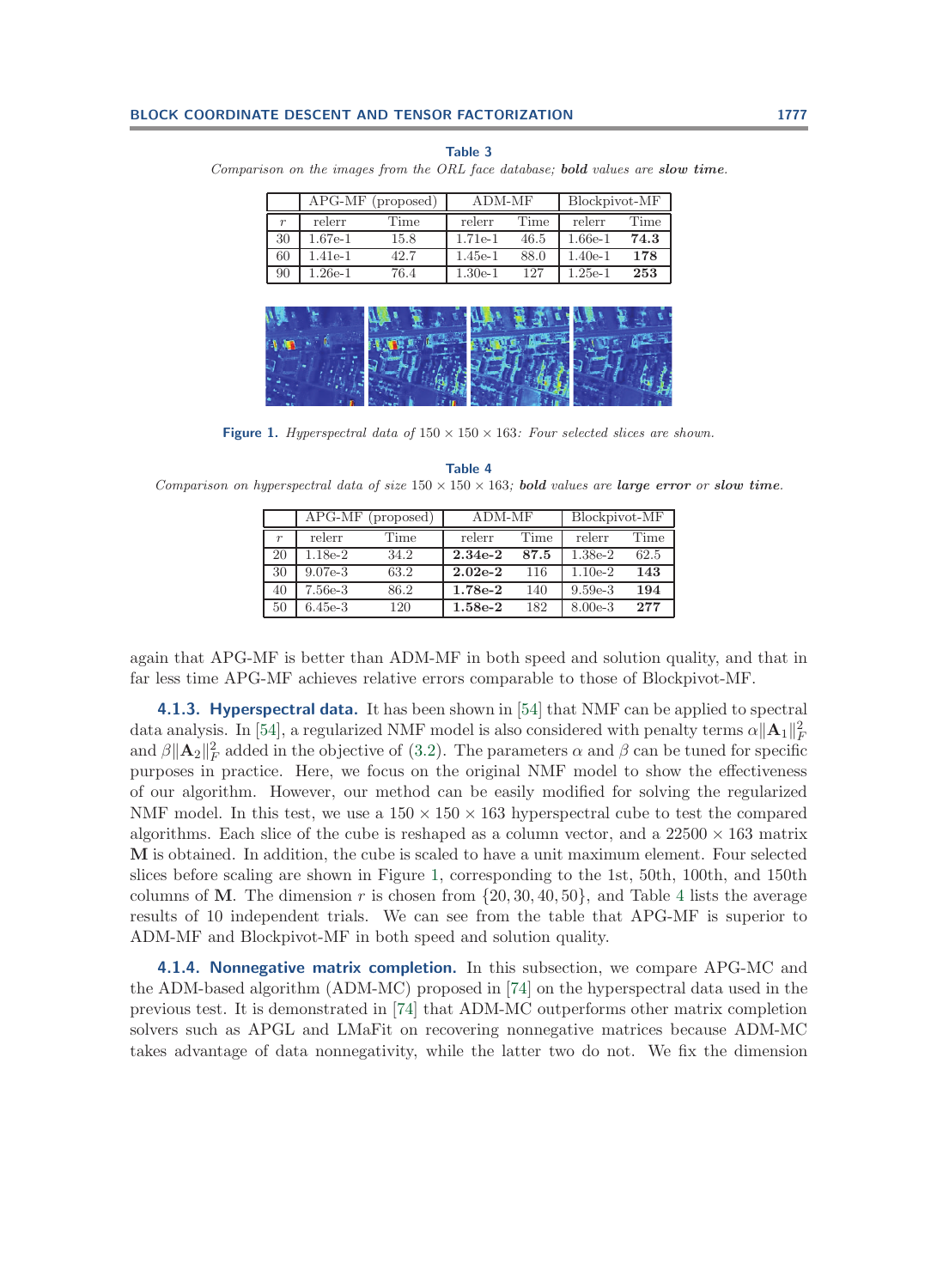#### **Table 5**

<span id="page-20-0"></span>Comparison on hyperspectral data at stopping time T = 50, 100 (sec); *bold* values are *large error*.

| $T=50$     | $APG-MC$ (prop'd) |           | ADM-MC      |           | $T = 100$  | APG-MC (proposed) |           | ADM-MC      |           |
|------------|-------------------|-----------|-------------|-----------|------------|-------------------|-----------|-------------|-----------|
| Smpl. rate | <b>PSNR</b>       | MSE       | <b>PSNR</b> | MSE       | Smpl. rate | PSNR.             | MSE       | <b>PSNR</b> | MSE       |
| 0.20       | 32.30             | 5.89e-4   | 28.72       | $.35e-3$  | 0.20       | 32.57             | 5.54e-4   | 28.80       | $1.33e-3$ |
| 0.30       | 40.65             | $8.62e-5$ | 33.58       | $4.64e-4$ | 0.30       | 41.19             | 7.61e-5   | 33.69       | $4.52e-4$ |
| 0.40       | 45.77             | $2.66e-5$ | 38.52       | .46e-4    | 0.40       | 46.03             | $2.50e-5$ | 38.69       | $.41e-4$  |

#### **Table 6**

<span id="page-20-1"></span>Comparison on synthetic three-way tensors; *bold* values are *large error* or *slow time*.

|         |       | Problem setting |    | $APG-TF$<br>(prop'd) |      | $AS-TF$   |      | Blockpivot-TF |      |
|---------|-------|-----------------|----|----------------------|------|-----------|------|---------------|------|
| $N_{1}$ | $N_2$ | $N_3$           | q  | relerr               | Time | relerr    | Time | relerr        | Time |
| 80      | 80    | 80              | 10 | 8.76e-005            | 0.44 | 7.89e-005 | 0.86 | 8.62e-005     | 0.82 |
| 80      | 80    | 80              | 20 | $9.47e-005$          | 1.26 | 1.97e-004 | 1.45 | 1.77e-004     | 1.21 |
| 80      | 80    | 80              | 30 | $9.65e-005$          | 2.83 | 2.05e-004 | 2.13 | 2.07e-004     | 1.95 |
| 50      | 50    | 500             | 10 | $9.15e-005$          | 1.27 | 1.07e-004 | 1.91 | 9.54e-005     | 1.87 |
| 50      | 50    | 500             | 20 | $9.44e-005$          | 3.42 | 1.86e-004 | 3.17 | 1.77e-004     | 3.47 |
| 50      | 50    | 500             | 30 | 9.74e-005            | 7.11 | 1.89e-004 | 5.04 | 1.88e-004     | 4.54 |

 $r = 40$  in [\(3.8\)](#page-16-1) and choose sample ratio SR  $\triangleq \frac{|\Omega|}{mn}$  from  $\{0.20, 0.30, 0.40\}$ , where the samples in  $\Omega$  are chosen at random. The parameter  $\delta_{\omega}$  for APG-MC is set to 1, and all the parameters for ADM-MC are set to their default values. To make the comparison consistent, we let both of the algorithms run to a maximum time (sec)  $T = 50, 100$ , and we employ peak signal-tonoise ratio (PSNR) and mean squared error (MSE) to measure the performance of the two algorithms. Table [5](#page-20-0) lists the average results of 10 independent trials. From the table, we can see that APG-MC is significantly better than ADM-MC in all cases.

**4.2. Nonnegative three-way tensor factorization.** To the best of our knowledge, all the existing algorithms for NTFs are extensions of those for NMF, including the multiplicative updating method [\[71\]](#page-31-12), hierarchical ALS algorithm [\[19\]](#page-29-22), alternating Poisson regression algorithm [\[17\]](#page-29-24), and ANLS methods [\[31,](#page-29-16) [33\]](#page-29-17). We compare APG-TF with two ANLS methods, AS-TF [\[31\]](#page-29-16) and Blockpivot-TF [\[33\]](#page-29-17), which are also proposed based on the CP decomposition and are superior to many other algorithms. We set  $tol = 10^{-4}$  and  $maxit = 2000$  for all the compared algorithms. All the other parameters for Blockpivot-TF and AS-TF are set to their default values.

<span id="page-20-2"></span>**4.2.1. Synthetic data.** We compare APG-TF, Blockpivot-TF, and AS-TF on randomly generated three-way tensors. Each tensor is  $\mathcal{M} = L \circ \mathbf{C} \circ \mathbf{R}$ , where **L**, **C** are generated by MATLAB commands max(0,randn(N1,q)) and max(0,randn(N2,q)), respectively, and **R** by rand(N3,q). The algorithms are compared with two sets of  $(N_1, N_2, N_3)$  and  $r = q$ 10, 20, 30. The relative error relerr =  $\|\mathcal{M} - \mathbf{A}_1 \circ \mathbf{A}_2 \circ \mathbf{A}_3\|_F / \|\mathcal{M}\|_F$  and CPU time (sec) measure the performance of the algorithms. The average results of 10 independent runs are shown in Table [6,](#page-20-1) from which we can see that all the algorithms give similar results.

**4.2.2. Image test.** NMF does not utilize the spatial redundancy, and the matrix decomposition is not unique. Also, NMF factors tend to form the invariant parts of all images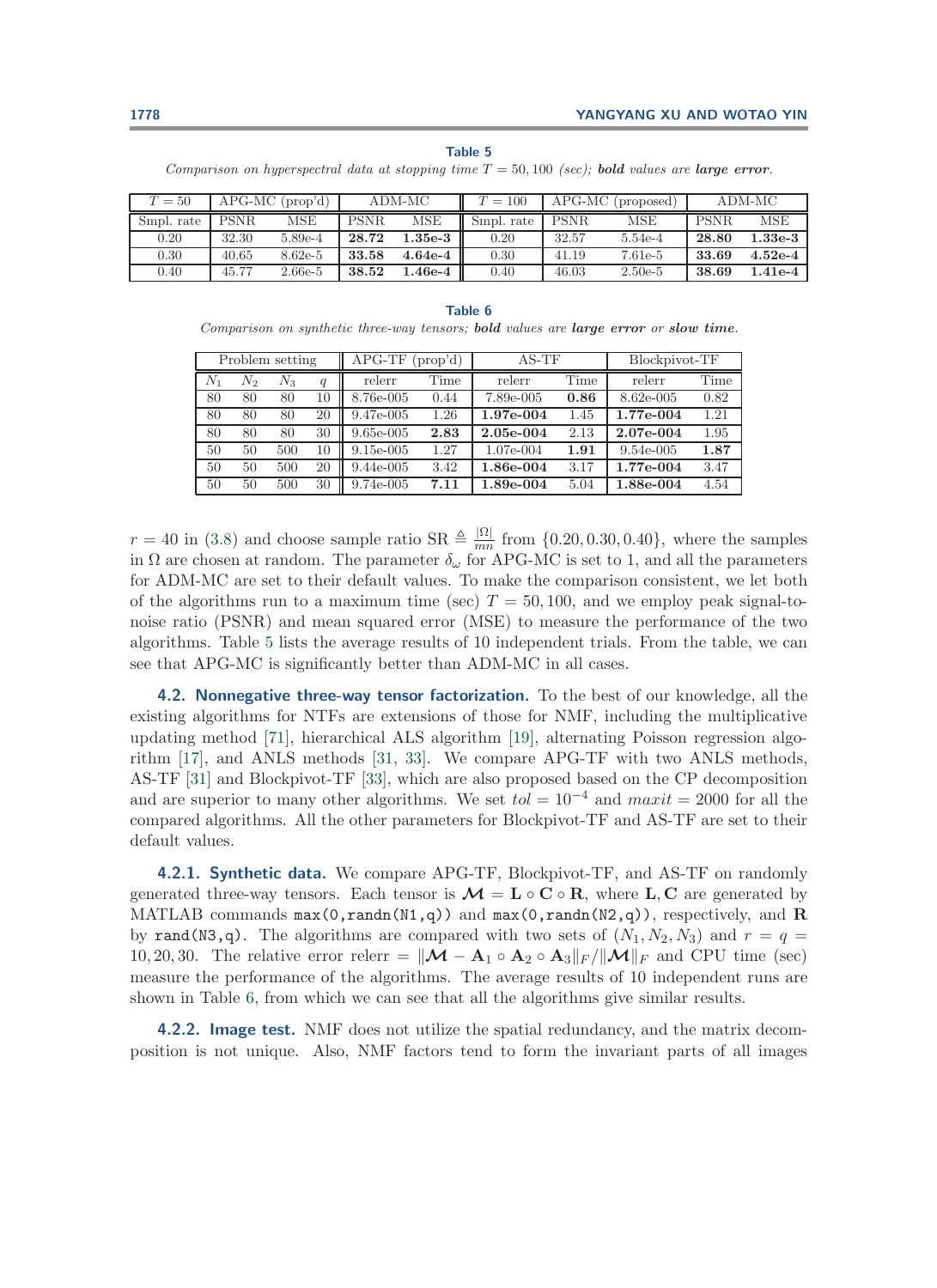### **Table 7**

Comparison results on CBCL database; *bold* values are *slow time*.

<span id="page-21-0"></span>

|                  | $APG-TF$  | (proposed)    |           | $AS-TF$       | Blockpivot-TF |               |  |
|------------------|-----------|---------------|-----------|---------------|---------------|---------------|--|
| $\boldsymbol{r}$ | relerr    | Time          | relerr    | Time          | relerr        | Time          |  |
| 40               | 1.85e-001 | $9.95e+000$   | 1.86e-001 | $2.99e + 001$ | 1.85e-001     | $2.04e + 001$ |  |
| 50               | 1.68e-001 | $1.65e + 001$ | 1.68e-001 | $4.55e + 001$ | $1.69e-001$   | $2.47e+001$   |  |
| 60               | 1.53e-001 | $2.13e+001$   | 1.56e-001 | $4.16e + 001$ | 1.56e-001     | $2.85e+001$   |  |

#### **Table 8**

<span id="page-21-1"></span>Comparison results on Swimmer database; *bold* values are *large error* or *slow time*.

|                  |             | APG-TF (proposed) |             | $AS-TF$       | Blockpivot-TF |               |  |
|------------------|-------------|-------------------|-------------|---------------|---------------|---------------|--|
| $\boldsymbol{r}$ | relerr      | Time              | relerr      | Time          | relerr        | Time          |  |
| 40               | $2.43e-001$ | $2.01e+0.00$      | 2.71e-001   | $2.09e + 001$ | $2.53e-001$   | $2.50e + 001$ |  |
| 50               | 1.45e-001   | $3.21e+0.00$      | $2.00e-001$ | $5.54e + 001$ | 1.87e-001     | $3.23e + 001$ |  |
| 60               | 3.16e-002   | $6.91e+0.00$      | $1.10e-001$ | $3.55e + 001$ | 7.63e-002     | $3.74e + 001$ |  |

**Table 9** Relative errors on hyperspectral data.

<span id="page-21-2"></span>

|    |    | $APG-TF$ (proposed) |    |                                         |    |    | $A S-TF$                                |                                   | Blockpivot-TF                           |    |                                         |     |
|----|----|---------------------|----|-----------------------------------------|----|----|-----------------------------------------|-----------------------------------|-----------------------------------------|----|-----------------------------------------|-----|
|    | 10 | 25                  | 50 | 100                                     | 10 | 25 | 50                                      | 100                               | 10                                      | 25 | 50                                      | 100 |
| 30 |    |                     |    | $2.56e-1$ $2.53e-1$ $2.53e-1$ $2.53e-1$ |    |    | $2.60e-1$ $2.56e-1$ $2.54e-1$ $2.53e-1$ |                                   |                                         |    | $2.60e-1$ $2.56e-1$ $2.54e-1$ $2.53e-1$ |     |
| 40 |    |                     |    | $2.32e-1$ $2.27e-1$ $2.26e-1$ $2.26e-1$ |    |    |                                         | 2.37e-1 2.30e-1 2.28e-1 2.26e-1 l |                                         |    | 2.36e-1 2.29e-1 2.28e-1 2.27e-1         |     |
| 50 |    |                     |    | $2.14e-1$ $2.07e-1$ $2.04e-1$ $2.04e-1$ |    |    | $2.20e-1$ $2.11e-1$ $2.07e-1$ $2.06e-1$ |                                   | $2.17e-1$ $2.10e-1$ $2.07e-1$ $2.05e-1$ |    |                                         |     |
| 60 |    |                     |    | 2.00e-1 1.91e-1 1.87e-1 1.86e-1 l       |    |    |                                         | 2.04e-1 1.95e-1 1.91e-1 1.88e-1   |                                         |    | 2.01e-1 1.94e-1 1.90e-1 1.88e-1         |     |

as ghosts, while NTF factors can correctly resolve all the parts [\[63\]](#page-31-13). We compare APG-TF, Blockpivot-TF, and AS-TF on two nonnegative three-way tensors in [\[63\]](#page-31-13). Each slice of the tensors corresponds to an image. The first tensor is  $19 \times 19 \times 2000$  and is formed from 2000 images in the CBCL database used in section [4.1.2.](#page-18-2) The average performances of 10 independent runs with  $r = 40, 50, 60$  are shown in Table [7.](#page-21-0) Another tensor has the size of  $32 \times 32 \times 256$  and is formed with the 256 images in the Swimmer dataset [\[20\]](#page-29-25). The results of 10 independent runs with  $r = 40, 50, 60$  are listed in Table [8.](#page-21-1) Both tests show that APG-TF is consistently faster than Blockpivot-TF and AS-TF. In particular, APG-TF is much faster than Blockpivot-TF and AS-TF with better solution quality in the second test.

**4.2.3. Hyperspectral data.** NTF is employed in [\[77\]](#page-31-18) for hyperspectral unmixing. It is demonstrated that the cubic data can be highly compressed, and NTF is efficient in identifying the material signatures. We compare APG-TF with Blockpivot-TF and AS-TF on the  $150 \times$  $150 \times 163$  hyperspectral cube, which is used in section [4.1.3.](#page-19-3) For consistency, we let them run to a maximum time  $T$  and compare the relative errors. The parameter  $r$  is chosen from  $\{30, 40, 50, 60\}$ . The relative errors corresponding to  $T = 10, 25, 50, 100$  are shown in Table [9,](#page-21-2) as the average of 10 independent trials. We can see from the table that APG-TF achieves the same accuracy much earlier than Blockpivot-TF and AS-TF.

**4.2.4. Nonnegative tensor completion.** Recently, Liu et al. [\[45\]](#page-30-24) proposed tensor completion based on minimizing tensor  $n$ -rank, the matrix rank of mode-n matricization of a tensor.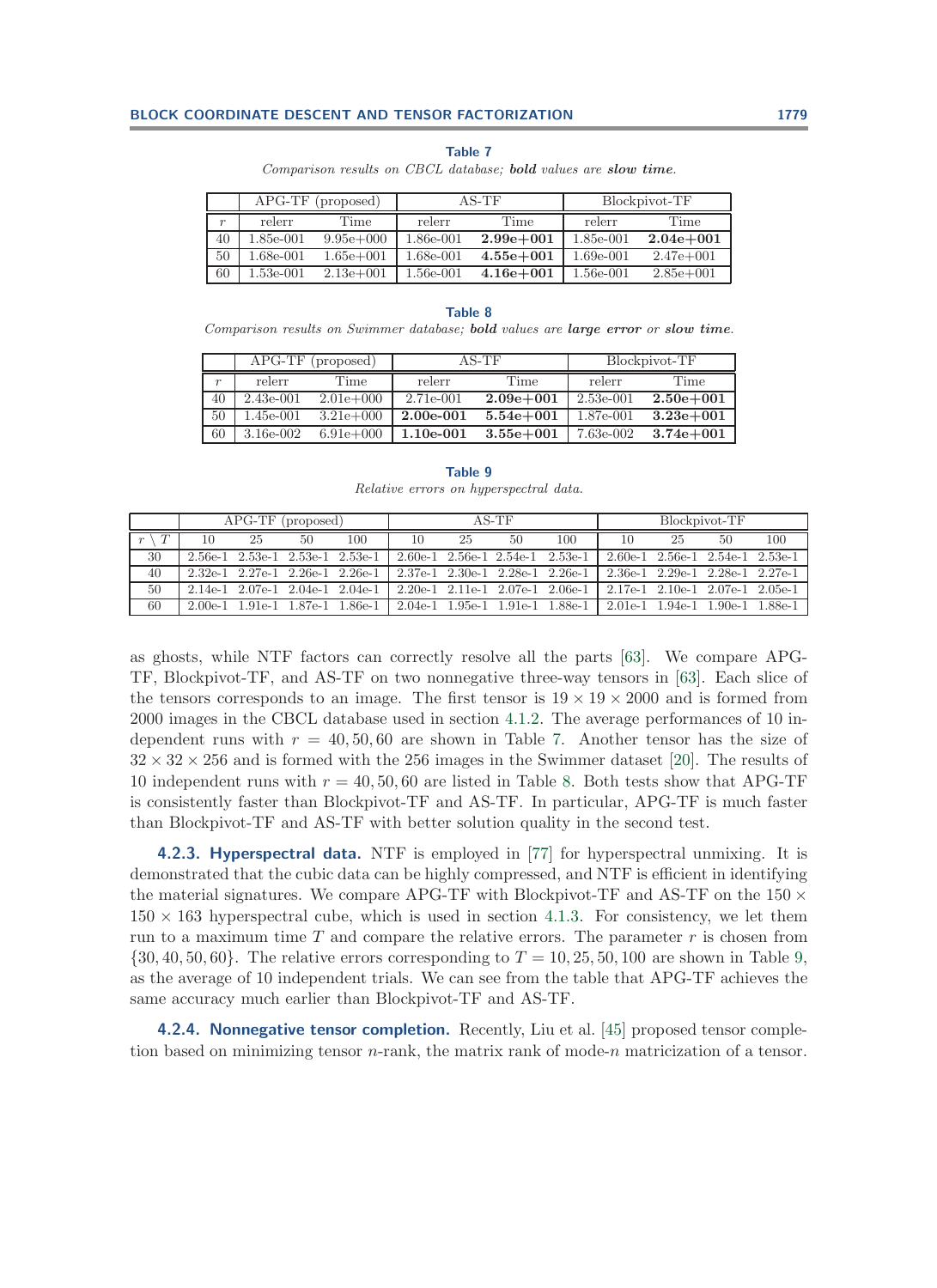<span id="page-22-1"></span>

|       |       | Problem setting |    |             | APG-TC (prop'd)<br>$r = q$ |      | APG-TC (prop'd)<br>$r =  1.25q $ |      | FaLRTC    |      |
|-------|-------|-----------------|----|-------------|----------------------------|------|----------------------------------|------|-----------|------|
| $N_1$ | $N_2$ | $N_3$           | q  | $_{\rm SR}$ | relerr                     | Time | relerr                           | Time | relerr    | Time |
| 80    | 80    | 80              | 10 | 0.10        | $2.02e-4$                  | 4.09 | $6.08e-4$                        | 6.88 | $4.61e-1$ | 31.7 |
| 80    | 80    | 80              | 10 | 0.30        | $1.18e-4$                  | 2.52 | $3.29e-4$                        | 5.85 | $1.96e-2$ | 19.6 |
| 80    | 80    | 80              | 10 | 0.50        | $9.54e-5$                  | 2.22 | $2.45e-4$                        | 5.28 | $1.13e-2$ | 15.2 |
| 80    | 80    | 80              | 20 | 0.10        | $1.50e-4$                  | 9.55 | $4.84e-4$                        | 16.0 | 4.41e-1   | 24.7 |
| 80    | 80    | 80              | 20 | 0.30        | $1.15e-4$                  | 6.08 | $2.64e-4$                        | 12.3 | $1.43e-1$ | 11.7 |
| 80    | 80    | 80              | 20 | 0.50        | $9.65e-5$                  | 5.01 | $1.72e-4$                        | 12.7 | $1.46e-2$ | 19.5 |
| 80    | 80    | 80              | 30 | 0.10        | $3.14e-3$                  | 16.4 | $4.23e-4$                        | 26.6 | $4.00e-1$ | 20.8 |
| 80    | 80    | 80              | 30 | 0.30        | $1.04e-4$                  | 11.2 | $1.94e-4$                        | 21.1 | $2.22e-1$ | 8.12 |
| 80    | 80    | 80              | 30 | 0.50        | $1.14e-4$                  | 9.91 | $1.47e-4$                        | 20.0 | 5.60e-2   | 12.8 |
| 50    | 50    | 500             | 10 | 0.10        | $2.76e-4$                  | 11.6 | $4.69e-4$                        | 20.3 | $5.52e-1$ | 183  |
| 50    | 50    | 500             | 10 | 0.30        | $9.81e-5$                  | 6.24 | $2.12e-4$                        | 16.2 | 8.58e-2   | 96.9 |
| 50    | 50    | 500             | 10 | 0.50        | $9.51e-5$                  | 5.34 | $1.74e-4$                        | 16.3 | $1.25e-2$ | 96.3 |
| 50    | 50    | 500             | 20 | 0.10        | $1.80e-4$                  | 24.5 | $3.50e-4$                        | 43.7 | $4.82e-1$ | 132  |
| 50    | 50    | 500             | 20 | 0.30        | $3.95e-3$                  | 13.4 | $1.59e-4$                        | 39.1 | $2.76e-1$ | 58.2 |
| 50    | 50    | 500             | 20 | 0.50        | $5.32e-3$                  | 11.8 | $1.15e-4$                        | 35.3 | $9.44e-2$ | 55.9 |
| 50    | 50    | 500             | 30 | 0.10        | $7.09e-3$                  | 39.0 | $5.08e-4$                        | 67.6 | $4.32e-1$ | 118  |
| 50    | 50    | 500             | 30 | 0.30        | $1.03e-4$                  | 25.4 | $1.26e-4$                        | 63.2 | $2.76e-1$ | 50.4 |
| 50    | 50    | 500             | 30 | 0.50        | $3.28e-3$                  | 23.0 | $1.03e-4$                        | 55.6 | $1.62e-1$ | 43.0 |

**Table 10** Comparison results on synthetic NTC; *bold* values are *bad* or *slow*.

<span id="page-22-0"></span>Using the matrix nuclear norm instead of matrix rank, they solve the convex program

(4.1) 
$$
\min_{\mathbf{\mathcal{X}}} \sum_{n=1}^{N} \alpha_n ||\mathbf{X}_{(n)}||_* \text{ subject to } \mathcal{P}_{\Omega}(\mathbf{\mathcal{X}}) = \mathcal{P}_{\Omega}(\mathbf{\mathcal{M}}),
$$

where  $\alpha_n$  are prespecified weights satisfying  $\sum_n \alpha_n = 1$  and  $||A||_*$  is the nuclear norm of **A** defined as the sum of singular values of **A**. Meanwhile, they proposed some algorithms to solve [\(4.1\)](#page-22-0) or its relaxed versions, including simple low-rank tensor completion (SiLRTC), fast lowrank tensor completion (FaLRTC), and high accuracy low-rank tensor completion (HaLRTC). We compare APG-TC with FaLRTC on synthetic three-way tensors since FaLRTC is more efficient and stable than SiLRTC and HaLRTC. Each tensor is generated similarly as in section [4.2.1.](#page-20-2) Rank q is chosen from  $\{10, 20, 30\}$ , and sampling ratio  $SR = |\Omega|/(N_1N_2N_3)$  from  ${0.10, 0.30, 0.50}$ . For APG-TC, we use  $r = q$  and  $r = |1.25q|$  in [\(3.8\)](#page-16-1). We set  $tol = 10^{-4}$ and  $maxit = 2000$  for both algorithms. The weights  $\alpha_n$  in  $(4.1)$  are set to  $\alpha_n = \frac{1}{3}, n = 1, 2, 3,$ and the smoothing parameters for FaLRTC are set to  $\mu_n = \frac{5\alpha_n}{N_n}$ ,  $n = 1, 2, 3$ . Other parameters of FaLRTC are set to their default values. The average results of 10 independent trials are shown in Table [10.](#page-22-1) We can see that APG-TC produces much more accurate solutions within less time.

**4.3. Summary.** Although our test results are obtained with a given set of parameters, it is clear from the results that, compared to the existing algorithms, the proposed algorithms can return solutions of similar or better quality in less time. Tuning the parameters of the compared algorithms can hardly obtain much improvement in both solution quality and time.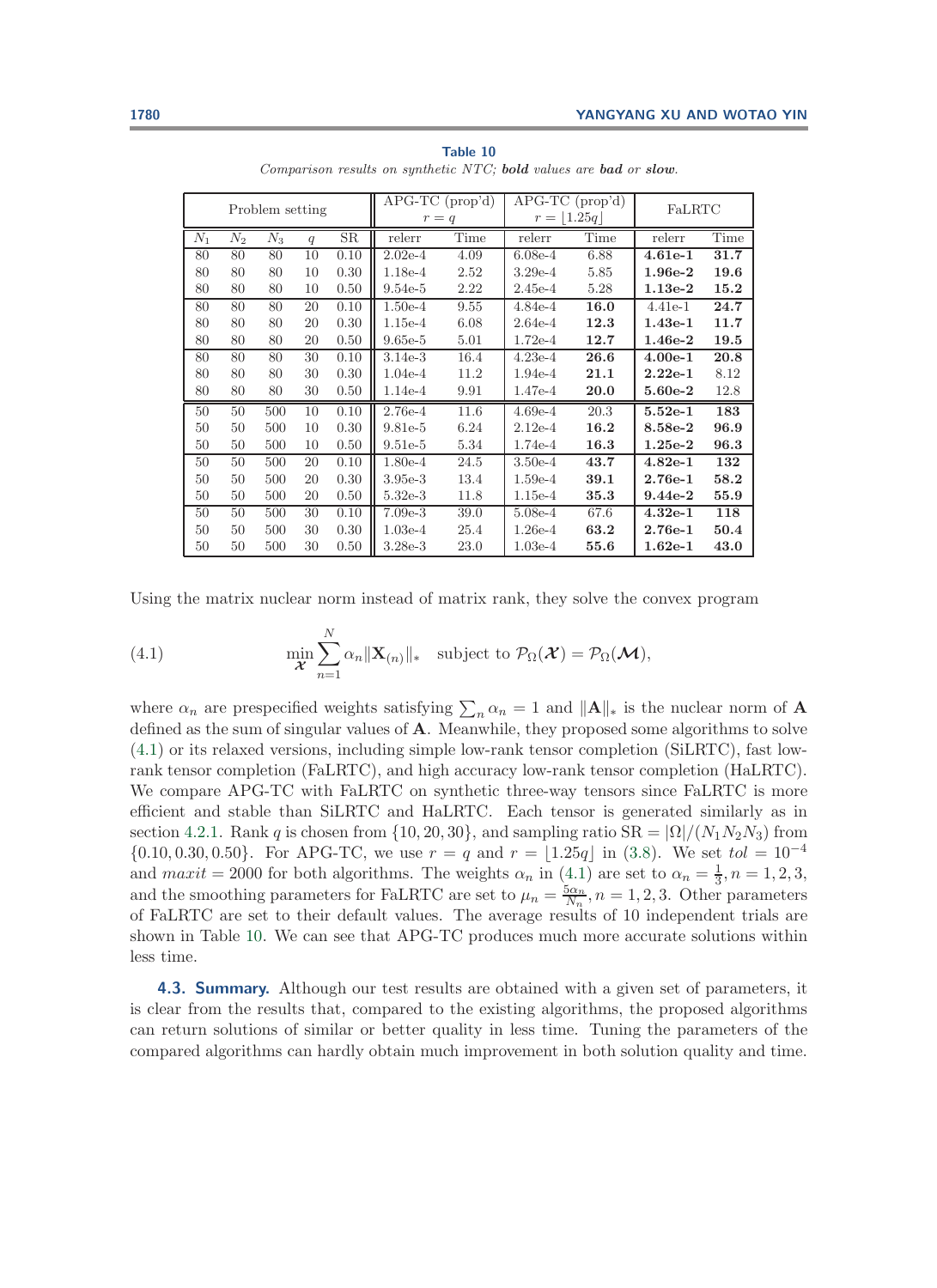We believe that the superior performance of the proposed algorithms is due to the use of prox-linear steps, which are not only easy to compute but also, as a local approximate, help avoid the small regions around certain local minima.

<span id="page-23-0"></span>**5. Conclusions.** We have proposed a block coordinate descent method with three choices of update schemes for multiconvex optimization. The diverse update schemes fit different applications. We established subsequence and global convergence guarantees, as well as asymptotic rate of convergence, under certain assumptions. Numerical results on both synthetic and real image data illustrate the high efficiency of the proposed algorithms.

## <span id="page-23-1"></span>**Appendix A. Proofs of Lemma [2.6](#page-12-0) and Theorem [2.9.](#page-13-0)**

**A.1. Proof of Lemma [2.6.](#page-12-0)** Without loss of generality, we assume  $\bar{F} = 0$ . Otherwise, we can consider  $F - \bar{F}$ . Let  $B(\bar{\mathbf{x}}, \rho) \triangleq {\mathbf{x} : ||\mathbf{x} - \bar{\mathbf{x}}|| \leq \rho} \subset \mathcal{U}$  for some  $\rho > 0$ , where  $\mathcal{U}$  is the neighborhood of  $\bar{x}$  in [\(2.14\)](#page-10-1) with  $\psi = F$ , and let  $L_G$  be the global Lipschitz constant for the heighborhood of **x** in (2.14) with  $\psi = r$ , and  $\nabla_{\mathbf{x}_i} f(\mathbf{x}), i = 1, \dots, s$ , within  $B(\bar{\mathbf{x}}, \sqrt{11}\rho)$ , namely,

<span id="page-23-2"></span>
$$
\|\nabla_{\mathbf{x}_i} f(\mathbf{x}) - \nabla_{\mathbf{x}_i} f(\mathbf{y})\| \le L_G \|\mathbf{x} - \mathbf{y}\|, \quad i = 1, \dots, s,
$$

for any  $\mathbf{x}, \mathbf{y} \in B(\bar{\mathbf{x}}, \sqrt{11}\rho)$ .

<span id="page-23-3"></span>The proof will follow two steps. The first step will show the following claim. Claim A.1. Let  $\ell = \min_i \ell_i$ ,  $L = \max_i L_i$ , and

$$
C_1 = \frac{9(L + sL_G)}{2\ell(1 - \delta_\omega)^2}, \qquad C_2 = 2\sqrt{\frac{2}{\ell}} + \left(\frac{3\delta_\omega}{1 - \delta_\omega}\sqrt{\frac{L}{\ell}} + 3\right)\sqrt{\frac{2}{\ell} + \frac{2L\delta_\omega^2}{\ell^2}},
$$

*where*  $\ell_i, L_i$  *are the constants in Assumption* [2](#page-5-4)*.* If  $F_k > \overline{F}$  *and* 

(A.1) 
$$
C_1 \phi(F_0 - \bar{F}) + C_2 \sqrt{F_0 - \bar{F}} + ||\mathbf{x}^0 - \bar{\mathbf{x}}|| < \rho,
$$

<span id="page-23-5"></span>*then*

$$
\mathbf{x}^k \in B(\bar{\mathbf{x}}, \rho) \quad \forall k.
$$

<span id="page-23-6"></span>Note that [\(A.1\)](#page-23-2) quantifies how close to  $\bar{\mathbf{x}}$  the initial point  $\mathbf{x}^0$  is required to be. The second step will establish the next claim.

<span id="page-23-4"></span>Claim A.2.

$$
\sum_{k=N}^{\infty} \|\mathbf{x}^{k+1} - \mathbf{x}^{k}\|
$$
\n
$$
\leq C_1 \phi(F_N - \bar{F}) + \|\mathbf{x}^{N-1} - \mathbf{x}^{N-2}\| + \left(\frac{3\delta_{\omega}}{1-\delta_{\omega}}\sqrt{\frac{L}{\ell}} + 2\right) \|\mathbf{x}^N - \mathbf{x}^{N-1}\| \quad \forall N \geq 2,
$$

*where*  $C_1$  *is specified in Claim [A.1](#page-23-3).* 

Note [\(A.3\)](#page-23-4) implies that  $\{x^k\}$  is a Cauchy sequence, and thus  $x^k$  converges. Hence, if [\(A.2\)](#page-23-5) and [\(A.3\)](#page-23-4) both hold, then letting  $\mathcal{B} = B(\bar{\mathbf{x}}, \rho)$  will prove the results of Lemma [2.6.](#page-12-0)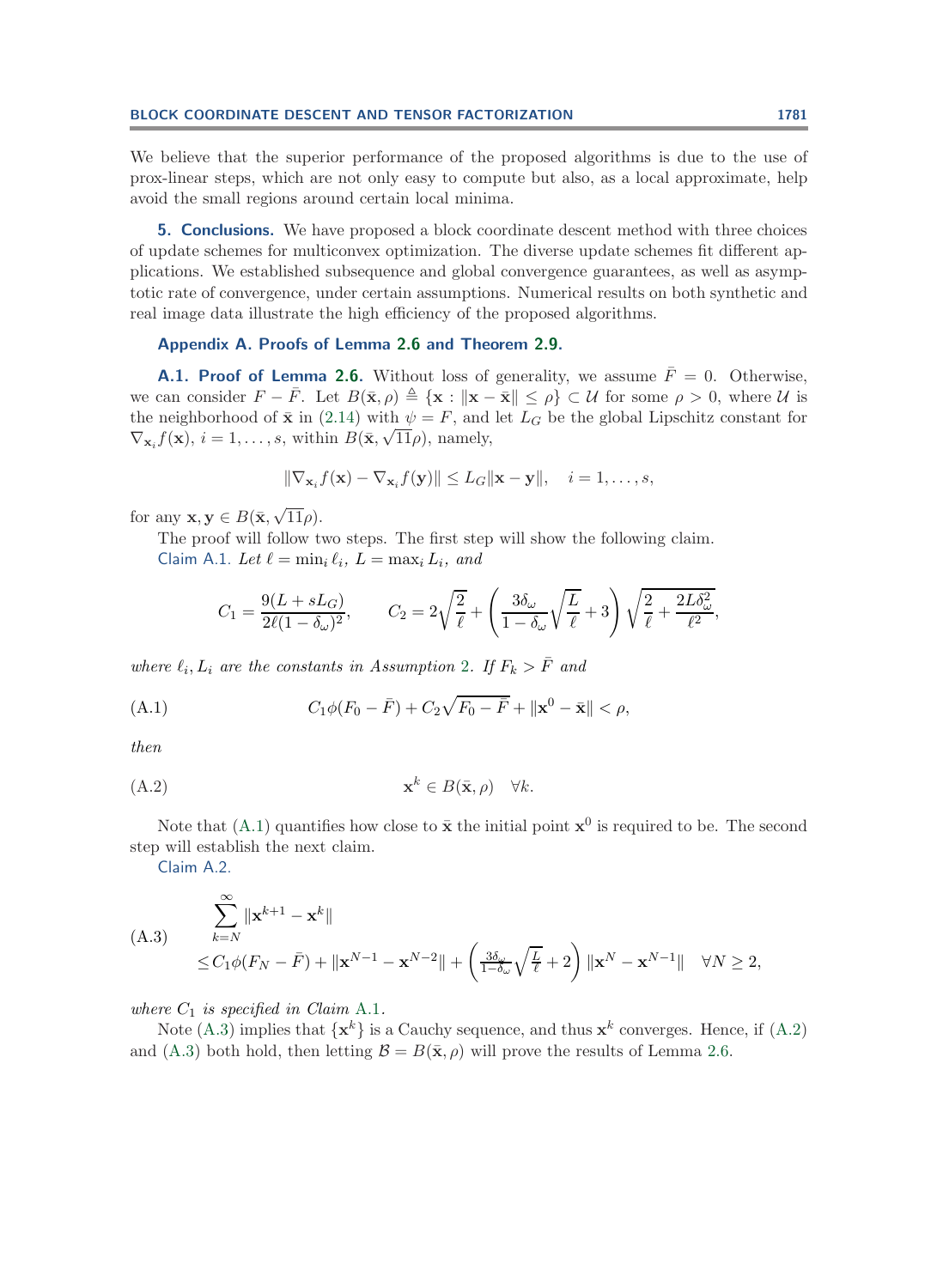**Proof of Claim [A.1.](#page-23-3)** We will prove  $\mathbf{x}^k \in B(\bar{\mathbf{x}}, \rho)$  by induction on k. Obviously,  $\mathbf{x}^0 \in B(\bar{\mathbf{x}}, \rho)$  from [\(A.1\)](#page-23-2). Hence, [\(A.2\)](#page-23-5) holds for  $k = 0$ . For  $k = 1$ , we have from  $(2.8)$  that

$$
F_0 \ge F_0 - F_1 \ge \sum_{i=1}^s \frac{L_i^0}{2} ||\mathbf{x}_i^0 - \mathbf{x}_i^1||^2 \ge \frac{\ell}{2} ||\mathbf{x}^0 - \mathbf{x}^1||^2.
$$

Hence,  $\|\mathbf{x}^0 - \mathbf{x}^1\| \leq \sqrt{\frac{2}{\ell}} F_0$ , and

$$
\|\mathbf{x}^1 - \bar{\mathbf{x}}\| \le \|\mathbf{x}^0 - \mathbf{x}^1\| + \|\mathbf{x}^0 - \bar{\mathbf{x}}\| \le \sqrt{\frac{2}{\ell}}F_0 + \|\mathbf{x}^0 - \bar{\mathbf{x}}\|,
$$

which indicates  $\mathbf{x}^1 \in B(\bar{\mathbf{x}}, \rho)$ .

For  $k = 2$ , we have from  $(2.8)$  that

<span id="page-24-1"></span>
$$
F_0 \ge F_1 - F_2 \ge \sum_{i=1}^s \frac{L_i^1}{2} ||\mathbf{x}_i^1 - \mathbf{x}_i^2||^2 - \sum_{i=1}^s \frac{L_i^0}{2} \delta_\omega^2 ||\mathbf{x}_i^0 - \mathbf{x}_i^1||^2.
$$

Note that  $L_i^0 \leq L$  and  $L_i^1 \geq \ell$  for  $i = 1, \ldots, s$ . Thus, it follows from the above inequality that

$$
\frac{\ell}{2} \|\mathbf{x}^1 - \mathbf{x}^2\|^2 \le \sum_{i=1}^s \frac{L_i^1}{2} \|\mathbf{x}_i^1 - \mathbf{x}_i^2\|^2 \le F_0 + \frac{L}{2} \delta_\omega^2 \|\mathbf{x}^0 - \mathbf{x}^1\|^2 \le \left(1 + \frac{L}{\ell} \delta_\omega^2\right) F_0,
$$

which implies  $\|\mathbf{x}^1 - \mathbf{x}^2\| \leq \sqrt{\frac{2}{\ell} + \frac{2L\delta_{\omega}^2}{\ell^2}} \sqrt{F_0}$ . Therefore,

(A.4) 
$$
\|\mathbf{x}^2 - \bar{\mathbf{x}}\| \le \|\mathbf{x}^1 - \mathbf{x}^2\| + \|\mathbf{x}^1 - \bar{\mathbf{x}}\| \le \left(\sqrt{\frac{2}{\ell}} + \sqrt{\frac{2}{\ell} + \frac{2L\delta_{\omega}^2}{\ell^2}}\right)\sqrt{F_0} + \|\mathbf{x}^0 - \bar{\mathbf{x}}\|,
$$

and thus  $\mathbf{x}^2 \in B(\bar{\mathbf{x}}, \rho)$ .

Suppose  $\mathbf{x}^k \in B(\bar{\mathbf{x}}, \rho)$  for  $0 \le k \le K$ . We proceed to show that  $\mathbf{x}^{K+1} \in B(\bar{\mathbf{x}}, \rho)$ . For  $k \leq K$ , note that

$$
\partial F(\mathbf{x}^k) = \left\{ \partial r_1(\mathbf{x}_1^k) + \nabla_{\mathbf{x}_1} f(\mathbf{x}^k) \right\} \times \cdots \times \left\{ \partial r_s(\mathbf{x}_s^k) + \nabla_{\mathbf{x}_s} f(\mathbf{x}^k) \right\}
$$

and

$$
-\nabla f_i^k(\mathbf{x}_i^k) + \nabla_{\mathbf{x}_i} f(\mathbf{x}^k) \in \partial r_i(\mathbf{x}_i^k) + \nabla_{\mathbf{x}_i} f(\mathbf{x}^k), \quad i \in \mathcal{I}_1,
$$
  

$$
-L_i^{k-1}(\mathbf{x}_i^k - \mathbf{x}_i^{k-1}) - \nabla f_i^k(\mathbf{x}_i^k) + \nabla_{\mathbf{x}_i} f(\mathbf{x}^k) \in \partial r_i(\mathbf{x}_i^k) + \nabla_{\mathbf{x}_i} f(\mathbf{x}^k), \quad i \in \mathcal{I}_2,
$$
  

$$
-L_i^{k-1}(\mathbf{x}_i^k - \hat{\mathbf{x}}_i^{k-1}) - \nabla f_i^k(\hat{\mathbf{x}}_i^{k-1}) + \nabla_{\mathbf{x}_i} f(\mathbf{x}^k) \in \partial r_i(\mathbf{x}_i^k) + \nabla_{\mathbf{x}_i} f(\mathbf{x}^k), \quad i \in \mathcal{I}_3,
$$

so (for  $i \in \mathcal{I}_1 \cup \mathcal{I}_2$ , regard  $\hat{\mathbf{x}}_i^{k-1} = \mathbf{x}_i^{k-1}$  in  $\mathbf{x}_i^k - \hat{\mathbf{x}}_i^{k-1}$  and  $\hat{\mathbf{x}}_i^{k-1} = \mathbf{x}_i^k$  in  $\nabla f_i^k(\hat{\mathbf{x}}_i^{k-1}) - \nabla_{\mathbf{x}_i} f(\mathbf{x}^k)$ , respectively)

<span id="page-24-0"></span>
$$
\begin{aligned}\n\text{(A.5)} \quad &\leq \left\| \left( L_1^{k-1} (\mathbf{x}_1^k - \hat{\mathbf{x}}_1^{k-1}), \dots, L_s^{k-1} (\mathbf{x}_s^k - \hat{\mathbf{x}}_s^{k-1}) \right) \right\| + \sum_{i=1}^s \left\| \nabla f_i^k (\hat{\mathbf{x}}_i^{k-1}) - \nabla_{\mathbf{x}_i} f(\mathbf{x}^k) \right\|. \end{aligned}
$$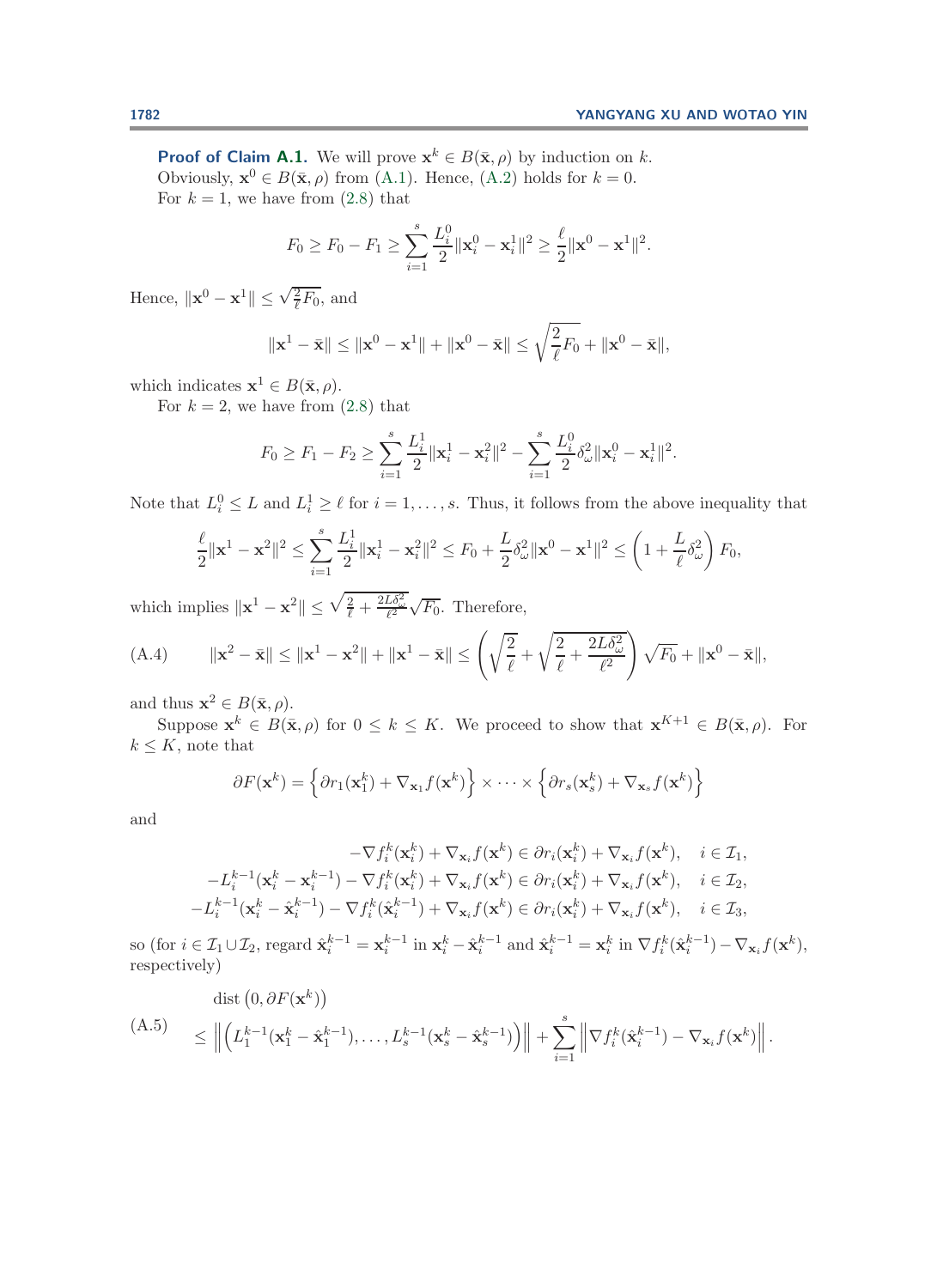For the first term on the right-hand side of [\(A.5\)](#page-24-0), plugging in  $\hat{\mathbf{x}}_i^{k-1}$  and recalling  $L_i^{k-1} \leq L$ for  $i = 1, \ldots, s$ , we can easily get

$$
(A.6) \quad \left\| \left( L_1^{k-1} (\mathbf{x}_1^k - \hat{\mathbf{x}}_1^{k-1}), \ldots, L_s^{k-1} (\mathbf{x}_s^k - \hat{\mathbf{x}}_s^{k-1}) \right) \right\| \leq L \left( \|\mathbf{x}^k - \mathbf{x}^{k-1}\| + \|\mathbf{x}^{k-1} - \mathbf{x}^{k-2}\| \right).
$$

For the second term on the right-hand side of [\(A.5\)](#page-24-0), it is not difficult to verify

<span id="page-25-0"></span>
$$
\left(\mathbf{x}_1^k,\ldots,\mathbf{x}_{i-1}^k,\hat{\mathbf{x}}_i^{k-1},\ldots,\mathbf{x}_s^{k-1}\right) \in B(\bar{\mathbf{x}},\sqrt{11}\rho).
$$

In addition, note that

$$
\nabla f_i^k(\hat{\mathbf{x}}_i^{k-1}) = \nabla_{\mathbf{x}_i} f\left(\mathbf{x}_1^k, \ldots, \mathbf{x}_{i-1}^k, \hat{\mathbf{x}}_i^{k-1}, \ldots, \mathbf{x}_s^{k-1}\right).
$$

Hence,

<span id="page-25-1"></span>
$$
\sum_{i=1}^{s} \left\| \nabla_{\mathbf{x}_i} f_i^k(\hat{\mathbf{x}}_i^{k-1}) - \nabla_{\mathbf{x}_i} f(\mathbf{x}^k) \right\| \le \sum_{i=1}^{s} L_G \left\| \left( \mathbf{x}_1^k, \dots, \mathbf{x}_{i-1}^k, \hat{\mathbf{x}}_i^{k-1}, \dots, \mathbf{x}_s^{k-1} \right) - \mathbf{x}^k \right\|
$$
\n(A.7)\n
$$
\le sL_G \left( \|\mathbf{x}^k - \mathbf{x}^{k-1}\| + \|\mathbf{x}^{k-1} - \mathbf{x}^{k-2}\| \right).
$$

Combining  $(A.5)$ ,  $(A.6)$ , and  $(A.7)$  gives

<span id="page-25-2"></span>
$$
\text{dist}(\mathbf{0}, \partial F(\mathbf{x}^k)) \le (L + sL_G) \left( \|\mathbf{x}^k - \mathbf{x}^{k-1}\| + \|\mathbf{x}^{k-1} - \mathbf{x}^{k-2}\| \right),
$$

which together with the KL inequality [\(2.14\)](#page-10-1) implies

(A.8) 
$$
\phi'(F_k) \ge (L + sL_G)^{-1} \left( \|\mathbf{x}^k - \mathbf{x}^{k-1}\| + \|\mathbf{x}^{k-1} - \mathbf{x}^{k-2}\| \right)^{-1}.
$$

Note that  $\phi$  is concave and  $\phi'(F_k) > 0$ . Thus it follows from [\(2.8\)](#page-7-1) and [\(A.8\)](#page-25-2) that

$$
\phi(F_k) - \phi(F_{k+1}) \ge \phi'(F_k)(F_k - F_{k+1})
$$
  
\n
$$
\ge \frac{\sum_{i=1}^s (L_i^k ||\mathbf{x}_k^k - \mathbf{x}_i^{k+1}||^2 - L_i^{k-1} \delta_\omega^2 ||\mathbf{x}_i^{k-1} - \mathbf{x}_i^k||^2)}{2(L + sL_G) (||\mathbf{x}^k - \mathbf{x}^{k-1}|| + ||\mathbf{x}^{k-1} - \mathbf{x}^{k-2}||)},
$$

or, equivalently,

<span id="page-25-3"></span>
$$
\left\| \left( \sqrt{L_1^k} (\mathbf{x}_1^k - \mathbf{x}_1^{k+1}), \dots, \sqrt{L_s^k} (\mathbf{x}_s^k - \mathbf{x}_s^{k+1}) \right) \right\|^2
$$
\n(A.9) 
$$
\leq \delta_{\omega}^2 \left\| \left( \sqrt{L_1^{k-1}} (\mathbf{x}_1^{k-1} - \mathbf{x}_1^k), \dots, \sqrt{L_s^{k-1}} (\mathbf{x}_s^{k-1} - \mathbf{x}_s^k) \right) \right\|^2
$$
\n
$$
+ 2(L + sL_G) \left( \|\mathbf{x}^k - \mathbf{x}^{k-1}\| + \|\mathbf{x}^{k-1} - \mathbf{x}^{k-2}\| \right) (\phi(F_k) - \phi(F_{k+1})).
$$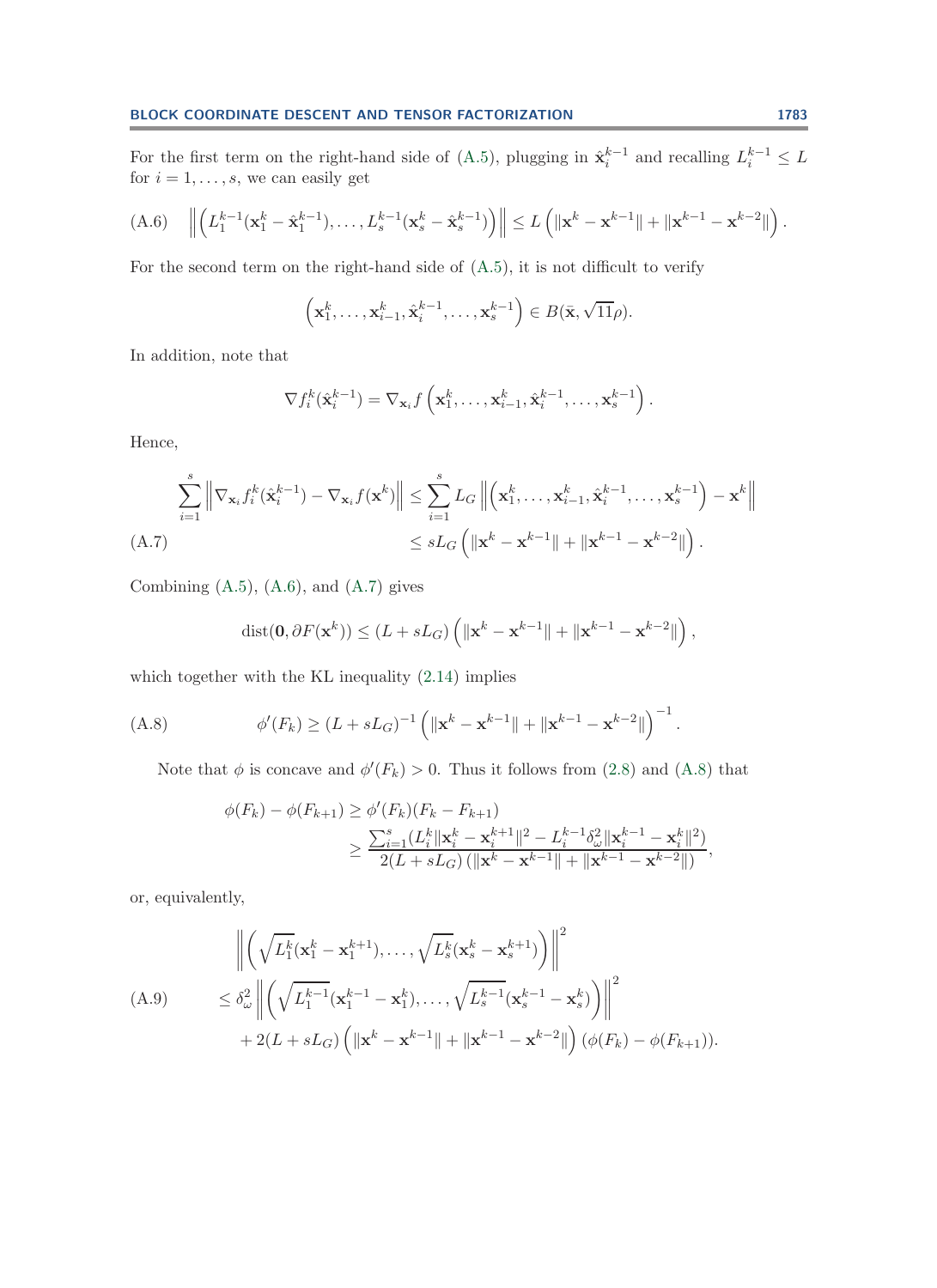Using inequalities  $a^2 + b^2 \le (a + b)^2$  and  $ab \le ta^2 + \frac{b^2}{4t}$  for  $t > 0$ , we get from [\(A.9\)](#page-25-3) that

$$
\left\| \left( \sqrt{L_1^k} (\mathbf{x}_1^k - \mathbf{x}_1^{k+1}), \dots, \sqrt{L_s^k} (\mathbf{x}_s^k - \mathbf{x}_s^{k+1}) \right) \right\|
$$
  
\n
$$
\leq \delta_{\omega} \left\| \left( \sqrt{L_1^{k-1}} (\mathbf{x}_1^{k-1} - \mathbf{x}_1^k), \dots, \sqrt{L_s^{k-1}} (\mathbf{x}_s^{k-1} - \mathbf{x}_s^k) \right) \right\|
$$
  
\n
$$
+ \left( \|\mathbf{x}^k - \mathbf{x}^{k-1}\| + \|\mathbf{x}^{k-1} - \mathbf{x}^{k-2}\| \right)^{\frac{1}{2}} \left( 2(L + sL_G)(\phi(F_k) - \phi(F_{k+1})) \right)^{\frac{1}{2}}
$$
  
\n(A.10) 
$$
\leq \delta_{\omega} \left\| \left( \sqrt{L_1^{k-1}} (\mathbf{x}_1^{k-1} - \mathbf{x}_1^k), \dots, \sqrt{L_s^{k-1}} (\mathbf{x}_s^{k-1} - \mathbf{x}_s^k) \right) \right\|
$$
  
\n
$$
+ \frac{(1 - \delta_{\omega})\sqrt{\ell}}{3} (\|\mathbf{x}^k - \mathbf{x}^{k-1}\| + \|\mathbf{x}^{k-1} - \mathbf{x}^{k-2}\|) + \frac{3(L + sL_G)}{2\sqrt{\ell}(1 - \delta_{\omega})} (\phi(F_k) - \phi(F_{k+1})).
$$

<span id="page-26-0"></span>Summing up  $(A.10)$  over k from 2 to K and doing some eliminations gives

$$
\begin{aligned}\n&\left\|\left(\sqrt{L_1^K}(\mathbf{x}_1^K-\mathbf{x}_1^{K+1}),\ldots,\sqrt{L_s^K}(\mathbf{x}_s^K-\mathbf{x}_s^{K+1})\right)\right\| \\
&+\sum_{k=2}^{K-1}(1-\delta_{\omega})\left\|\left(\sqrt{L_1^K}(\mathbf{x}_1^k-\mathbf{x}_1^{k+1}),\ldots,\sqrt{L_s^K}(\mathbf{x}_s^k-\mathbf{x}_s^{k+1})\right)\right\| \\
&\leq \delta_{\omega}\|\left(\sqrt{L_1^1}(\mathbf{x}_1^1-\mathbf{x}_1^2),\ldots,\sqrt{L_s^1}(\mathbf{x}_s^1-\mathbf{x}_s^2))\right\| \\
&+\frac{(1-\delta_{\omega})\sqrt{\ell}}{3}\sum_{k=2}^K\left(\|\mathbf{x}^k-\mathbf{x}^{k-1}\|+\|\mathbf{x}^{k-1}-\mathbf{x}^{k-2}\|\right) \\
&+\frac{3(L+sL_G)}{2\sqrt{\ell}(1-\delta_{\omega})}(\phi(F_2)-\phi(F_{K+1})).\n\end{aligned}
$$

Note that  $\ell \leq L_i^k \leq L$  for all i, k. We have from the above inequality that

$$
\sum_{k=2}^{K} (1 - \delta_{\omega}) \sqrt{\ell} ||\mathbf{x}^{k} - \mathbf{x}^{k+1}||
$$
\n
$$
\leq \delta_{\omega} \sqrt{L} ||\mathbf{x}^{1} - \mathbf{x}^{2}|| + \frac{(1 - \delta_{\omega})\sqrt{\ell}}{3} \sum_{k=2}^{K} (||\mathbf{x}^{k} - \mathbf{x}^{k-1}|| + ||\mathbf{x}^{k-1} - \mathbf{x}^{k-2}||)
$$
\n
$$
+ \frac{3(L + sL_{G})}{2\sqrt{\ell}(1 - \delta_{\omega})} (\phi(F_{2}) - \phi(F_{K+1})),
$$

<span id="page-26-1"></span>which indicates that

(A.11) 
$$
\sum_{k=2}^{K} ||\mathbf{x}^{k} - \mathbf{x}^{k+1}||
$$
  
\n
$$
\leq \left(\frac{3\delta_{\omega}}{1-\delta_{\omega}}\sqrt{\frac{L}{\ell}} + 2\right) ||\mathbf{x}^{1} - \mathbf{x}^{2}|| + ||\mathbf{x}^{0} - \mathbf{x}^{1}|| + \frac{9(L+sL_{G})}{2\ell(1-\delta_{\omega})^{2}}(\phi(F_{2}) - \phi(F_{K+1})).
$$

Recalling that  $\|\mathbf{x}^0 - \mathbf{x}^1\| \le \sqrt{\frac{2}{\ell}} F_0$ ,  $\|\mathbf{x}^1 - \mathbf{x}^2\| \le \sqrt{\frac{2}{\ell} + \frac{2L\delta_{\omega}^2}{\ell^2}} \sqrt{F_0}$  and using [\(A.4\)](#page-24-1), we have from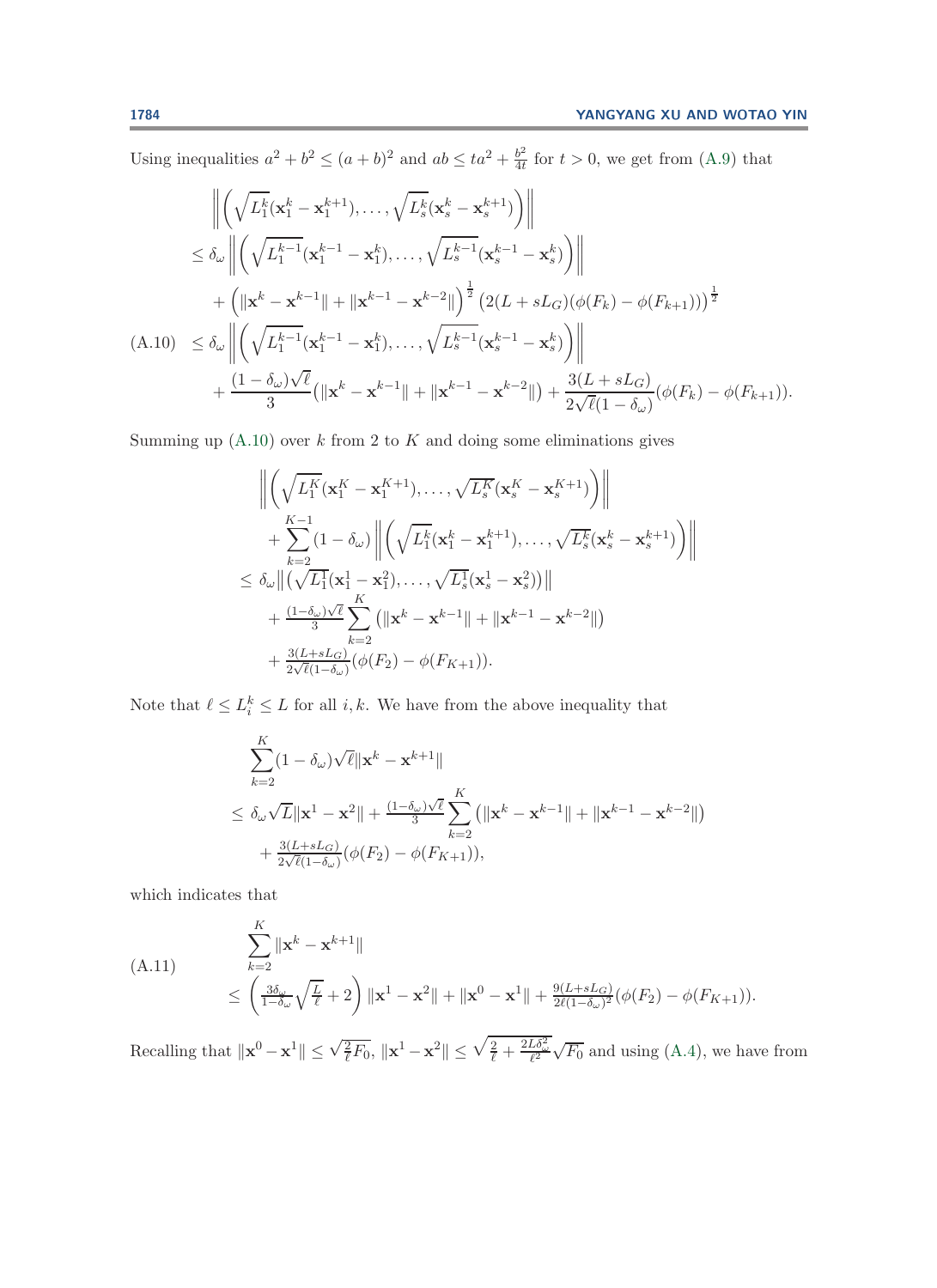$(A.11)$  that

$$
\| \mathbf{x}^{K+1} - \bar{\mathbf{x}} \|
$$
\n
$$
\leq \sum_{k=2}^{K} \| \mathbf{x}^{k} - \mathbf{x}^{k+1} \| + \| \mathbf{x}^{2} - \bar{\mathbf{x}} \|
$$
\n
$$
\leq \left( \frac{3\delta_{\omega}}{1 - \delta_{\omega}} \sqrt{\frac{L}{\ell}} + 2 \right) \| \mathbf{x}^{1} - \mathbf{x}^{2} \| + \| \mathbf{x}^{0} - \mathbf{x}^{1} \| + \frac{9(L + sL_{G})}{2\ell(1 - \delta_{\omega})^{2}} \phi(F_{0}) + \| \mathbf{x}^{2} - \bar{\mathbf{x}} \|
$$
\n
$$
\leq \frac{9(L + sL_{G})}{2\ell(1 - \delta_{\omega})^{2}} \phi(F_{0}) + \left( 2\sqrt{\frac{2}{\ell}} + \left( \frac{3\delta_{\omega}}{1 - \delta_{\omega}} \sqrt{\frac{L}{\ell}} + 3 \right) \sqrt{\frac{2}{\ell}} + \frac{2L\delta_{\omega}^{2}}{\ell^{2}} \right) \sqrt{F_{0}} + \| \mathbf{x}^{0} - \bar{\mathbf{x}} \|,
$$

where we have used  $\phi(F_0) \ge \phi(F_k) \ge 0$  in the second inequality. Hence,  $\mathbf{x}^{K+1} \in B(\bar{\mathbf{x}}, \rho)$ , and this completes the proof of Claim [A.1.](#page-23-3)

**Proof of Claim [A.2.](#page-23-6)** Note that [\(A.10\)](#page-26-0) holds for all  $k \geq 0$ . Summing it over k from N to  $T$  and in the same way that we derive  $(A.11)$ , we have

$$
\sum_{k=N}^{T} \|\mathbf{x}^{k} - \mathbf{x}^{k+1}\|
$$
\n
$$
\leq \|\mathbf{x}^{N-2} - \mathbf{x}^{N-1}\| + \left(\frac{3\delta_{\omega}}{1-\delta_{\omega}}\sqrt{\frac{L}{\ell}} + 2\right) \|\mathbf{x}^{N-1} - \mathbf{x}^{N}\| + \frac{9(L+sL_{G})}{2\ell(1-\delta_{\omega})^{2}}\left(\phi(F_{N}) - \phi(F_{T+1})\right).
$$

Letting  $T \to \infty$  completes the proof of Claim [A.2.](#page-23-6)

**A.2. Proof of Theorem [2.9.](#page-13-0)** If  $\theta = 0$ , we must have  $F(\mathbf{x}^{k_0}) = F(\bar{\mathbf{x}})$  for some  $k_0$ . Otherwise,  $F(\mathbf{x}^k) > F(\bar{\mathbf{x}})$  for all sufficiently large k. The KL inequality gives  $c \cdot \text{dist}(\mathbf{0}, \partial F(\mathbf{x}^k)) \geq 1$ for all  $k \geq 0$ , which is impossible since  $\mathbf{x}^k \to \bar{\mathbf{x}}$  and  $\mathbf{0} \in \partial F(\bar{\mathbf{x}})$ . The finite convergence now follows from the fact that  $F(\mathbf{x}^{k_0}) = F(\bar{\mathbf{x}})$  implies  $\mathbf{x}^k = \mathbf{x}^{k_0} = \bar{\mathbf{x}}$  for all  $k \geq k_0$ .

For  $\theta \in (0,1)$ , we assume  $F(\mathbf{x}^k) > F(\bar{\mathbf{x}}) = 0$  and use the same notation as in the proof of Lemma [2.6.](#page-12-0) Define  $S_k = \sum_{i=k}^{\infty} ||\mathbf{x}^i - \mathbf{x}^{i+1}||$ . Then [\(A.3\)](#page-23-4) can be written as

<span id="page-27-0"></span>
$$
S_k \le C_1 \phi(F_k) + \left(\frac{3\delta_\omega}{1 - \delta_\omega} \sqrt{\frac{L}{\ell}} + 2\right) (S_{k-1} - S_k) + S_{k-2} - S_{k-1} \text{ for } k \ge 2,
$$

which implies that

(A.12) 
$$
S_k \le C_1 \phi(F_k) + \left(\frac{3\delta_\omega}{1 - \delta_\omega} \sqrt{\frac{L}{\ell}} + 2\right) (S_{k-2} - S_k) \text{ for } k \ge 2,
$$

since  $S_{k-2} - S_{k-1} \geq 0$ . Using  $\phi(s) = cs^{1-\theta}$ , we have from [\(A.8\)](#page-25-2) for sufficiently large k that

<span id="page-27-1"></span>
$$
c(1-\theta)(F_k)^{-\theta} \ge (L + sL_G)^{-1} \left( \|\mathbf{x}^k - \mathbf{x}^{k-1}\| + \|\mathbf{x}^{k-1} - \mathbf{x}^{k-2}\| \right)^{-1},
$$

or, equivalently,  $(F_k)^{\theta} \leq c(1-\theta)(L + sL_G)(S_{k-2} - S_k)$ . Then,

(A.13) 
$$
\phi(F_k) = c(F_k)^{1-\theta} \le c(c(1-\theta)(L + sL_G)(S_{k-2} - S_k))^{\frac{1-\theta}{\theta}}.
$$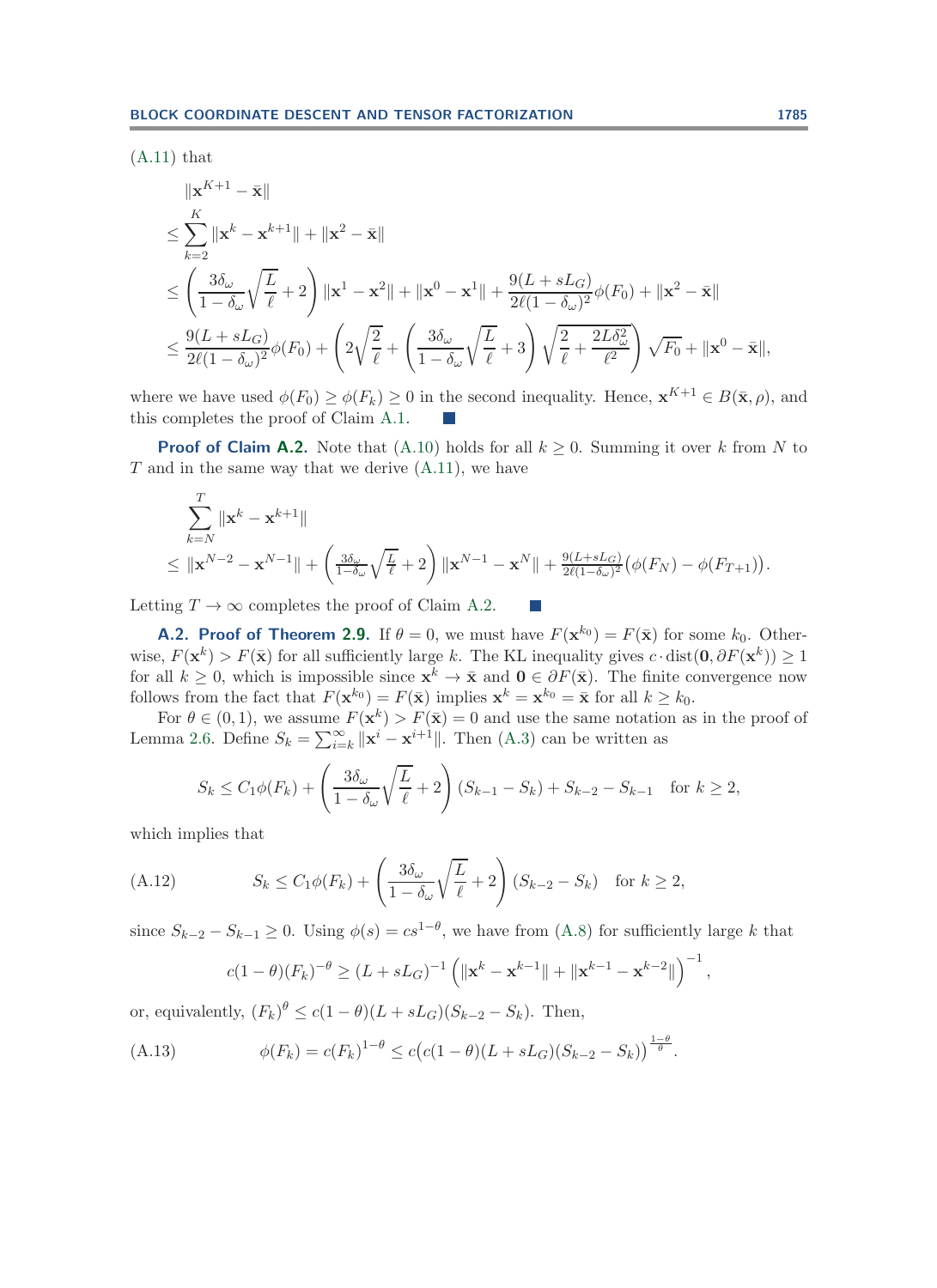<span id="page-28-8"></span>Letting  $C_3 = C_1 c (c(1 - \theta)(L + sL_G))^{\frac{1-\theta}{\theta}}$  and  $C_4 = \frac{3\delta_{\omega}}{1-\delta_{\omega}}$  $\sqrt{\frac{L}{L}}$  $\frac{L}{\ell}$  + 2, we have from [\(A.12\)](#page-27-0) and  $(A.13)$  that

(A.14) 
$$
S_k \leq C_3 (S_{k-2} - S_k)^{\frac{1-\theta}{\theta}} + C_4 (S_{k-2} - S_k).
$$

When  $\theta \in (0, \frac{1}{2}]$ , i.e.,  $\frac{1-\theta}{\theta} \ge 1$ , [\(A.14\)](#page-28-8) implies that  $S_k \le (C_3 + C_4)(S_{k-2} - S_k)$  for sufficiently large k since  $S_{k-2}-S_k \to 0$ , and thus  $S_k \leq \frac{C_3+C_4}{1+C_3+C_4}S_{k-2}$ . Note that  $\|\mathbf{x}^k-\bar{\mathbf{x}}\| \leq S_k$ . Therefore, item 2 holds with  $\tau = \sqrt{\frac{C_3 + C_4}{1 + C_3 + C_4}} < 1$  and sufficiently large C. When  $\theta \in (\frac{1}{2}, 1)$ , i.e.,  $\frac{1-\theta}{\theta} < 1$ , we get

(A.15) 
$$
S_N^{\nu} + S_{N-1}^{\nu} - S_{K+1}^{\nu} - S_K^{\nu} \ge \mu(N - K)
$$

for  $\nu = \frac{1-2\theta}{1-\theta} < 0$ , some constant  $\mu > 0$ , and any  $N > K$  with sufficiently large K by the same argument as in the proof of Theorem 2 of [\[3\]](#page-28-9). Note that  $S_N \leq S_{N-1}$  and  $\nu < 0$ . Hence, [\(A.15\)](#page-28-10) implies that

<span id="page-28-10"></span>
$$
S_N \le \left(\frac{1}{2}\left(S_{K+1}^{\nu} + S_K^{\nu} + \mu(N - K)\right)\right)^{\frac{1}{\nu}} \le CN^{-\frac{1-\theta}{2\theta - 1}}
$$

for sufficiently large C and N. This completes the proof.

**Acknowledgments.** The authors would like to thank three anonymous referees for their careful reviews and helpful comments. Also, they would like to thank Zhi-Quan (Tom) Luo for very helpful discussions and for sharing his manuscript [\[57\]](#page-30-5), and Michael Ulbrich and Zaiwen Wen for carefully reading and pointing out mistakes in our proofs.

## **REFERENCES**

- <span id="page-28-3"></span>[1] M. AHARON, M. ELAD, AND A. BRUCKSTEIN, K-SVD: An algorithm for designing overcomplete dictionaries for sparse representation, IEEE Trans. Signal Process., 54 (2006), pp. 4311–4322.
- <span id="page-28-2"></span>[2] S. Amari, A. Cichocki, and H. H. Yang, A new learning algorithm for blind signal separation, in Advances in Neural Information Processing Systems 8, MIT Press, Cambridge, MA, 1996, pp. 757– 763.
- <span id="page-28-9"></span>[3] H. ATTOUCH AND J. BOLTE, On the convergence of the proximal algorithm for nonsmooth functions involving analytic features, Math. Program., 116 (2009), pp. 5–16.
- <span id="page-28-1"></span>[4] H. ATTOUCH, J. BOLTE, P. REDONT, AND A. SOUBEYRAN, *Proximal alternating minimization and* projection methods for nonconvex problems: An approach based on the Kurdyka-Lojasiewicz inequality, Math. Oper. Res., 35 (2010), pp. 438–457.
- <span id="page-28-5"></span><span id="page-28-0"></span>[5] A. Auslender, Optimisation. M´ethodes num´eriques, Masson, Paris, New York, Barcelona, 1976.
- [6] B. W. BADER AND T. G. KOLDA, *Efficient MATLAB computations with sparse and factored tensors*, SIAM J. Sci. Comput., 30 (2007), pp. 205–231.
- <span id="page-28-6"></span>[7] B. W. Bader, T. G. Kolda, et al., MATLAB Tensor Toolbox Version 2.5, [http://www.sandia.gov/](http://www.sandia.gov/~tgkolda/TensorToolbox/) ∼[tgkolda/TensorToolbox/](http://www.sandia.gov/~tgkolda/TensorToolbox/) (January, 2012).
- <span id="page-28-4"></span>[8] A. BECK AND M. TEBOULLE, A fast iterative shrinkage-thresholding algorithm for linear inverse problems, SIAM J. Imaging Sci., 2 (2009), pp. 183–202.
- <span id="page-28-7"></span>[9] M. W. Berry, M. Browne, A. N. Langville, V. P. Pauca, and R. J. Plemmons, Algorithms and applications for approximate nonnegative matrix factorization, Comput. Statist. Data Anal., 52 (2007), pp. 155–173.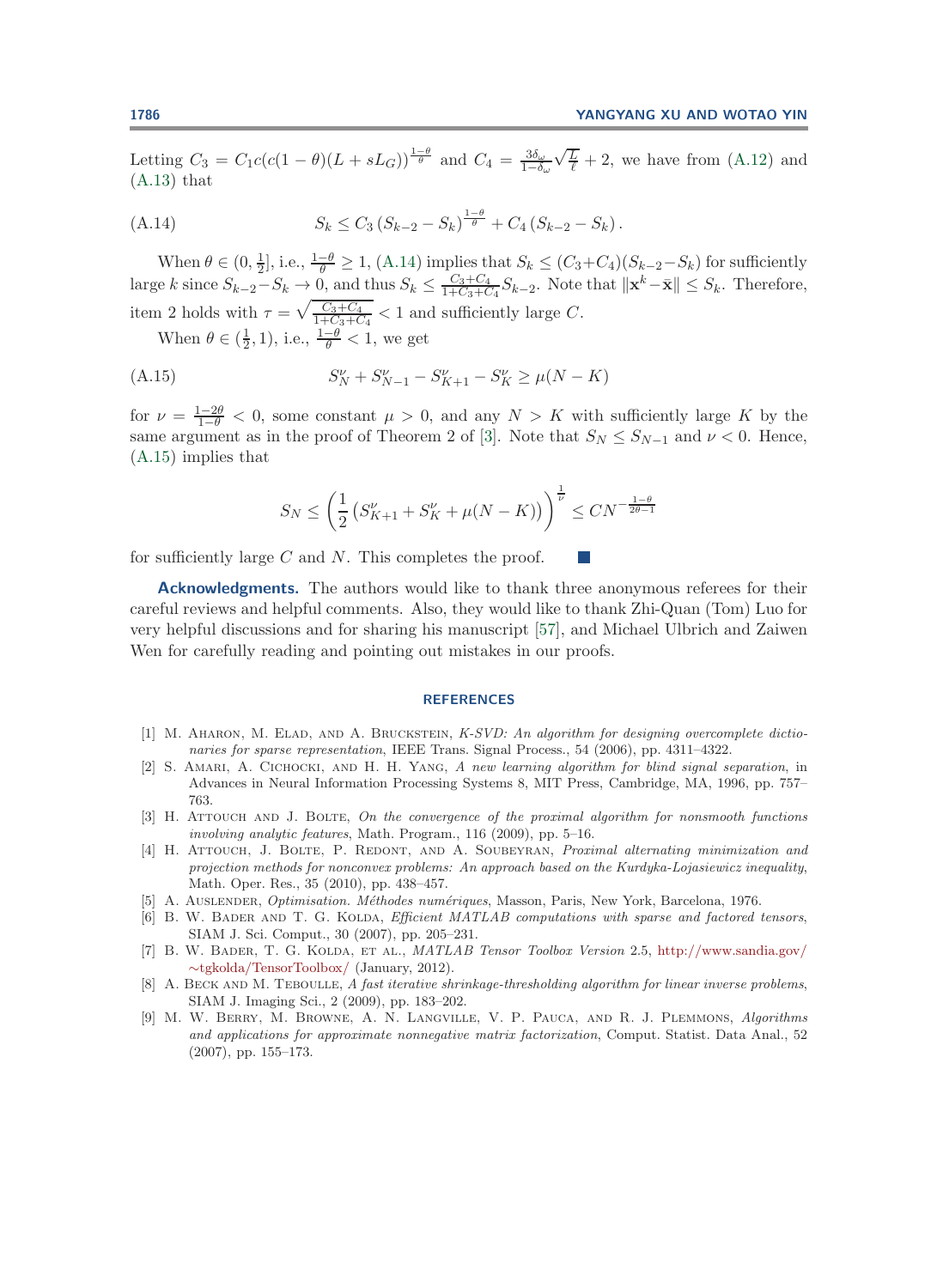### **BLOCK COORDINATE DESCENT AND TENSOR FACTORIZATION 1787**

- <span id="page-29-11"></span>[10] J. BOBIN, Y. MOUDDEN, J. L. STARCK, J. FADILI, AND N. AGHANIM, SZ and CMB reconstruction using generalized morphological component analysis, Stat. Methodol., 5 (2008), pp. 307–317.
- <span id="page-29-19"></span>[11] J. BOCHNAK, M. COSTE, AND M.-F. ROY, Real Algebraic Geometry, Ergeb. Math. Grenzgeb. (3) 36, Springer-Verlag, Berlin, 1998.
- <span id="page-29-10"></span>[12] P. BOFILL AND M. ZIBULEVSKY, Underdetermined blind source separation using sparse representations, Signal Process., 81 (2001), pp. 2353–2362.
- <span id="page-29-3"></span>[13] J. BOLTE, A. DANIILIDIS, AND A. LEWIS, The Lojasiewicz inequality for nonsmooth subanalytic functions with applications to subgradient dynamical systems, SIAM J. Optim., 17 (2007), pp. 1205–1223.
- <span id="page-29-4"></span>[14] J. BOLTE, A. DANIILIDIS, A. LEWIS, AND M. SHIOTA, Clarke subgradients of stratifiable functions, SIAM J. Optim., 18 (2007), pp. 556–572.
- <span id="page-29-5"></span>[15] S. S. CHEN, D. L. DONOHO, AND M. A. SAUNDERS, Atomic decomposition by basis pursuit, SIAM Rev., 43 (2001), pp. 129–159.
- <span id="page-29-12"></span>[16] Y. CHEN, M. REGE, M. DONG, AND J. HUA, Non-negative matrix factorization for semi-supervised data clustering, Knowl. Inf. Syst., 17 (2008), pp. 355–379.
- <span id="page-29-24"></span>[17] E. C. CHI AND T. G. KOLDA, On Tensors, Sparsity, and Nonnegative Factorizations, preprint, arXiv: 1112.2414v1 [math.NA], 2011.
- <span id="page-29-9"></span>[18] S. CHOI, A. CICHOCKI, H. M. PARK, AND S. Y. LEE, Blind source separation and independent component analysis: A review, Neural Inform. Process.—Lett. Rev., 6 (2005), pp. 1–57.
- <span id="page-29-22"></span>[19] A. Cichocki and A.-H. Phan, Fast local algorithms for large scale nonnegative matrix and tensor factorizations, IEICE Trans. Fundamentals, 92 (2009), pp. 708–721.
- <span id="page-29-25"></span>[20] D. DONOHO AND V. STODDEN, When does non-negative matrix factorization give a correct decomposition into parts?, in Advances in Neural Information Processing Systems 16, MIT Press, Cambridge, MA, 2004, pp. 1141–1149.
- <span id="page-29-18"></span>[21] M. P. FRIEDLANDER AND K. HATZ, Computing non-negative tensor factorizations, Optim. Methods Softw., 23 (2008), pp. 631–647.
- <span id="page-29-1"></span>[22] L. GRIPPO AND M. SCIANDRONE, On the convergence of the block nonlinear Gauss-Seidel method under convex constraints, Oper. Res. Lett., 26 (2000), pp. 127–136.
- <span id="page-29-2"></span><span id="page-29-0"></span>[23] S. P. Han, A successive projection method, Math. Programming, 40 (1988), pp. 1–14.
- <span id="page-29-23"></span>[24] C. HILDRETH, A quadratic programming procedure, Naval Res. Logistics Quart., 4 (1957), pp. 79–85.
- [25] P. O. Hoyer, Non-negative matrix factorization with sparseness constraints, J. Mach. Learn. Res., 5 (2004), pp. 1457–1469.
- <span id="page-29-7"></span>[26] T. P. Jung, S. Makeig, C. Humphries, T. W. Lee, M. J. McKeown, V. Iragui, and T. J. SEJNOWSKI, Removing electroencephalographic artifacts by blind source separation, Psychophysiology, 37 (2000), pp. 163–178.
- <span id="page-29-6"></span>[27] C. JUTTEN AND J. HERAULT, Blind separation of sources, Part 1: An adaptive algorithm based on neuromimetic architecture, Signal Process., 24 (1991), pp. 1–10.
- <span id="page-29-8"></span>[28] J. KARHUNEN, A. HYVARINEN, R. VIGÁRIO, J. HURRI, AND E. OJA, Applications of neural blind separation to signal and image processing, in Proceedings of the 1997 IEEE International Conference on Acoustics, Speech, and Signal Processing (ICASSP-97), Vol. 1, 1997, pp. 131–134.
- <span id="page-29-21"></span>[29] H. A. L. KIERS, Towards a standardized notation and terminology in multiway analysis, J. Chemometrics, 14 (2000), pp. 105–122.
- <span id="page-29-13"></span>[30] H. Kim and H. Park, Nonnegative matrix factorization based on alternating nonnegativity constrained least squares and active set method, SIAM J. Matrix Anal. Appl., 30 (2008), pp. 713–730.
- <span id="page-29-16"></span>[31] H. KIM, H. PARK, AND L. ELDÉN, Non-negative tensor factorization based on alternating large-scale non-negativity-constrained least squares, in Proceedings of the 7th IEEE International Conference on Bioinformatics and Bioengineering (BIBE 2007), 2007, pp. 1147–1151.
- <span id="page-29-14"></span>[32] J. KIM AND H. PARK, Toward faster nonnegative matrix factorization: A new algorithm and comparisons, in Proceedings of the 2008 Eighth IEEE International Conference on Data Mining (ICDM'08), 2008, pp. 353–362.
- <span id="page-29-17"></span>[33] J. KIM AND H. PARK, Fast nonnegative tensor factorization with an active-set-like method, in High-Performance Scientific Computing, Springer, London, 2012, pp. 311–326.
- <span id="page-29-15"></span>[34] Y.-D. KIM AND S. CHOI, Nonnegative Tucker decomposition, in Proceedings of the 2007 IEEE Conference on Computer Vision and Pattern Recognition (CVPR '07), 2007, pp. 1–8.
- <span id="page-29-20"></span>[35] T. G. KOLDA AND B. W. BADER, Tensor decompositions and applications, SIAM Rev., 51 (2009), pp. 455–500.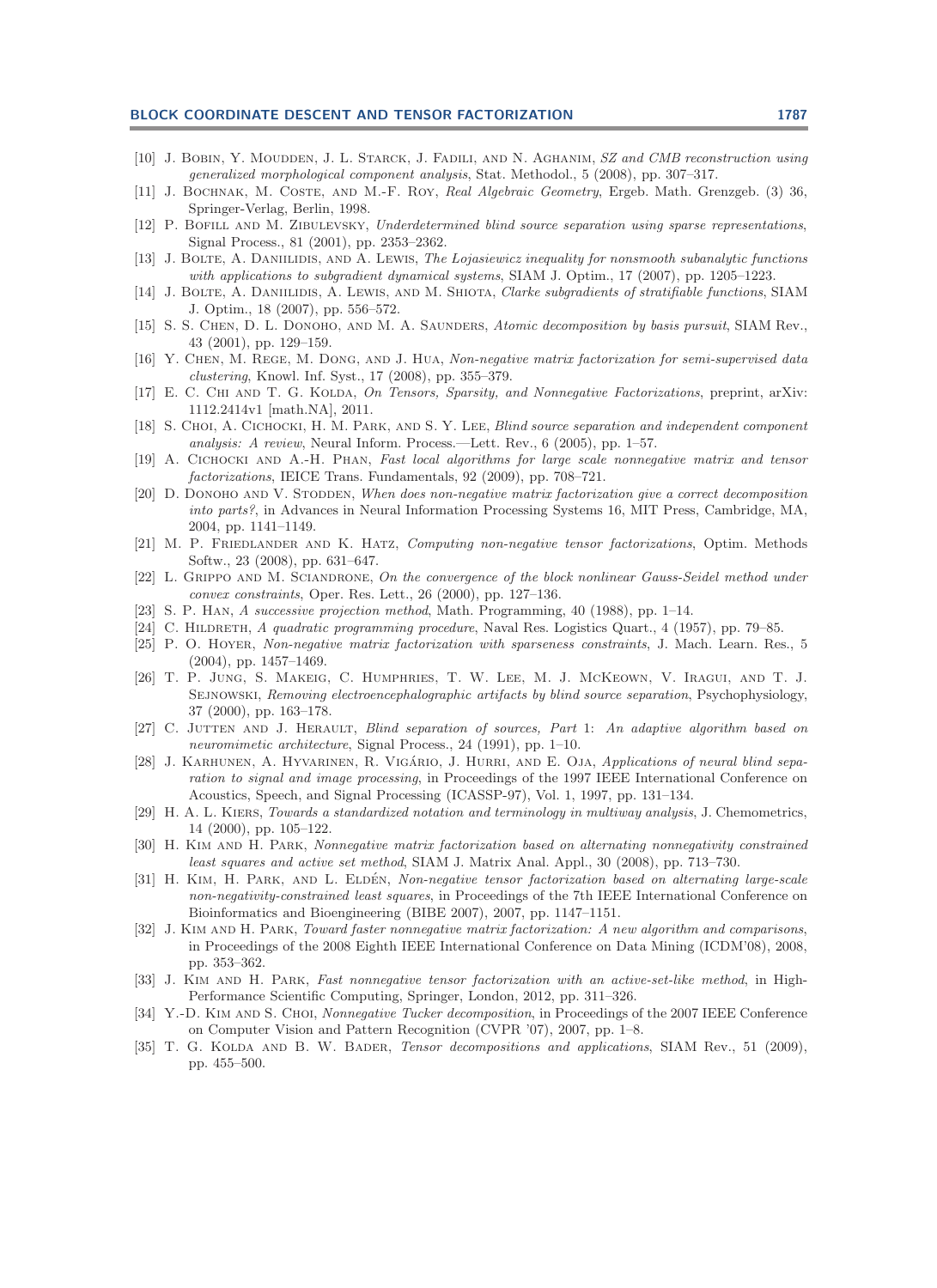- <span id="page-30-21"></span>[36] K. KURDYKA, On gradients of functions definable in o-minimal structures, Ann. Inst. Fourier (Grenoble), 48 (1998), pp. 769–783.
- <span id="page-30-22"></span>[37] M.-J. LAI AND J. WANG, An unconstrained  $\ell_q$  minimization with  $0 < q \leq 1$  for sparse solution of underdetermined linear systems, SIAM J. Optim., 21 (2011), pp. 82–101.
- <span id="page-30-11"></span>[38] D. D. LEE AND H. S. SEUNG, Learning the parts of objects by non-negative matrix factorization, Nature, 401 (1999), pp. 788–791.
- <span id="page-30-15"></span>[39] D. D. LEE AND H. S. SEUNG, Algorithms for non-negative matrix factorization, in Advances in Neural Information Processing Systems 13, MIT Press, Cambridge, MA, 2001, pp. 556–562.
- <span id="page-30-8"></span>[40] H. LEE, A. BATTLE, R. RAINA, AND A. Y. NG, *Efficient sparse coding algorithms*, in Advances in Neural Information Processing Systems 19, MIT Press, Cambridge, MA, 2007, pp. 801–808.
- <span id="page-30-13"></span>[41] S. Z. Li, X. W. HOU, H. J. ZHANG, AND Q. S. CHENG, *Learning spatially localized, parts-based repre*sentation, in Proceedings of the 2001 IEEE Computer Society Conference on Computer Vision and Pattern Recognition (CVPR 2001), Vol. 1, 2001, pp. 207–212.
- <span id="page-30-16"></span>[42] C.-J. Lin, Projected gradient methods for nonnegative matrix factorization, Neural Comput., 19 (2007), pp. 2756–2779.
- <span id="page-30-7"></span>[43] J. K. LIN, D. G. GRIER, AND J. D. COWAN, Feature extraction approach to blind source separation, in Proceedings of the 1997 IEEE Workshop on Neural Networks for Signal Processing [1997] VII, 1997, pp. 398–405.
- <span id="page-30-17"></span>[44] J. Liu, J. Liu, P. Wonka, and J. Ye, Sparse non-negative tensor factorization using columnwise coordinate descent, Pattern Recogn., 45 (2012), pp. 649–656.
- <span id="page-30-24"></span>[45] J. Liu, P. MUSIALSKI, P. WONKA, AND J. YE, Tensor completion for estimating missing values in visual data, IEEE Trans. Pattern Anal. Mach. Intell., 25 (2013), pp. 208–220.
- <span id="page-30-20"></span>[46] S. LOJASIEWICZ, Sur la géométrie semi-et sous-analytique, Ann. Inst. Fourier (Grenoble), 43 (1993), pp. 1575–1595.
- <span id="page-30-3"></span><span id="page-30-2"></span>[47] D. G. LUENBERGER, Introduction to Linear and Nonlinear Programming, Addison-Wesley, Reading, MA, 1973.
- [48] Z. Q. Luo AND P. TSENG, Error bounds and convergence analysis of feasible descent methods: A general approach, Ann. Oper. Res., 46 (1993), pp. 157–178.
- <span id="page-30-9"></span>[49] J. MAIRAL, F. BACH, J. PONCE, AND G. SAPIRO, Online dictionary learning for sparse coding, in Proceedings of the 26th Annual International Conference on Machine Learning, ACM, New York, 2009, pp. 689–696.
- <span id="page-30-4"></span>[50] O. L. MANGASARIAN AND R. LEONE, Parallel successive overrelaxation methods for symmetric linear complementarity problems and linear programs, J. Optim. Theory Appl., 54 (1987), pp. 437–446.
- <span id="page-30-23"></span>[51] M. MØRUP, L. K. HANSEN, AND S. M. ARNFRED, Algorithms for sparse nonnegative Tucker decompositions, Neural Comput., 20 (2008), pp. 2112–2131.
- <span id="page-30-0"></span>[52] J. M. ORTEGA AND W. C. RHEINBOLDT, Iterative Solution of Nonlinear Equations in Several Variables, Academic Press, New York, London, 1970.
- <span id="page-30-10"></span>[53] P. PAATERO AND U. TAPPER, Positive matrix factorization: A non-negative factor model with optimal utilization of error estimates of data values, Environmetrics, 5 (1994), pp. 111–126.
- <span id="page-30-14"></span>[54] V. P. Pauca, J. Piper, and R. J. Plemmons, Nonnegative matrix factorization for spectral data analysis, Linear Algebra Appl., 416 (2006), pp. 29–47.
- <span id="page-30-12"></span>[55] V. P. PAUCA, F. SHAHNAZ, M. W. BERRY, AND R. J. PLEMMONS, Text mining using non-negative matrix factorizations, in Proceedings of the 2004 SIAM International Conference on Data Mining, Orlando, FL, 2004, pp. 452–456.
- <span id="page-30-1"></span>[56] M. J. D. POWELL, On search directions for minimization algorithms, Math. Programming, 4 (1973), pp. 193–201.
- <span id="page-30-5"></span>[57] M. RAZAVIYAYN, M. HONG, AND Z.-Q. LUO, A unified convergence analysis of block successive minimization methods for nonsmooth optimization, SIAM J. Optim., 23 (2013), pp. 1126–1153.
- <span id="page-30-6"></span>[58] B. RECHT, M. FAZEL, AND P. A. PARRILO, Guaranteed minimum-rank solutions of linear matrix equations via nuclear norm minimization, SIAM Rev., 52 (2010), pp. 471–501.
- <span id="page-30-19"></span>[59] R. T. ROCKAFELLAR, Monotone operators and the proximal point algorithm, SIAM J. Control Optim., 14 (1976), pp. 877–898.
- <span id="page-30-18"></span>[60] R. T. ROCKAFELLAR AND R. J.-B. WETS, Variational Analysis, Grundlehren Math. Wiss. 317, Springer-Verlag, New York, 1998.